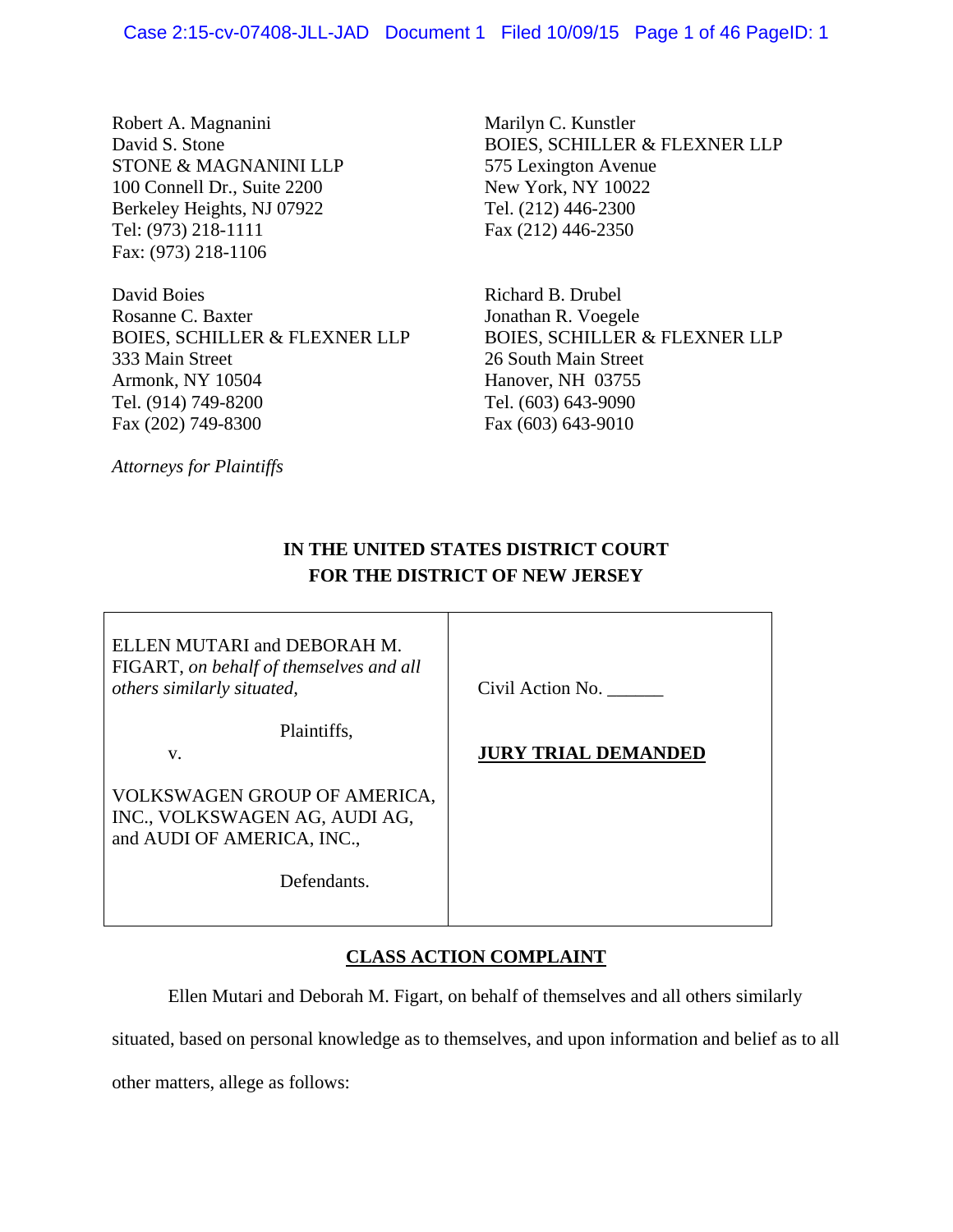### **I. NATURE OF CLAIMS**

<u>.</u>

1. Defendants Volkswagen AG, Volkswagen Group of America, Inc., Audi AG, and Audi of America, Inc. (collectively "Volkswagen" or "Defendants") have aggressively claimed since 2008 that their cars containing TDI Clean Diesel engines ("Clean Diesel cars") are environmentally friendly, "clean," EPA certified, powerful, and fuel efficient.

2. However, Defendants' oft repeated claims regarding their Clean Diesel cars were fraudulent. The Clean Diesel cars were anything but "clean." Rather, Defendants utilized a sophisticated software program to deceive purchasers, as well as the Environmental Protection Agency ("EPA") and state regulators, about the true nature of the emissions from these Clean Diesel cars.

3. Defendants installed a software program in all Clean Diesel cars that detected when the cars were undergoing emissions testing. When the software detected emissions testing, it turned on full emissions control during the test. However, when the Clean Diesel cars were not undergoing testing, these emissions controls were not activated. As a result, during normal operations, these allegedly "clean" cars engines emitted pollutants, such as nitrogen oxides (NOx), at up to 40 times the amounts allowed under the laws of the United States and various states.

4. On September 18, 2015, the EPA issued a Notice of Violation ("NOV") finding that this sophisticated software constituted a "defeat device" under the Clean Air Act ("CAA").<sup>1</sup> A "defeat device" is anything that reduces the effectiveness of the vehicle's emissions control system during normal vehicle operations. The EPA found that because of these "defeat devices,"

<sup>&</sup>lt;sup>1</sup> Letter from United States Environmental Protection Agency, Office of Enforcement and Compliance Assurance to Volkswagen AG, Audi AG, and Volkswagen Group of America, Inc. (September 18, 2015), *available at* http://www3.epa.gov/otaq/cert/documents/vw-nov-caa-09-18-15.pdf.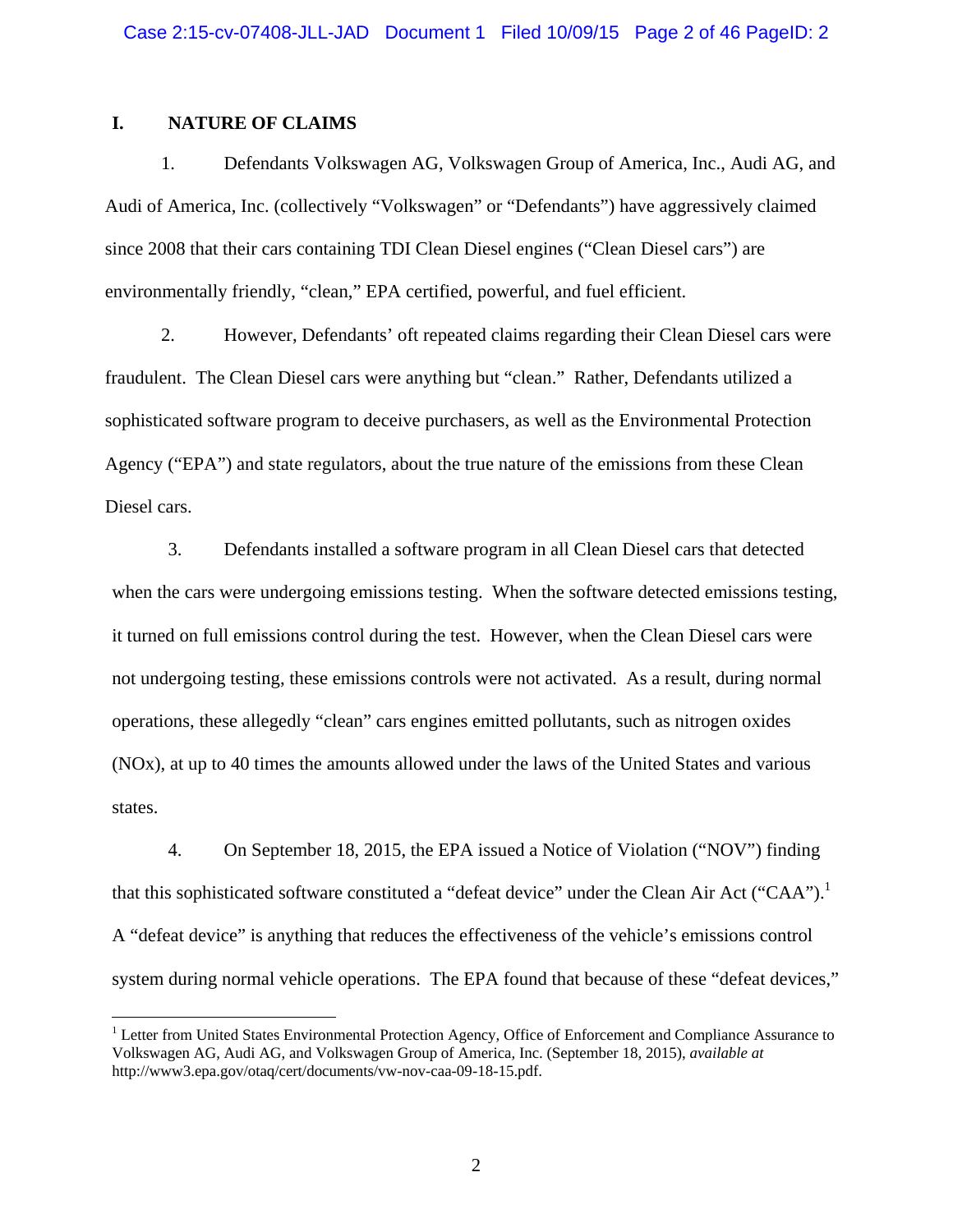#### Case 2:15-cv-07408-JLL-JAD Document 1 Filed 10/09/15 Page 3 of 46 PageID: 3

the Clean Diesel cars did not meet federal emissions standards or comply with the certificates of conformity that Defendants—like all vehicle manufacturers—were required to secure for each car that they intended to sell in the United States.

5. By installing these "defeat devices" and failing to disclose the true level of emissions from the Clean Diesel cars, Defendants purposefully violated the CAA and its regulations, as well as state law, lied to and defrauded their customers, and engaged in deceptive trade practices and unfair competition.

6. As a result of Defendants' fraudulent, deceptive, and unfair conduct, owners and lessees of the Class Vehicles (defined below), such as Plaintiffs and the Class, have suffered losses.

7. According to the NOV, absent Defendants' deception, Defendants' nonconforming vehicles could not have been approved by the EPA for introduction into United States commerce.<sup>2</sup>

8. Defendants charged a premium for these Clean Diesel cars compared to cars that contained gasoline engines.

9. Although the EPA has ordered Defendants to recall the Class Vehicles and repair them so that they comply with EPA emissions requirements, the necessary modifications will substantially degrade the Class Vehicles' performance. Accordingly, regardless of whatever repairs Defendants might implement, the Class Vehicles will not perform as advertised, causing harm to Plaintiffs and the Class. For example, the Class Vehicles will depreciate in value, and Plaintiffs and the Class will incur more expenses for fuel because the Class Vehicles will no

 $\overline{a}$ <sup>2</sup> *Id.*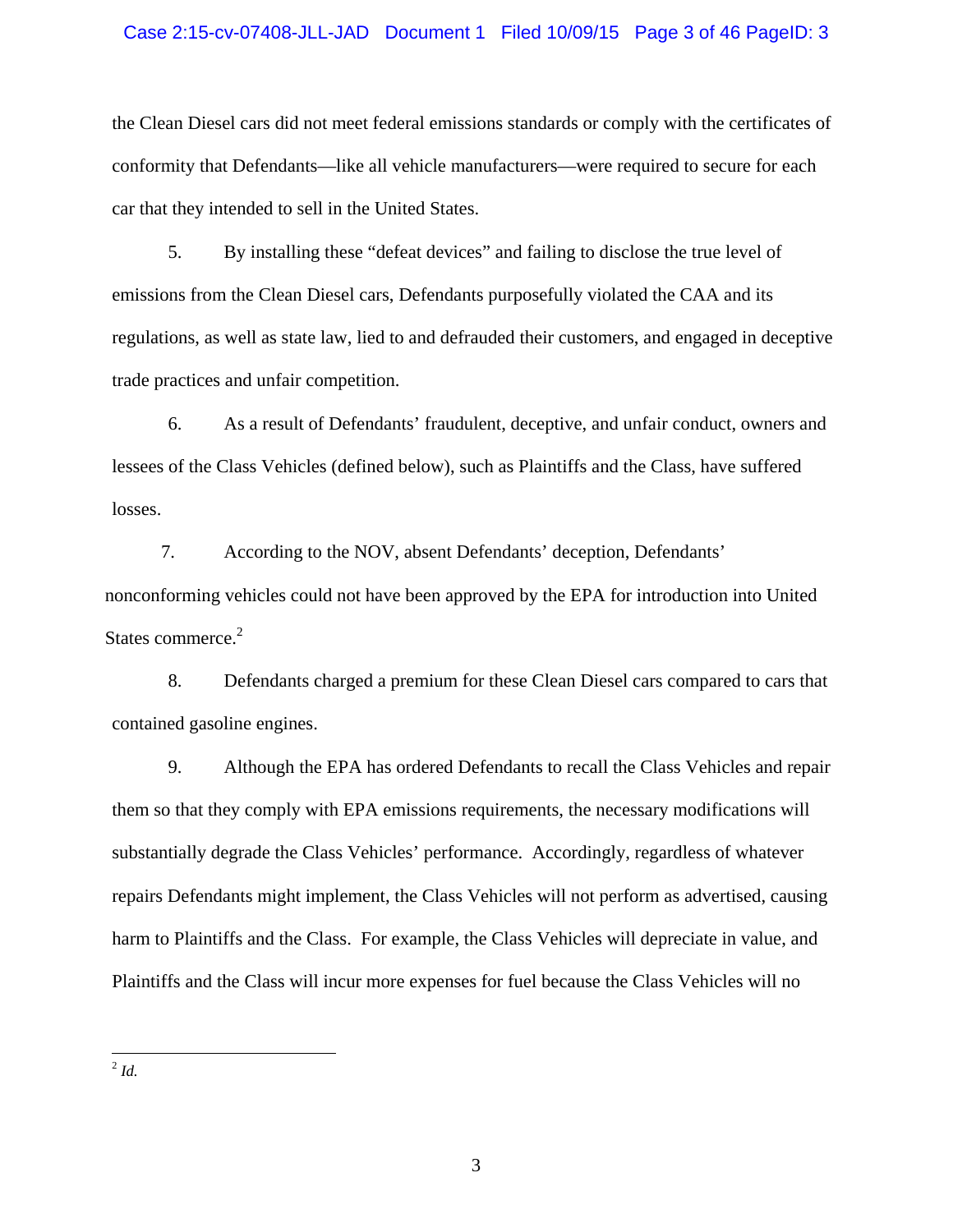#### Case 2:15-cv-07408-JLL-JAD Document 1 Filed 10/09/15 Page 4 of 46 PageID: 4

longer be as fuel efficient. Further, the Class Vehicles are likely to experience diminution in power and performance once they are retrofitted to comply with EPA emissions requirements.

10. As a result, Plaintiffs and the Class seek damages, injunctive relief, declaratory relief, and equitable relief for Defendants' misconduct, as alleged in this Complaint, including but not limited to, the return of the purchase price of their cars, return of the premium they paid for the Clean Diesel cars, compensation for the diminution in value of their cars, compensation for the additional expenses (such as additional fuel costs) they incur as a result of Defendants' yet-to-be made modifications to the Class Vehicles, disgorgement of ill-gotten profits, punitive damages, pre- and post-judgment interest, and attorneys' fees and costs, as allowed by law.

### **II. JURISDICTION AND VENUE**

11. This Court has jurisdiction over this action pursuant to the Class Action Fairness Act ("CAFA"), 28 U.S.C. § 1332(d), because at least one Class member is of diverse citizenship from one Defendant, there are more than 100 Class members, and the aggregate amount in controversy exceeds \$5 million, exclusive of interest and costs.

12. This Court has personal jurisdiction over Defendant Volkswagen Group of America, Inc., because it is incorporated in New Jersey, conducts business in New Jersey, and has sufficient minimum contacts with New Jersey.

13. This Court has personal jurisdiction over Defendant Audi AG because it conducts business in New Jersey and has sufficient minimum contacts with New Jersey.

14. This Court has personal jurisdiction over Defendant Audi of America, Inc., because it is incorporated in New Jersey, conducts business in New Jersey, and has sufficient minimum contacts with New Jersey.

15. Volkswagen AG has purposefully availed itself of this forum by directing its agents and distributor—Volkswagen Group of America, Inc., Audi AG, and Audi of America,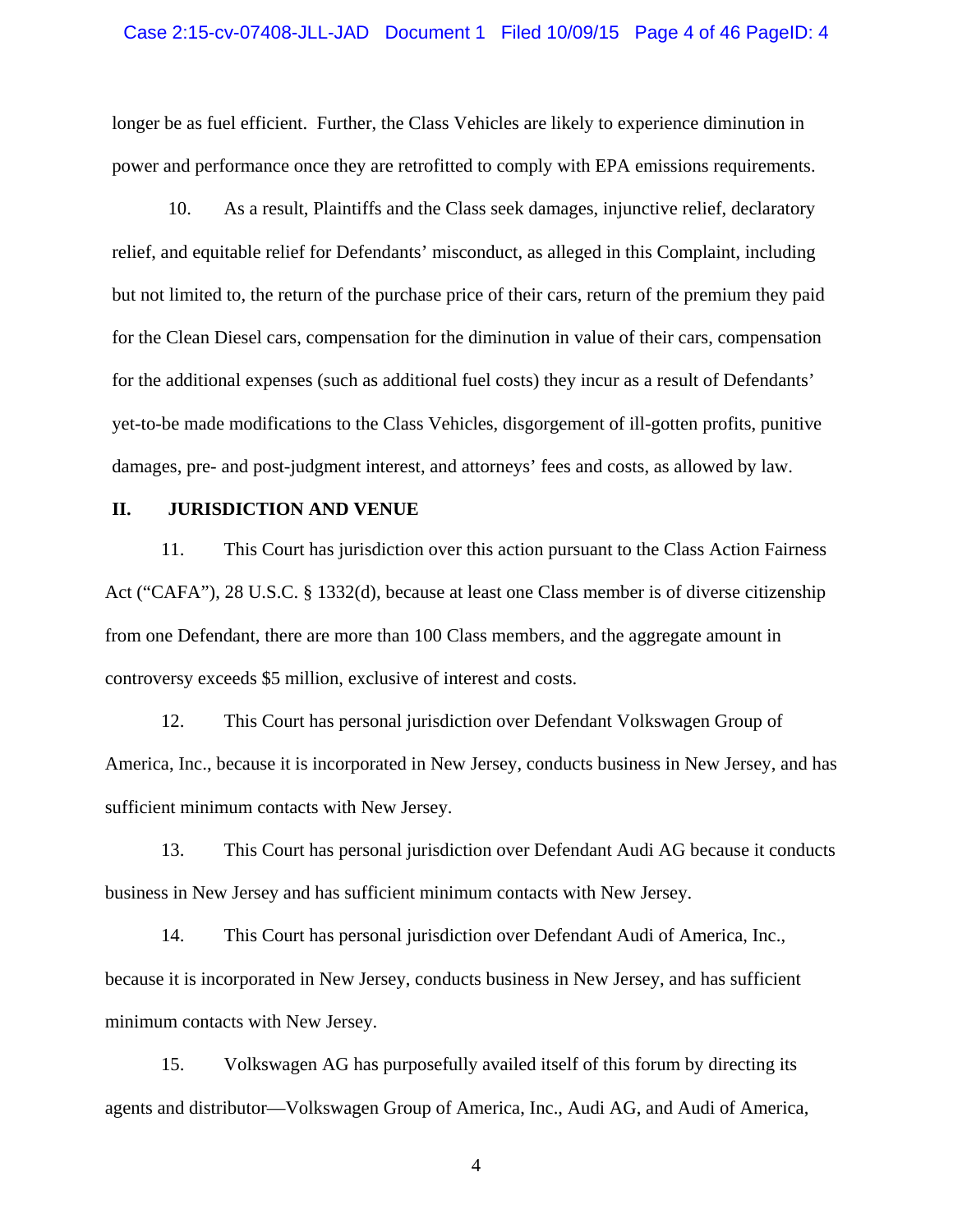Inc. — to take action here, and accordingly this Court has specific jurisdiction over Volkswagen AG.

16. Volkswagen AG is the sole owner of Volkswagen Group of America, Inc. Volkswagen AG directs the actions of its agent, Volkswagen Group of America, Inc., in selling and leasing its cars in the United States, and in performing related activities such as marketing and advertising to effectuate those sales.

17. Defendants, including Volkswagen AG and Audi AG, and/or their agents designed the Clean Diesel engines and cars, as well as the "defeat device," for distribution in the United States and in this judicial district. These same Defendants and/or their agents developed and disseminated the (fraudulent) advertisements, warranties, and promotional materials related to the Clean Diesel cars throughout the United States, as well as in this judicial district.

18. Volkswagen AG closely controls and directs Volkswagen Group of America, Inc., and therefore any marketing statements made by Volkswagen Group of America, Inc., as well as other statements identified throughout this Complaint that were made by Volkswagen Group of America, Inc., were made at the behest and direction of Volkswagen AG.

19. Audi of America, Inc., is a subsidiary of Audi AG, which in turn is controlled by Volkswagen AG. Therefore, any marketing statements made by Audi of America, Inc., as well as other statements identified throughout this Complaint that were made by Audi of America, Inc., were made at the behest and direction of Audi AG and/or Volkswagen AG.

20. Venue is proper in this District under 28 U.S.C. § 1391(b) because a substantial part of the events or omissions giving rise to the claims occurred and/or emanated from this District and because Defendants have caused harm to Class members residing in this District.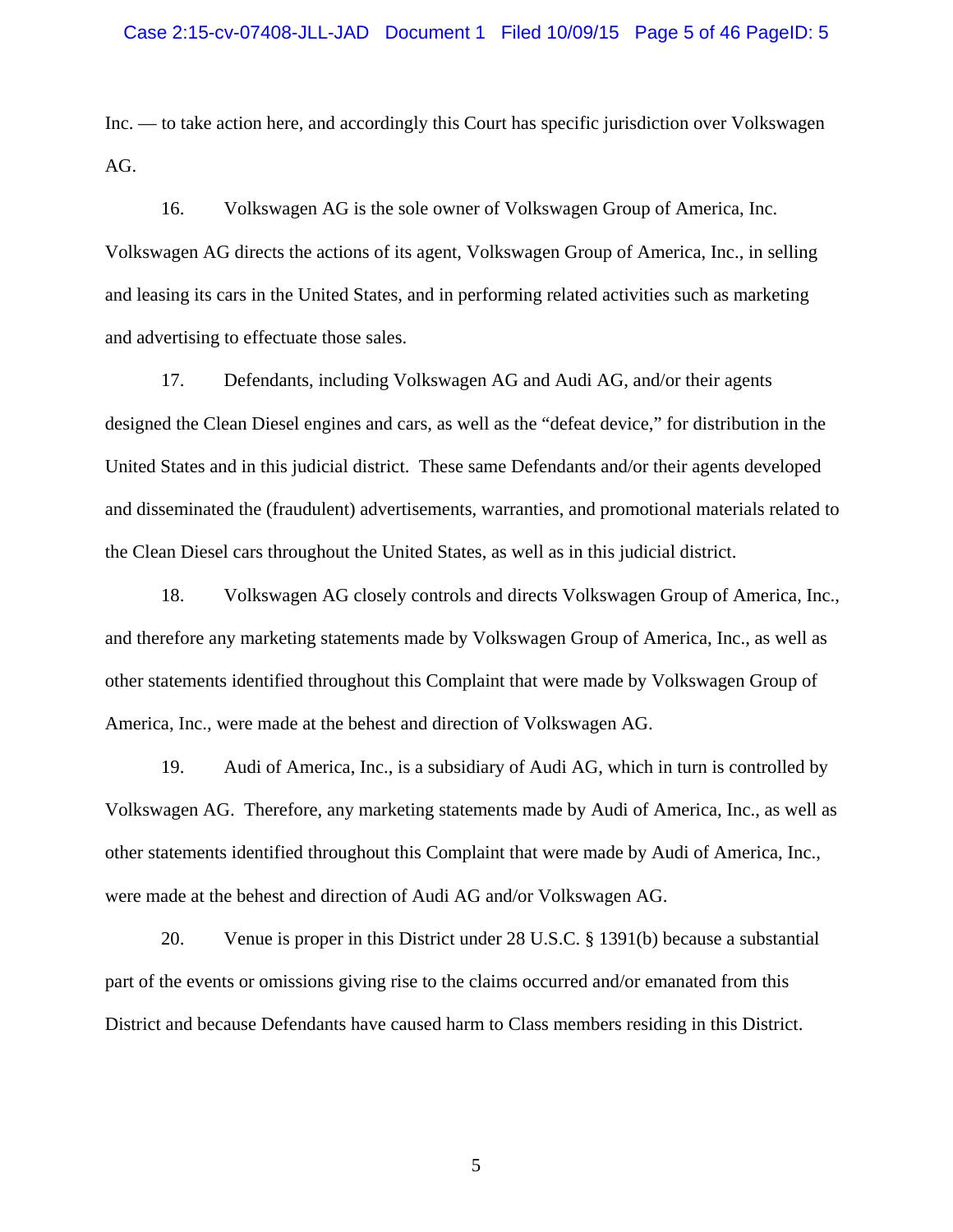## **III. THE PARTIES**

21. Defendant Volkswagen Aktiengesellschaft ("Volkswagen AG") is a German corporation with its principal place of business in Wolfsburg, Germany. Volkswagen AG is the parent company of Volkswagen Group of America, Inc.

22. Defendant Volkswagen Group of America, Inc., is a New Jersey corporation with its principal place of business in Herndon, Virginia.

23. Defendant Audi Aktiengesellchaft ("Audi AG") is a German corporation with its principal place of business located at Ingolstadt, Germany; Volkswagen AG owns 99.55 percent of Audi AG's shares.

24. Defendant Audi of America, Inc., is a New Jersey corporation with its principal place of business in Herndon, Virginia.

25. Plaintiffs Ellen Mutari and Deborah M. Figart are residents of Ventnor City, New Jersey. They purchased a 2010 Jetta SportWagen TDI in or around March of 2010.

## **IV. GENERAL FACTUAL ALLEGATIONS**

 $\overline{a}$ 

## **A. Defendants Fraudulently Represented That Their Clean Diesel Cars Were Environmentally Friendly, Clean, Fuel Efficient, and Powerful**

26. From the time the Clean Diesel cars were introduced in 2008, Defendants

repeatedly bragged that these cars were environmentally friendly, EPA Certified, clean, fuel efficient, and powerful. Although diesel engines are often more fuel efficient than gasoline engines, they generally emit higher levels of pollutants.<sup>3</sup> Defendants claimed that their Clean Diesel cars solved this problem; Defendants claimed their Clean Diesel cars reduced emissions

<sup>3</sup> Andreas Cremer, *Volkswagen Boss Quits Over Diesel Scandal*, REUTERS, September 23, 2015, *available at* http://www reuters.com/article/2015/09/23/usa-volkswagen-idUSL1N11T18L20150923.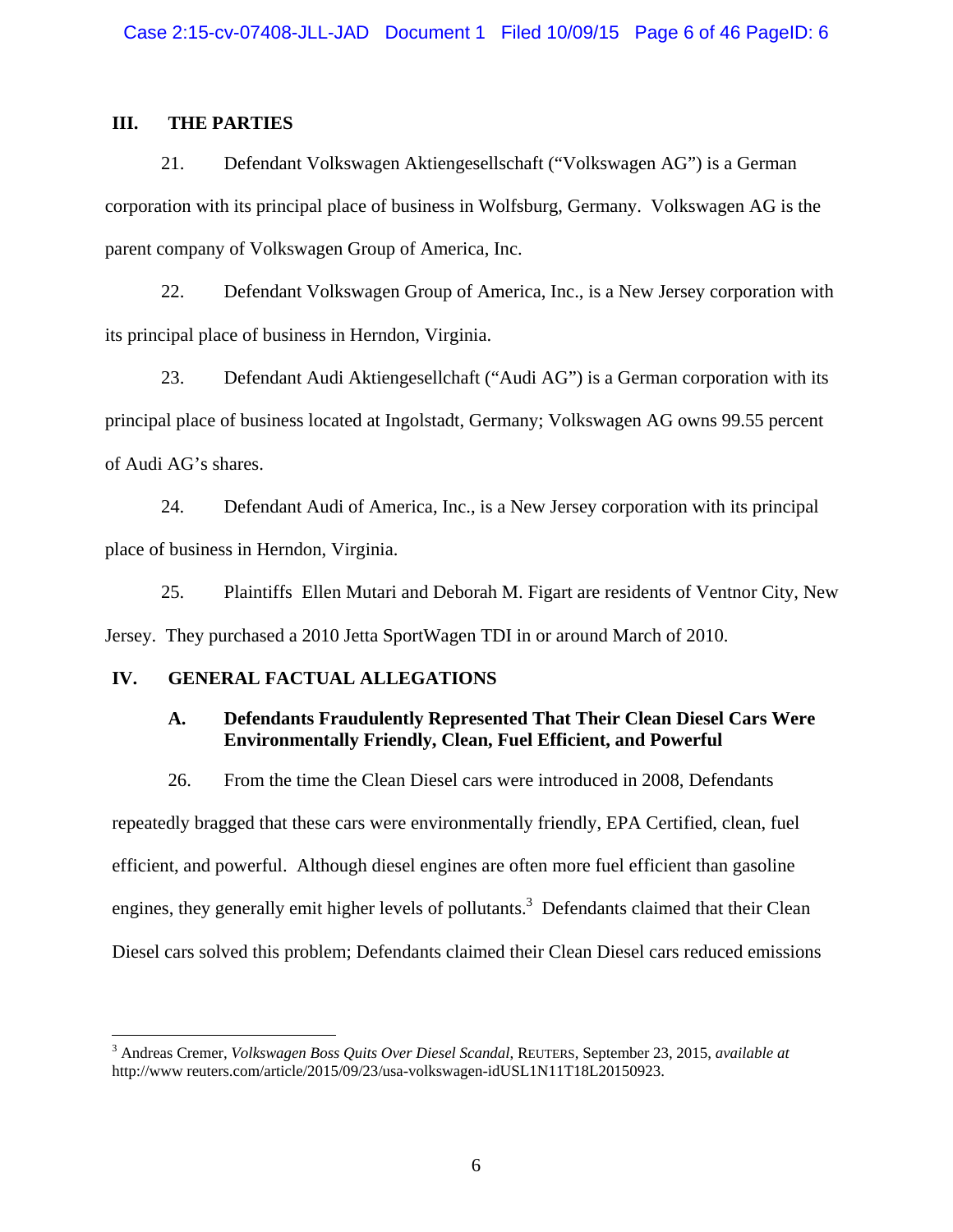by up to 90 percent in these TDI engines through modifications to the engines and a unique exhaust treatment system. For example, an October 2008 press release stated:

The Jetta TDI is amongst the ten most fuel efficient vehicles on the US market. In the recently published "Fuel Economy Guide 2009" the EPA (Environmental Protection Agency) listed the Jetta TDI in the top ten low consumption and low emissions vehicles. In the current edition of the publication, the Jetta 2.0.1 Clean TDI, introduced to the market two months ago, is praised particularly for its excellent consumption figures; it has a fuel consumption of 5.7 litre per 100 kilometre. Moreover, the Jetta Clean TDI also fulfills stringent Californian emissions standards. This was achieved through modifications within the engine and by implementing an exhaust treatment system developed especially by Volkswagen and which reduces nitrogen oxide emissions (NOx) by up to 90 percent. The central element of the exhaust treatment system is the NOx storage catalytic converter.<sup>4</sup>

27. Until Defendants' fraud was exposed, Defendants continued to falsely represent

that Clean Diesel cars were clean and fuel efficient. For example, in 2009, Volkswagen stated

"Volkswagen builds the cleanest, most efficient cars in the world, across the board."5

28. Also in 2009, Mark Barnes, then Volkswagen's Chief Operating Officer, stated

that the TDI engine is "good for the environment because it puts out 25% less greenhouse gas emissions than what a gasoline engine would. And thanks to the uniqueness of the TDI motor, it cuts out the particulate emissions by 90% and the emissions of nitrous oxide are cut by 95%. So, a very very clean running engine. Clean enough to be certified in all 50 states. It's just like

 4 Press Release, Volkswagen AG, Volkswagen in Fuel Economy Guide 2009 (October 29, 2008) http://www.volkswagenag.com/content/vwcorp/info\_center/en/news/2008/10/vw\_in\_fuel\_economy\_guide html (last visited October 4, 2015).

<sup>&</sup>lt;sup>5</sup> Press Release, The Second BlueMotion Generation Puts Highly Innovative Efficiency Technology on the Road (June 3, 2009), *available at* 

http://www.volkswagenag.com/content/vwcorp/info\_center/en/themes/2009/06/bluemotion.html (last visited October 4, 2015).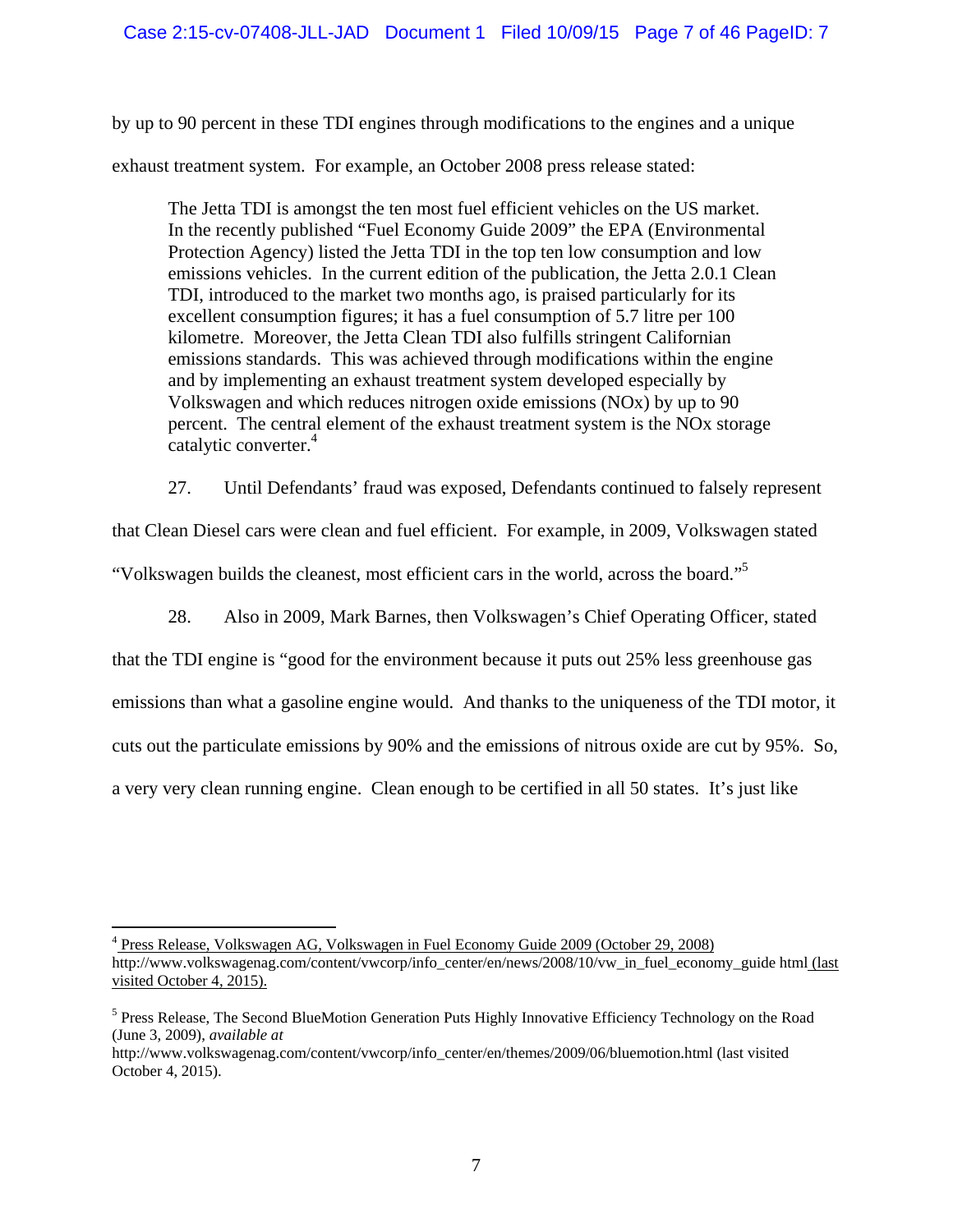### Case 2:15-cv-07408-JLL-JAD Document 1 Filed 10/09/15 Page 8 of 46 PageID: 8

driving a high-powered gasoline engine so you are not giving up one bit of the driving experience that you'd expect from a regular gasoline engine."<sup>6</sup>

29. That same year, the Volkswagen Jetta TDI was named the "Green Car of the Year."<sup>7</sup> The next year, in 2010, the Audi A3 TDI was named as the "Green Car of the Year."<sup>8</sup> Similarly, in 2014, one of Defendants' websites stated that the "TDIs offered by Audi today are highly efficient and clean, cultivated, comfortable, and powerful."<sup>9</sup> Consistent with these misrepresentations, Volkswagen Group's "Group Strategy 2018," published in 2014, stated that its "Strategy 2018 focuses on positioning the Volkswagen Group as a global economic and environmental leader among automobile manufacturers. We have defined four goals that are intended to make Volkswagen the most successful, fascinating and sustainable automobile automaker in the world by 2018."10

30. Defendants' advertisement campaigns were replete with similar

(mis)representations about their high performing Clean Diesel cars. One of the brochures for Volkswagen cars stated that its TDI Clean Diesel engines were "not that kind of diesel. These are not the kind of diesel engines that you find spewing sooty exhaust like an old 18-wheeler.

<sup>8</sup> *Id.*

 $\overline{a}$ 

<sup>6</sup> Gayathri Vaidyanathan, *Volkswagen Preps for a Diesel Revolution*, THE BUSINESS INSIDER Oct. 2009, *available at*  http://www.businessinsider.com/volkswagen-preps-for-a-diesel-revolution-2009-10.

<sup>7</sup> John Voelcker, *Green Car of the Year: 2010 Audi A3 TDI*, GREEN CAR REPORTS, December 3, 2009, *available at*  http://www.greencarreports.com/news/1039566\_green-car-of-the-year-2010-audi-a3-tdi.

<sup>9</sup> Volkswagen AG, Light My Fire (August 25, 2014), *available at*  http://www.volkswagenag.com/content/vwcorp/info\_center/en/themes/2014/08/Light\_my\_fire.html (last visited October 4, 2015).

<sup>10</sup> Volkswagen AG, Group Strategy 2018, *available at*  http://www.volkswagenag.com/content/vwcorp/content/en/the\_group/strategy.html (last visited October 4, 2015).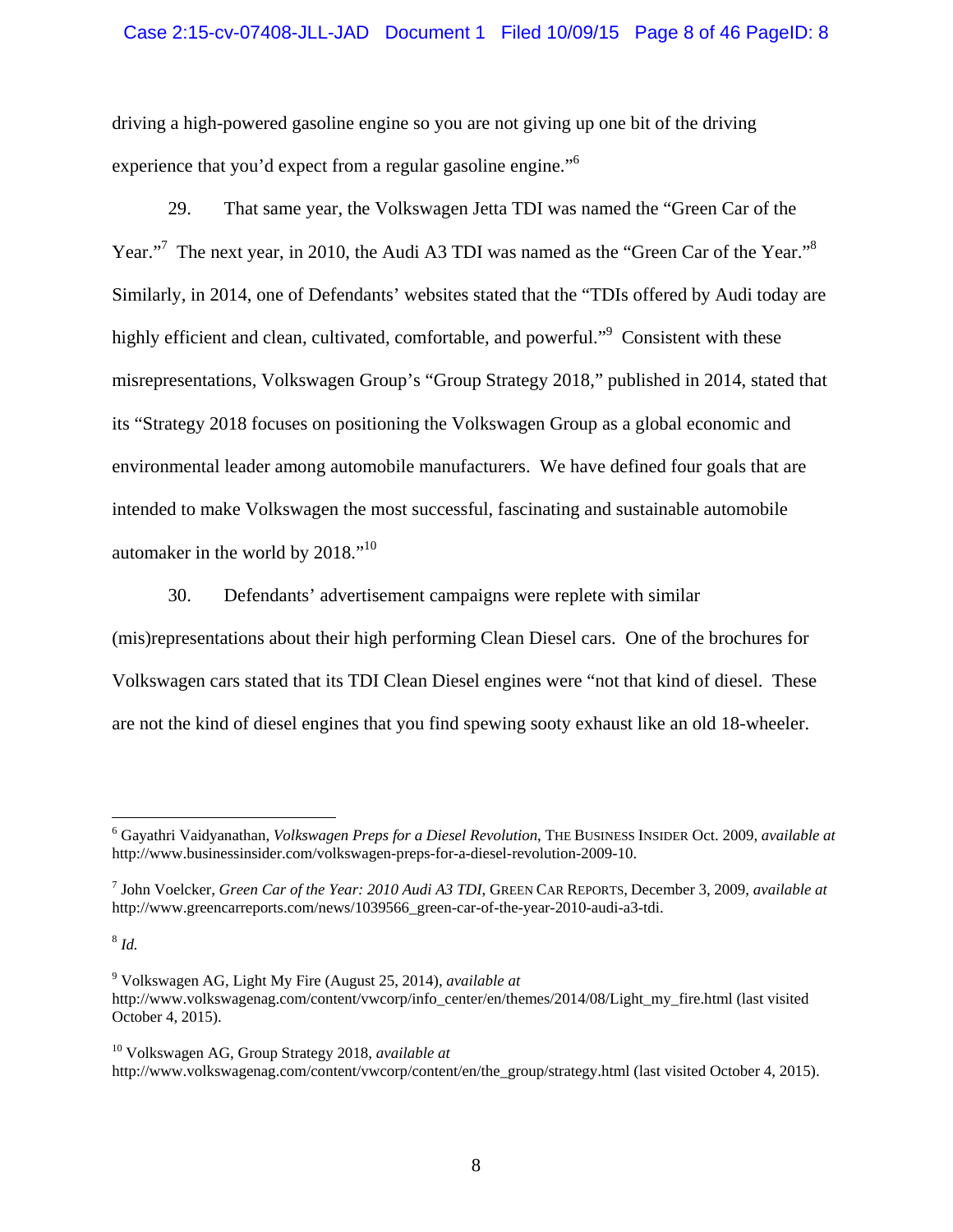Clean diesel vehicles meet the strictest EPA standards in the U.S. Plus, TDI technology helps reduce sooty emissions by up to 90%, giving you a fuel-efficient and eco-conscious vehicle."<sup>11</sup>



11 Volkswagen of America, Inc., *Volkswagen TDI Clean Diesel* (2012), *available at* http://www.galpinvolkswagen.com/Media/Default/Page/brochures/pdf/tdi.pdf

 $\overline{a}$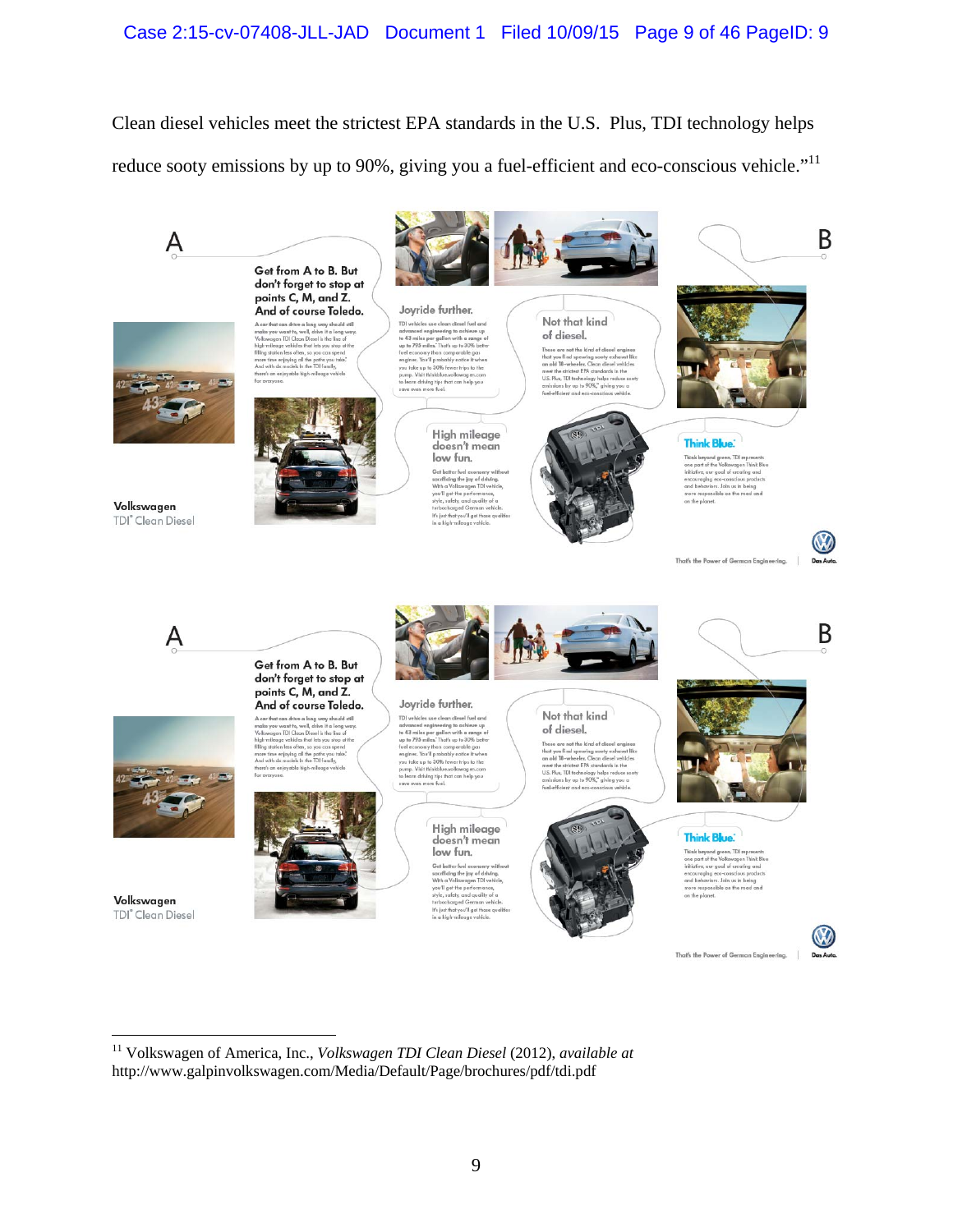## 31. Other advertisements made similar misrepresentations about the benefits of the

Volkswagen Clean Diesel cars.



### This ain't your daddy's diesel.

Stinky, smoky, and sluggish. Those old diesel realities no longer apply. Enter TDI Clean Diesel. Ultra-low-sulfur fuel, direct injection technology, and extreme efficiency. We've ushered in a new era of diesel.

. Engineered to burn low-sulfur diesel fuel

. "Common Rail" direct injection system

View key fuel efficiency info ?



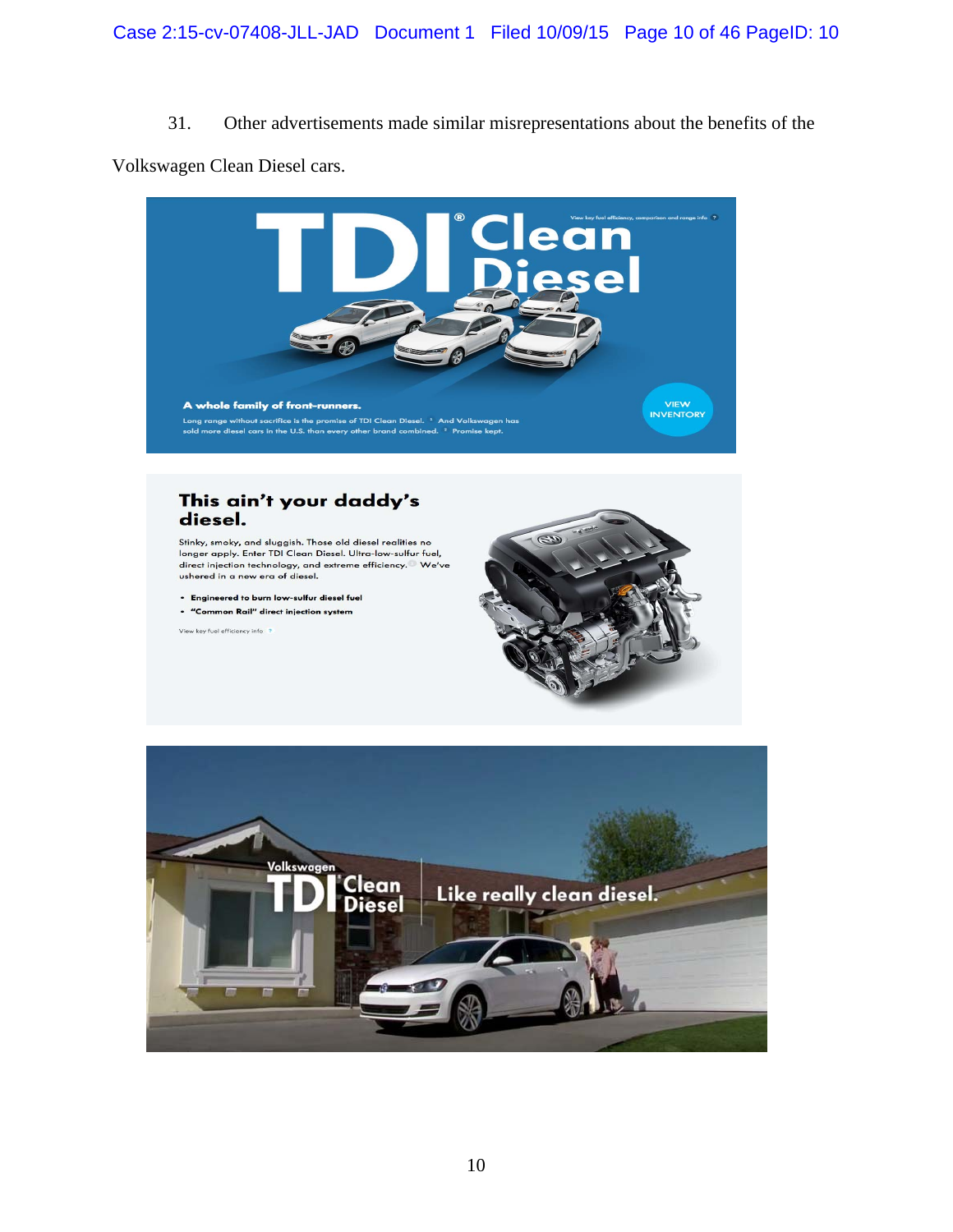32. Advertisements for Audi Clean Diesel cars included similar representations. One ad stated that Audi "pioneered TDI clean diesel engines to deliver more torque, lower fuel consumption, and reduce CO2 emissions, compared to equivalent gasoline engines. The result of this revolutionary engineering delivers remarkable performance, while achieving increased fuel economy."<sup>12</sup>



33. Other advertisements for Audi Clean Diesel cars included similar claims.

34. Defendants repeated these representations, in writing, to the purchaser of each vehicle sold. Each Class Vehicle included an EPA "fuel economy" label that made specific representations regarding the performance of that vehicle in terms of miles per gallon, yearly fuel

 $\overline{a}$ 12 Audi TDI Clean Diesel, *available at* http://www.audiusa.com/technology/efficiency/tdi (last visited October 4, 2015).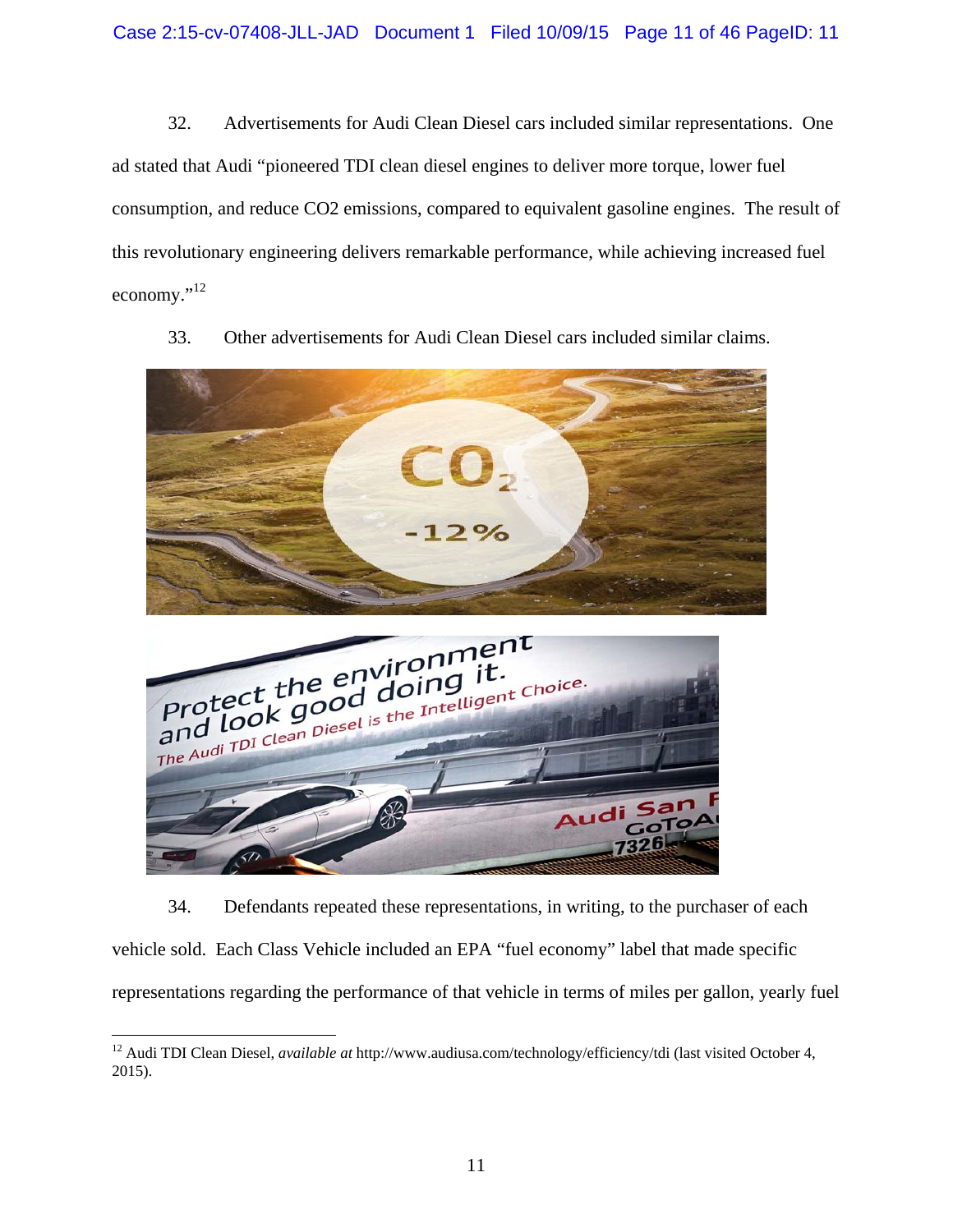cost, fuel cost savings over five years, horsepower, and torque. This label was intended to give consumers a means of comparing the Class Vehicles to other vehicles they may be considering purchasing, and misled consumers with specific, material misrepresentations regarding the Class Vehicles' performance.<sup>13</sup>



35. These misrepresentations were made nationwide, including in New Jersey, and they were directed to residents of New Jersey.<sup>14</sup>

13 Window Sticker, 2013 Jetta SportWagen TDI, *available at*

http://forums.vwvortex.com/showthread.php?5661369-New-to-This-JSW-Thing...&p=78348222.

14 Jack Daniels VW, Fair Lawn, NJ, *available at*

 $\overline{a}$ 

https://web.archive.org/web/20150206214813/http:/www.jackdanielsvw.com/Volkswagen-TDI?p=Volkswagen-TDI.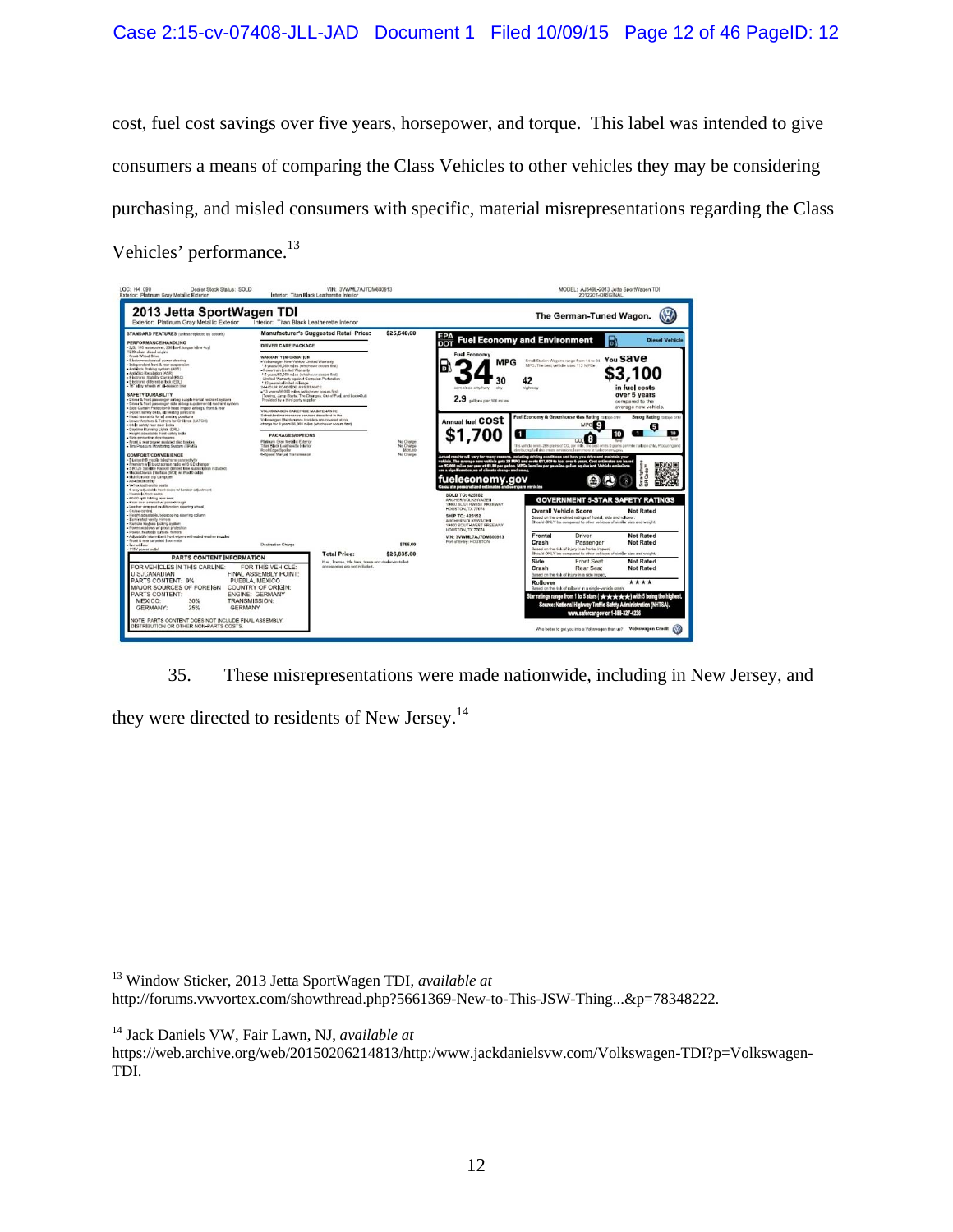

<sup>15</sup>80 www.huiboonamy.gov.for RPA estimate. Your mileage will very and depends on sweed/factors, industing your driving habits and velocks and tisn.<br>"Three boxed on 43 highway mag EPA estimate and a 18.5-gallas fuel tent l

waxnoor.<br>"30 diy/42 highway mog (2014 Golf 2.01 TDI® Clean Diesel, 6-speed manual transmission). EPA estimates. Your mileage will vary and depends as several ladars, including your driving habits and vehicle andRon.<br>"30 cty A2 Nghway apy (2014 Jens SportWagen 2.01,TDI® Clean Diseal, 6-speed manual manunister). IPA sarimates. Your mileage will vary and depends on several factors, including your driving Sabita<br>and selecte condit and vehicle condition. He was also a state of the Clean Desire, d-peed manual renumental and an entity. For mileage will very and depends on several factors, indicing your driving habits and vehicle<br>"30 dry-42 highway mog condition.<br>"28 city/41 histway mpg (2014 Beerle 2.01 TDF® 6-speed manual manushing, EPA enfinities, Your manushing on a sweed forcers, heliofing your driving you driving and vehicle condition.<br>""28 city/41 histway mpg (201 amdNot.<br><sup>12</sup>70 chy/29 highway mpg (2014 Toutreg 3.0LTD(® Clean Diesel, B-apoed automatic trammission). EPA extinctes. Your mileage will vary and depends on several lactors, including your driving habits and<br>salicity condi

Jack Daniels Volkswagen 40-18 Broadway

Fair Lawn, NJ 07410

36. The above comprises just a small sampling of the misrepresentations made

throughout the United States about the performance of Clean Diesel cars.

### **B. Defendants' Representations Regarding Clean Diesel Cars Were False**

37. The Clean Air Act ("CAA") was enacted in 1970, and regulates air emissions

from various sources, including vehicles. 42 U.S.C. § 7401, et seq. (1970). The CAA and regulations promulgated thereunder, including emissions standards for cars, exist to "protect human health and the environment by reducing emissions of nitrogen oxides (NOx) and other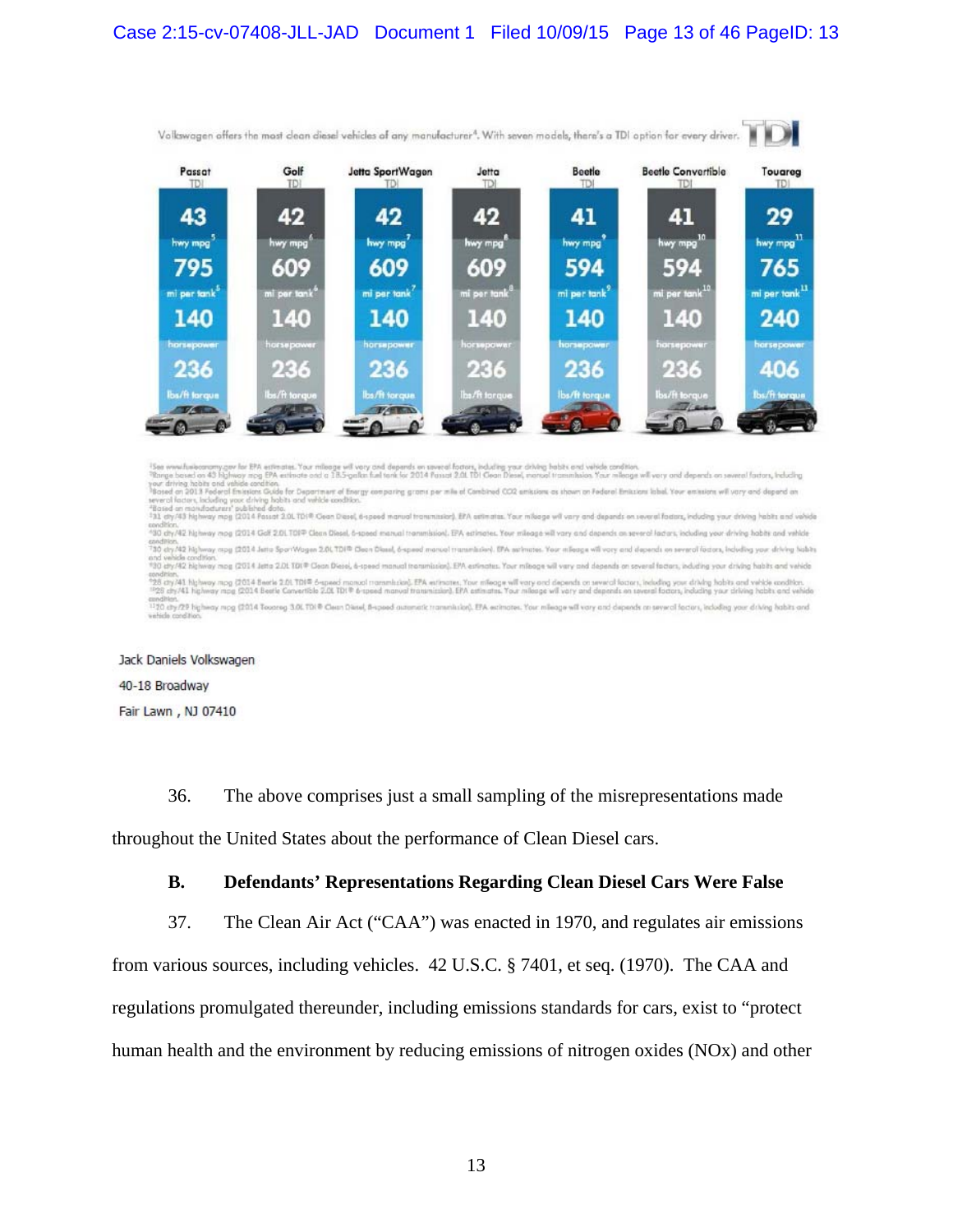pollutants from mobile sources of air pollution."<sup>15</sup> NOx plays a major role in the creation of ozone (smog) on hot summer days.<sup>16</sup> The EPA has found that "[b]reathing ozone can trigger a variety of health problems including chest pain, coughing, throat irritation, and congestion. Breathing ozone can also worsen bronchitis, emphysema, and asthma."<sup>17</sup>

38. The CAA requires car manufacturers, such as Defendants, to certify that their vehicles sold in the United States meet emissions standards promulgated by the EPA. A vehicle cannot be sold in the United States unless the EPA certifies that the vehicle complies with its emissions standards (i.e. the vehicles must receive a "certificate of conformity").<sup>18</sup>

39. Under the CAA, it is illegal for car manufacturers, such as Defendants, to install "defeat devices" in vehicles. "Defeat devices" are devices that reduce the effectiveness of the emission control system under conditions which may reasonably be expected to be encountered in normal vehicle operation.

40. On September 18, 2015, the EPA issued the NOV to Defendants Volkswagen AG, Volkswagen Group of America, and Audi AG, stating that Defendants had purposefully installed illegal "defeat devices" in their Clean Diesel cars.

41. According to the EPA, Defendants had "designed and installed a defeat device in these vehicles in the form of a sophisticated software algorithm that detected when a vehicle was

<sup>16</sup> *Id.*

 $\overline{a}$ 

<sup>17</sup> *Id.* 

<sup>18</sup> *Id.*

<sup>&</sup>lt;sup>15</sup> Letter from United States Environmental Protection Agency, Office of Enforcement and Compliance Assurance to Volkswagen AG, Audi AG, and Volkswagen Group of America, Inc. (September 18, 2015), *available at* http://www3.epa.gov/otaq/cert/documents/vw-nov-caa-09-18-15.pdf.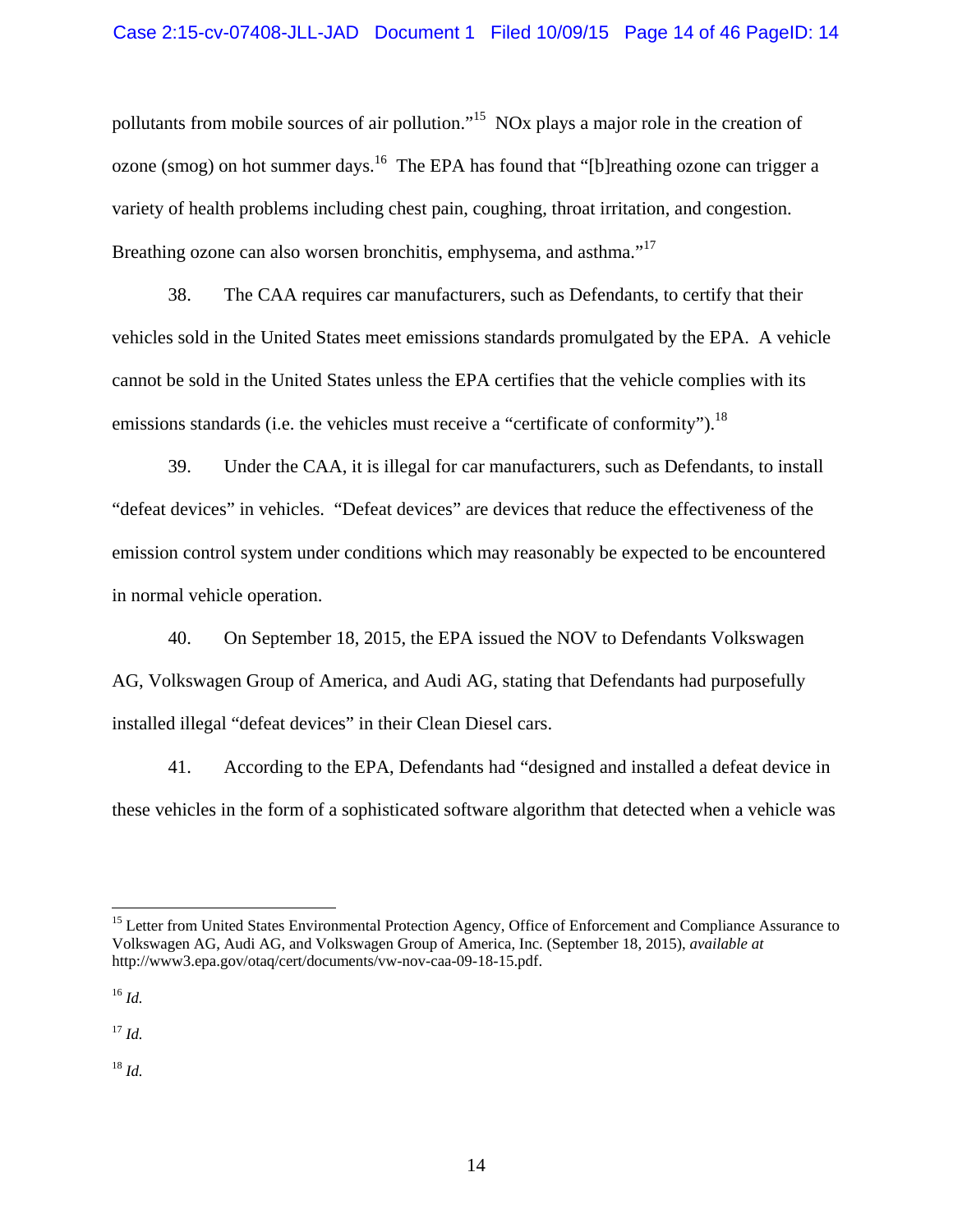undergoing emissions testing."<sup>19</sup> When the software sensed that the car was being tested for emission compliance, the software produced compliant emissions results. At all other times, the software ran a separate "road calibration," which reduced the effectiveness of the emission control system.

42. The EPA found that, as a result, "**emissions of NOx increased by a factor of 10 to 40 times above the EPA compliant levels, depending on the type of drive cycle (e.g., city, highway)**."<sup>20</sup>The EPA further found that these Defendants had violated the CAA by falsely certifying that their Clean Diesel cars met applicable federal emissions standards.

43. If it had not been for a study conducted by West Virginia University's Center for Alternative Fuels, Engines & Emissions, Defendants' fraud may have gone undetected. In 2014, that Center published results of a study commissioned by the International Council on Clean Transportation, which found significantly higher in-use emissions from two diesel cars manufactured by Defendants. As a result of this study, the EPA and the California Air Resources Board ("CARB") began investigating Defendants' diesel engines. Initially, when confronted with this study, Defendants did not disclose the defeat devices. Instead, they repeatedly represented to the EPA and CARB that these higher in-use emissions were the result of "various technical issues and unexpected in-use conditions."<sup>21</sup>

44. According to the NOV, it was not until CARB and the EPA would not approve certificates of conformity for Defendants' 2016 model year vehicles that Defendants admitted to

<sup>20</sup> *Id.*

<sup>21</sup> *Id.*

 $\overline{a}$ <sup>19</sup> *Id.*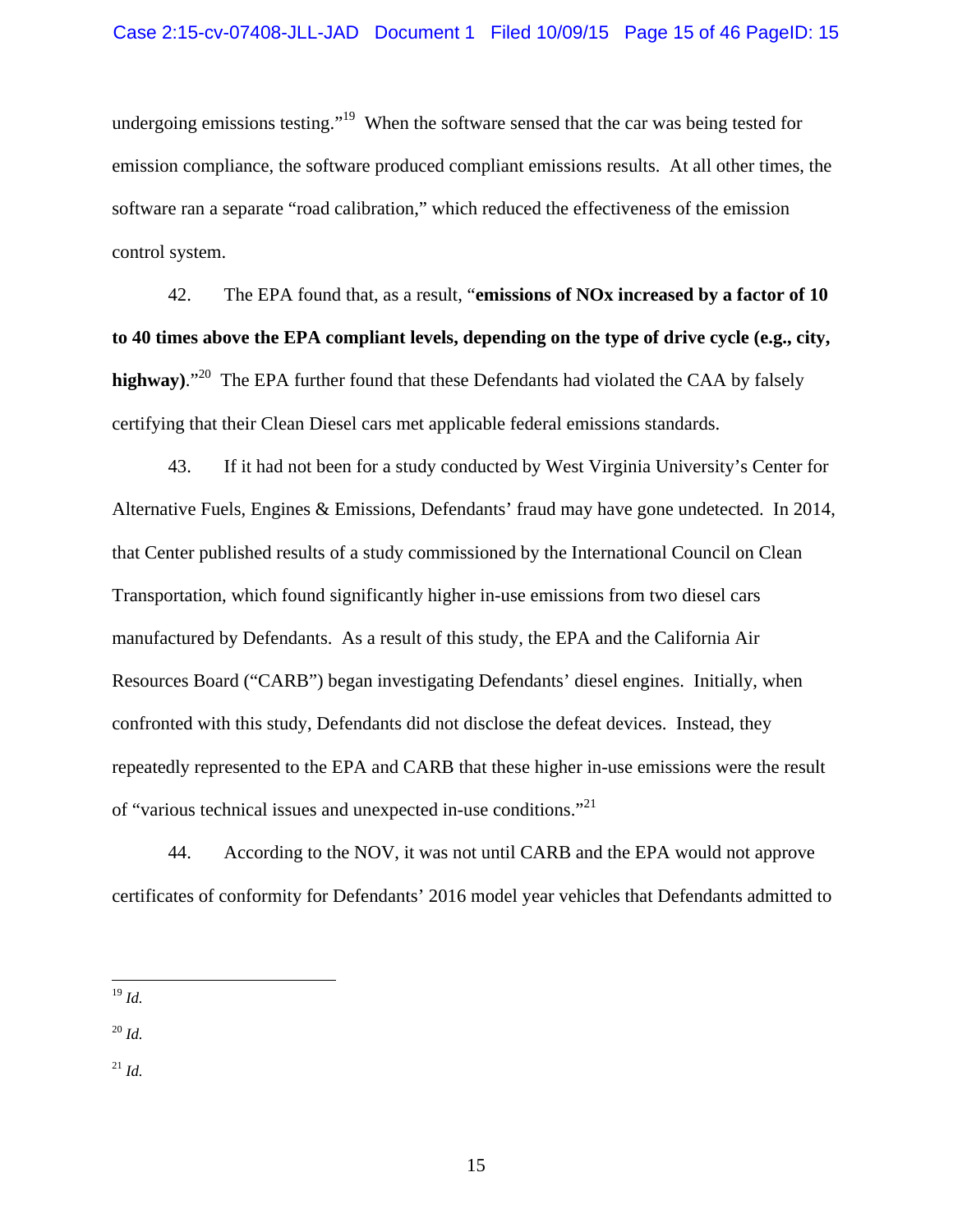CARB and the EPA they had designed and installed these defeat devices. Defendants' admissions were made public in news reports on or around September 18, 2015.

45. Through its manipulation of the emissions testing process, Defendants perpetrated a huge fraud on the EPA and state regulators, as well as on their customers. Volkswagen AG's CEO, Prof. Dr. Martin Winterkorn, issued a public apology on September 20, 2015 stating he was "personally [and] deeply sorry that we have broken the trust of our customers and the public."<sup>22</sup> He resigned on September 23, 2015.<sup>23</sup>

46. The NOV identified defeat devices in at least the following makes and models of vehicles ("Class Vehicles"): (i) 2009-2015 Volkswagen Jetta TDI; (ii) 2009-2014 Volkswagen Jetta SportWagen TDI; (iii) 2012-2015 Volkswagen Beetle TDI; (iv) 2012-2015 Volkswagen Beetle Convertible TDI; (v) 2010-2015 Volkswagen Golf TDI; (vi) 2015 Volkswagen Golf SportWagen TDI; (vii) 2012-2015 Volkswagen Passat TDI; and (viii) 2010-2015 Audi 3 TDI. Discovery may reveal that additional cars, makes, or models are properly considered as "Class Vehicles."

47. There are at least 482,000 cars in the United States sold by defendants with these "defeat" devices.<sup>24</sup>

 $\overline{a}$ 

<sup>&</sup>lt;sup>22</sup> Press Release, Volkswagen AG, Statement of Prof. Dr. Martin Winterkorn, CEO of Volkswagen AG (September 20, 2015), *available at*

http://www.volkswagenag.com/content/vwcorp/info\_center/en/news/2015/09/statement\_ceo\_of\_volkswagen\_ag htm l.

<sup>&</sup>lt;sup>23</sup> William Boston, Volkswagen CEO Resigns as Car Maker Races to Stem Emissions Scandal, THE WALL STREET JOURNAL, September 23, 2015, *available at* http://www.wsj.com/articles/volkswagen-ceo-winterkorn-resigns-1443007423.

<sup>&</sup>lt;sup>24</sup> William Boston, Amy Harder, and Mike Spector, Volkswagen Halts U.S. Sales of Certain Diesel Cars, THE WALL STREET JOURNAL, September 20, 2015, *available at* http://www.wsj.com/articles/volkswagen-ceo-apologizes-afterepa-accusations-1442754877.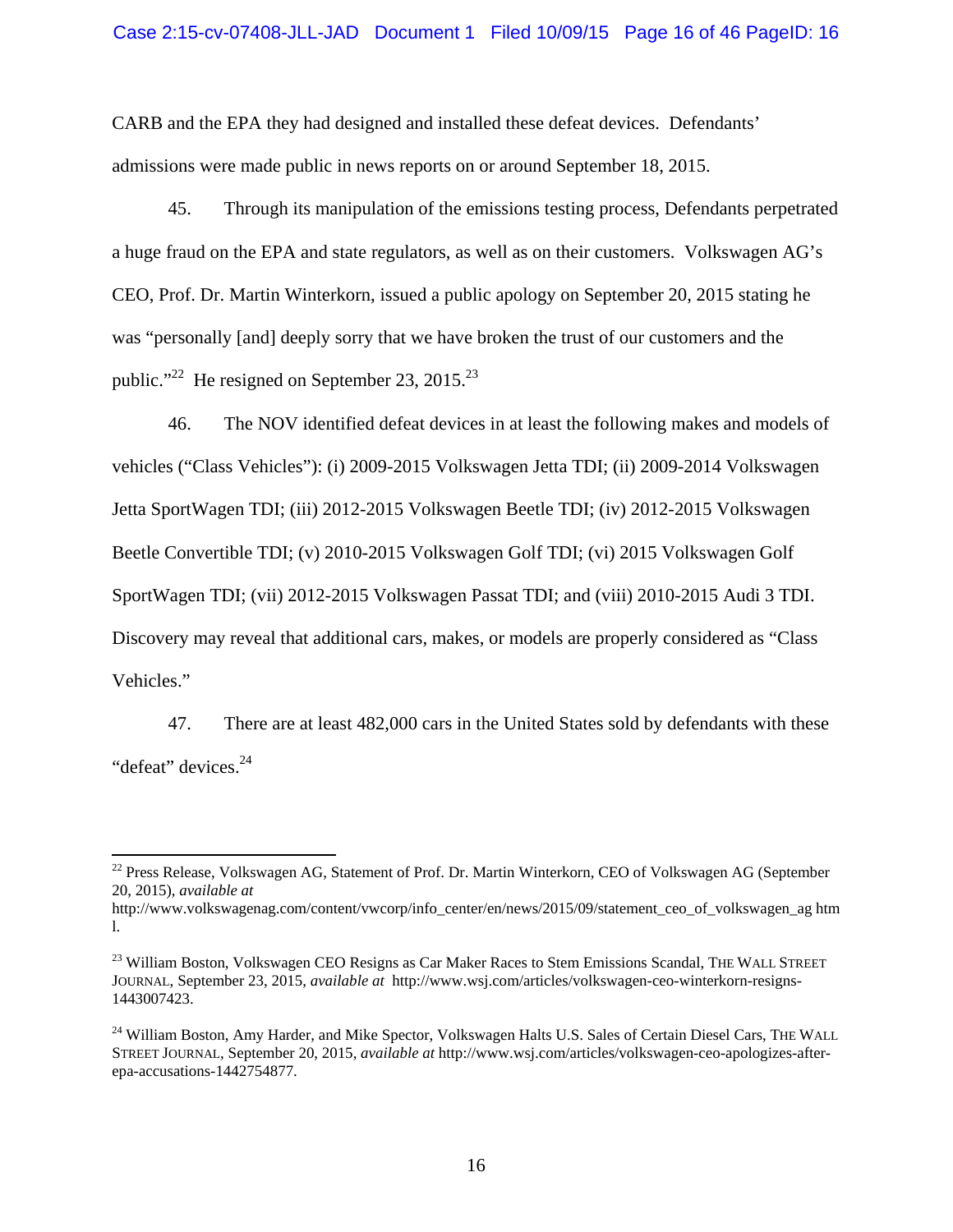### Case 2:15-cv-07408-JLL-JAD Document 1 Filed 10/09/15 Page 17 of 46 PageID: 17

48. These "Class Vehicles" share common harmful traits: (1) they are all equipped with "defeat devices," and (2) they have diesel engines that emit high levels of pollutants.

## **C. Defendants' Misrepresentations Significantly Harmed Plaintiffs and Class Members**

49. As a result of Defendants' misrepresentations, Plaintiffs and the Class

substantially overpaid for the Class Vehicles in the first place and face inevitable future costs.

Moreover, Plaintiffs and the Class never received the products they believed they purchased or leased.

50. Defendants charged a substantial premium for their Clean Diesel cars, as opposed to cars equipped with gasoline engines.<sup>25</sup> Plaintiffs and the Class paid these premiums to gain the supposed benefits of these Clean Diesel cars, but these benefits were illusory.

51. For example, the below chart, based on Defendants' historical published price listings from archived web pages, illustrates the premiums charged for several Clean Diesel models in 2014 and 2015 as compared to the base gasoline models.<sup>26</sup>

| <b>TDI</b> Clean<br><b>Diesel Price</b> | <b>Base Price</b> | <b>TDI Clean Diesel Price</b><br><b>Premium</b> |
|-----------------------------------------|-------------------|-------------------------------------------------|
| \$26,565                                | \$20,995          | \$5,570                                         |
| \$34,125                                | \$31,825          | \$2,300                                         |
| \$25,330                                | \$20,695          | \$4,635                                         |
| \$29,675                                | \$25,595          | \$4,080                                         |
| \$22,345                                | \$20,995          | \$1,350                                         |
| \$24,595                                | \$21,395          | \$3,200                                         |
| \$21,640                                | \$17,325          | \$4,315                                         |
| \$27,095                                | \$21,340          | \$5,755                                         |
|                                         |                   |                                                 |

25 Kyle Stock, Volkswagen's Other Ruse: Premium Pricing, BLOOMBERG BUSINESS, September 23, 2015, *available at* http://www.bloomberg.com/news/articles/2015-09-23/volkswagen-s-other-diesel-ruse-premium-pricing.

<sup>&</sup>lt;sup>26</sup> Information is derived from archived versions of Volkswagen and Audi's websites, such as https://web.archive.org/web/20150316205038/http://www.vw.com/models/jetta-sportwagen/ (last accessed on October 3, 2015); https://web.archive.org/web/20150322233515/http://www.audiusa.com/models/compare (last accessed on October 3, 2015); https://web.archive.org/web/20150906033420/http://www.vw.com/models/beetle/ (last accessed on October 3, 2015).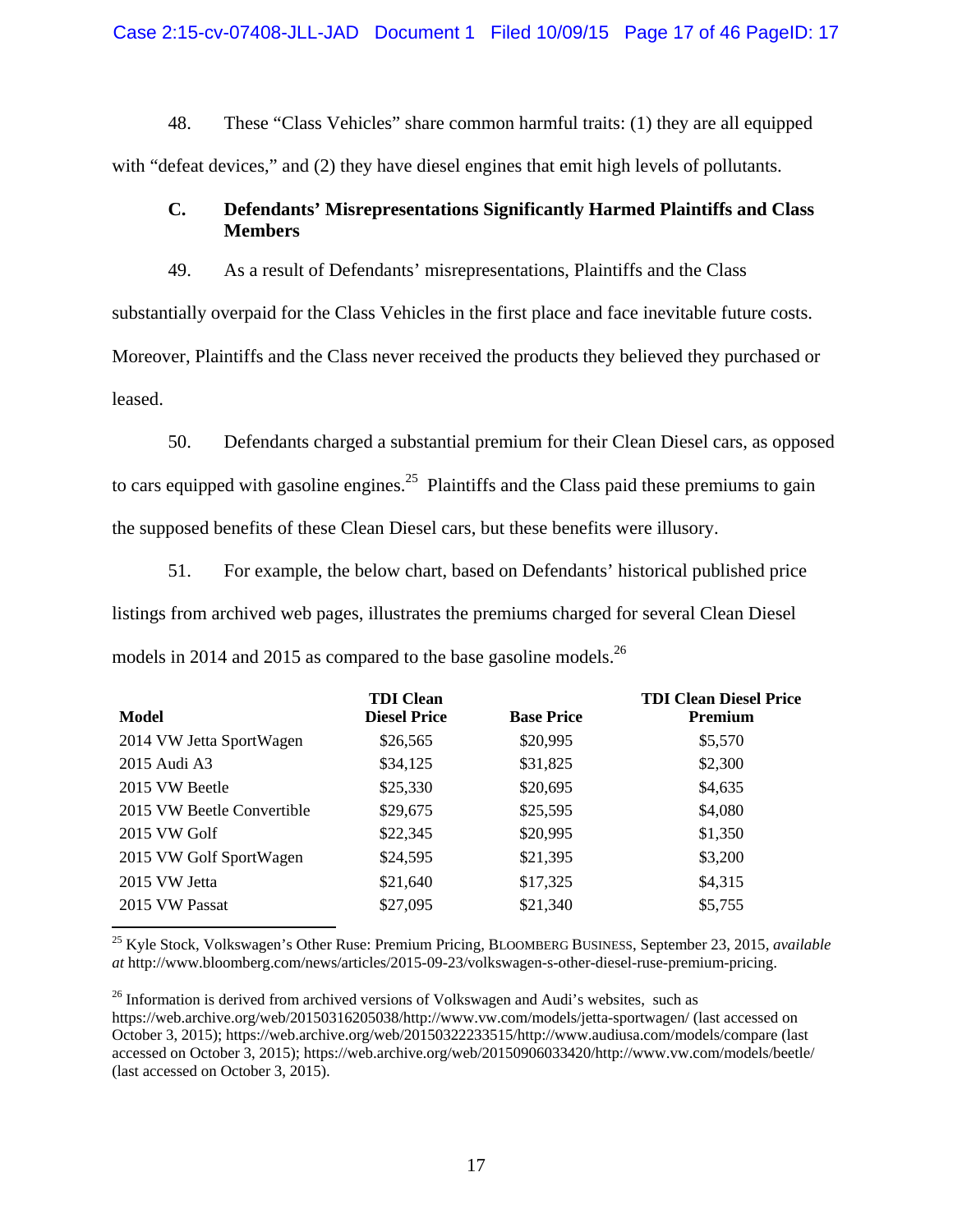#### Case 2:15-cv-07408-JLL-JAD Document 1 Filed 10/09/15 Page 18 of 46 PageID: 18

52. As a result, Plaintiffs and the Class overpaid for their Class Vehicles by at least the amount of these premiums.

53. Moreover, as a result of Defendants' fraudulent conduct, Plaintiffs and the Class have suffered a substantial diminution in the re-sale value of their cars. The Class Vehicles are of diminished value because they do not comply with applicable federal and state emissions standards, cost more to operate, are less efficient when operated, cost more to repair, will have diminished performance, and have a diminished resale value. $^{27}$ 

54. Defendants' representations about the benefits of the Clean Diesel cars, such as their claims that they were "green," powerful, and fuel efficient, were deliberately intended to materially influence Plaintiffs' and the Class' purchasing decisions.

55. In addition, the EPA has ordered Defendants to recall the Class Vehicles and refit them so that they comply with EPA emissions requirements during normal operation. As a result, the performance of the Class Vehicles will likely diminish. First, they will likely not be as fuel efficient. Second, their performance is likely to suffer. Early testing indicates that a 2011 Jetta TDI lost 32 foot-pounds of torque and as much as 15 horsepower when tested with the "defeat device" engaged, losses of over 13% and over 10%, respectively, compared to advertised performance.28

 $\overline{a}$ 

<sup>&</sup>lt;sup>27</sup> William Boston, Amy Harder, and Mike Spector, Volkswagen Halts U.S. Sales of Certain Diesel Cars, THE WALL STREET JOURNAL, September 20, 2015, *available at* http://www.wsj.com/articles/volkswagen-ceo-apologizes-afterepa-accusations-1442754877.

<sup>&</sup>lt;sup>28</sup> Benjamin Zhang, Here's How much Power Volkswagen's Cheating Engines Could Lose Without Trick Software, BUSINESS INSIDER, *available at* http://www.businessinsider.com/vw-diesel-engines-power-lose-without-cheatingsoftware-2015-10.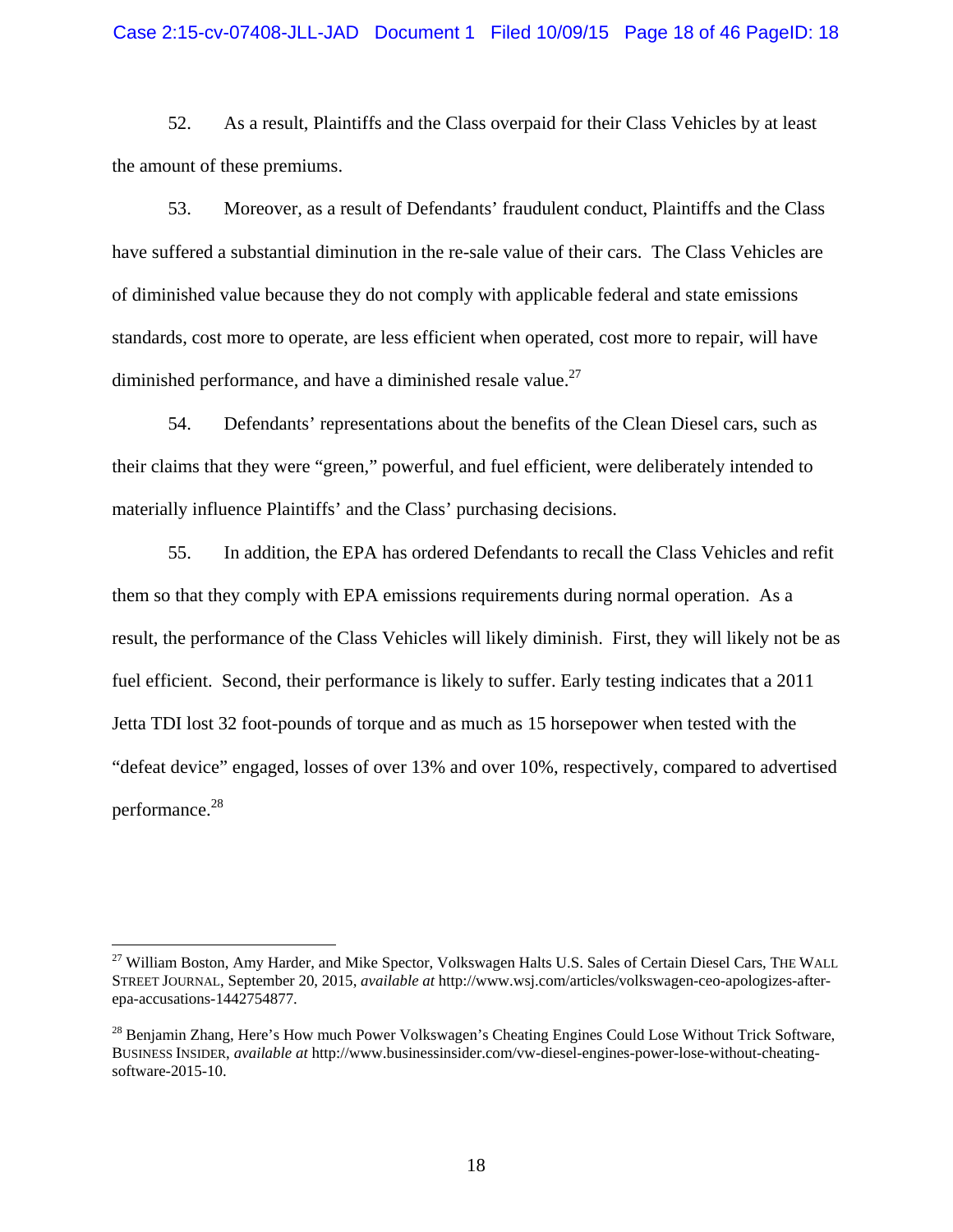## **D. Defendants Benefited from Their Misrepresentations**

56. Defendants extensively profited from their deceptive conduct. For example, in September 2013, Volkswagen sold over 40,000 units in the United States—just the third time Volkswagen had done so in 40 years. Volkswagen credited these Clean Diesel cars for this growth in sales. $29$ 

57. Moreover, as discussed above, Defendants charged Plaintiffs and Class members a substantial premium for the Clean Diesel cars. Defendants would not have received these premiums had they disclosed that the Class Vehicles were equipped with defeat devices designed to circumvent emissions testing, and the cars actually emitted high levels of pollutants during normal operations.

## **V. PLAINTIFFS' FACTS**

1

58. Plaintiffs Ellen Mutari and Deborah M. Figart purchased their 2010 Jetta SportWagen TDI in or around March 2010, before Defendants' misconduct was made public. They purchased the vehicle from Atlantic Auto Group, in Egg Harbor Township, New Jersey, and still own the vehicle.

59. Although Drs. Mutari and Figart were unaware of it at the time of their purchase, their 2010 Jetta SportWagen TDI was equipped with a "defeat device" which allowed the vehicle to meet EPA emissions standards. They remained unaware of these facts until after the EPA issued its NOV to Defendants identifying the existence of the "defeat device."

60. Drs. Mutari and Figart purchased this vehicle with the reasonable belief that the vehicle complied with U.S. Emission standards, properly met all EPA certification requirements,

<sup>&</sup>lt;sup>29</sup> Volkswagen of America, Inc., Press Release, TDI Sales Boost Volkswagen to New Achievement in August (September 4, 2013), *available at* http://media.vw.com/release/615/.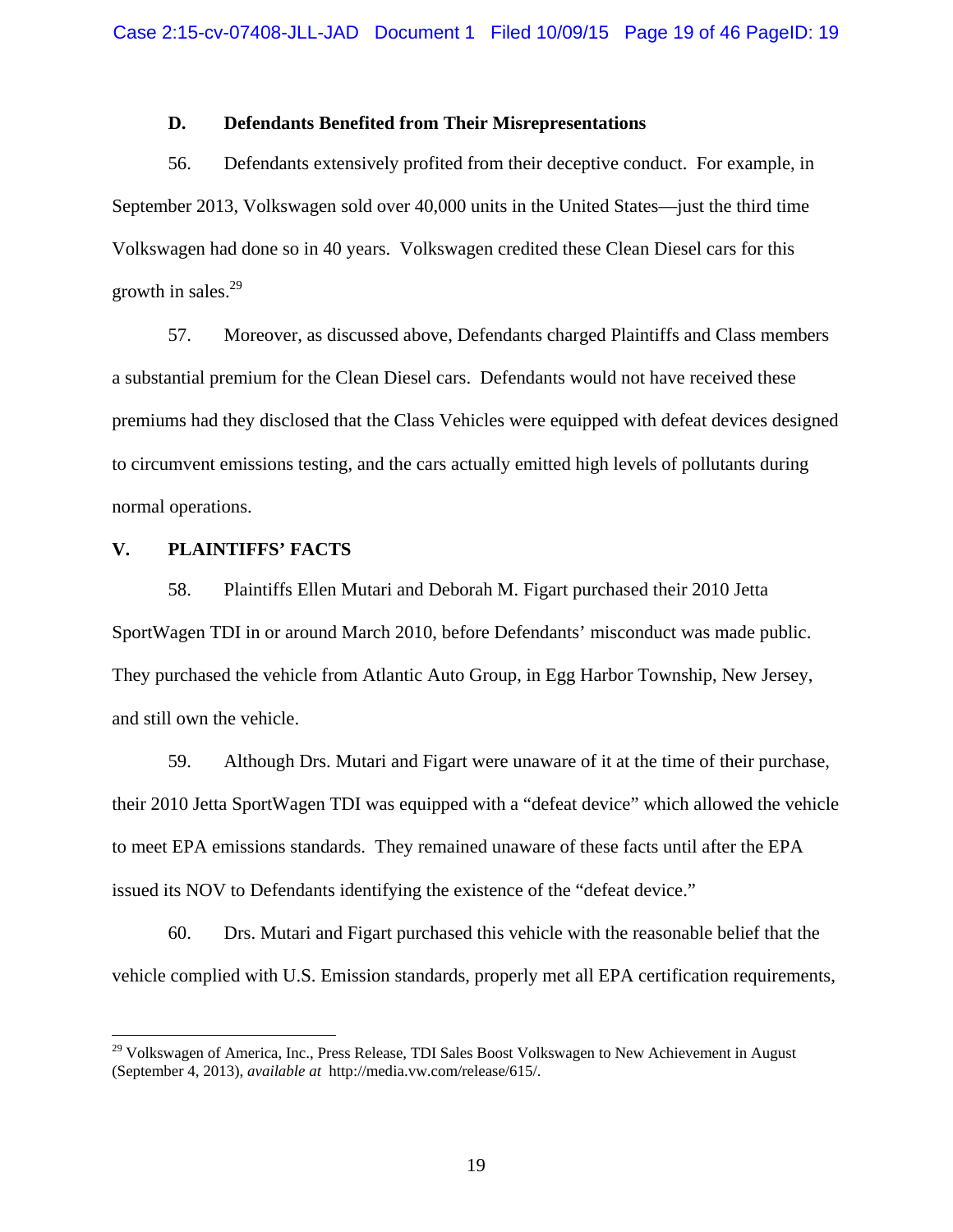and would retain those characteristics throughout its useful operating life. Defendants were responsible for making the representations and omissions that led to this reasonable belief.

61. As a result of Defendants' omissions and misrepresentations, Drs. Mutari and Figart have been damaged because they own a vehicle that is diminished in value. Drs. Mutari and Figart's vehicle is worth less than the price they paid at the time of purchase because of the defeat device. Furthermore, after Defendants institute the retrofits mandated by the EPA, Plaintiffs will incur increased expenses, such as the cost of additional fuel, and diminished performance.

## **VI. TOLLING OF THE STATUTE OF LIMITATIONS**

### **A. Discovery Rule Tolling**

62. Until the EPA announced its Notice of Violation on September 18, 2015,

Plaintiffs and Class members had no way of knowing about Defendants' purposeful violation of the EPA's laws and regulations through the use of their "defeat device." Defendants' deception involved sophisticated software manipulation, which was only uncovered by sophisticated investigations by the EPA and state regulators. For example, the Los Angeles *Times* reported on September 18, 2015, the substantial investigations by the California Air Resources Board ("CARB") required to uncover Defendants' deception. CARB tested on a special dynamometer in a laboratory, utilized open road testing with portable equipment, and used special testing devised by CARB to uncover Defendants' scheme and how it evaded detection during emissions certifications tests. Defendants were intent on hiding their behavior from regulators and consumers.

63. Before Defendants' misconduct was disclosed by the EPA, Plaintiffs and Class members could not have discovered through the exercise of reasonable diligence that Defendants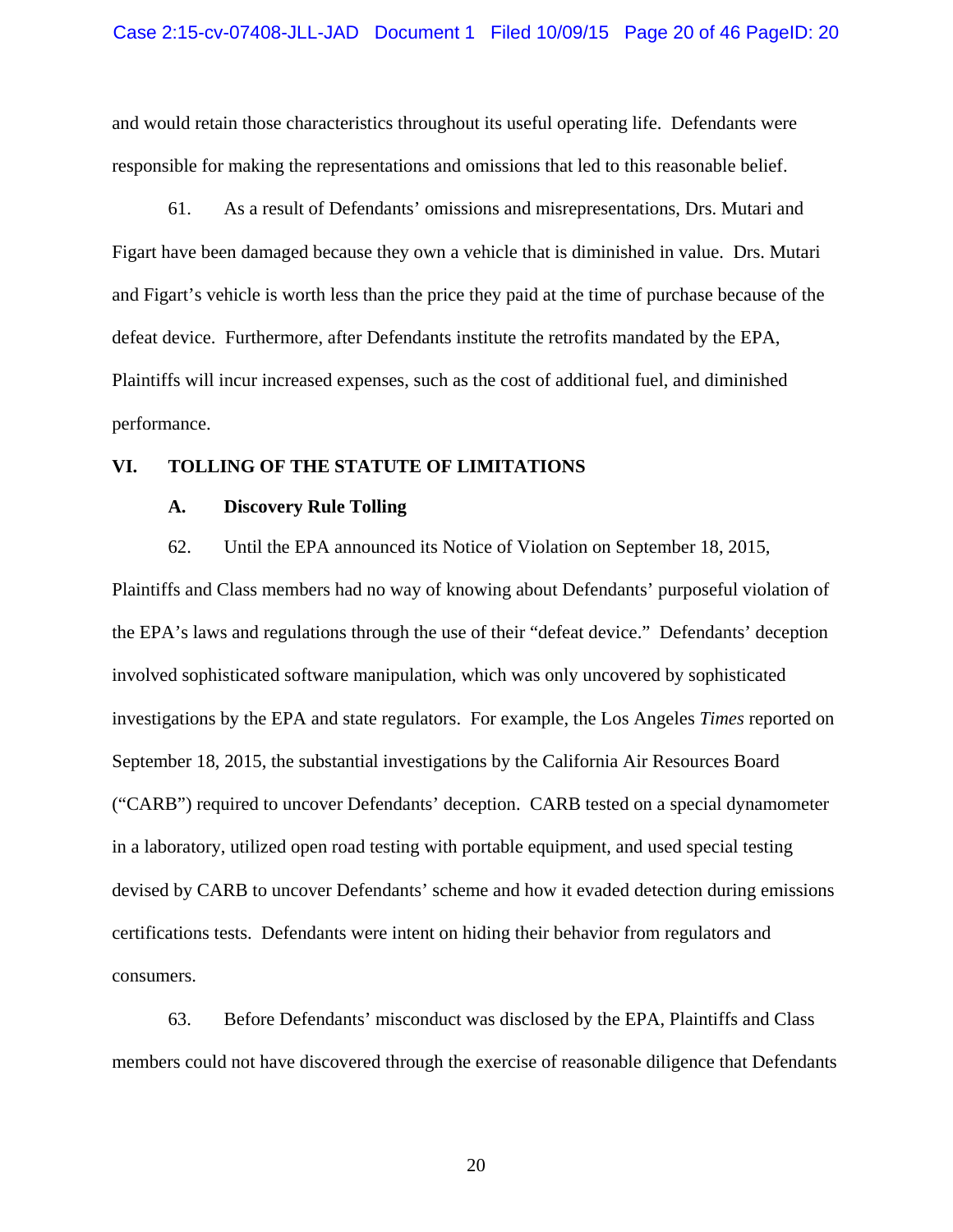#### Case 2:15-cv-07408-JLL-JAD Document 1 Filed 10/09/15 Page 21 of 46 PageID: 21

were concealing the conduct complained of herein and misrepresenting Defendants' true position with respect to the emissions qualities of their vehicles.

64. Plaintiffs and other Class members did not discover, and did not know of facts that would have caused a reasonable person to suspect, that Defendants did not report information within their knowledge to federal and state authorities, their dealerships, or consumers; nor would a reasonable and diligent investigation have disclosed that Defendants had information in their possession about the existence of their sophisticated scheme and that they opted to conceal that information, which was discovered by Plaintiffs only shortly before this action was filed. Nor in any event would such an investigation on the part of Plaintiffs and other Class members have disclosed that Defendants valued profits over compliance with federal and state law, or the trust that the Plaintiffs and other Class members had placed in Defendants' representations, or that, necessarily, Defendants actively discouraged their personnel from raising or disclosing issues with regard to the true quality and quantity of the emissions, and the emissions software, of their vehicles, or of Defendants' fraudulent scheme.

#### **B. Fraudulent Concealment Tolling**

65. All applicable statutes of limitations have been tolled by the operation of the discovery rule with respect to claims as to the Class Vehicles.

66. All applicable statutes of limitations have been tolled by Defendants' knowing and active fraudulent concealment and denial of the facts alleged herein throughout the time period relevant to this action.

67. Instead of disclosing their deceptive scheme, that the quality and quantity of emissions from the Class Vehicles were far worse than represented, or their disregard of federal and state law, Defendants instead falsely represented that the Clean Diesel vehicles complied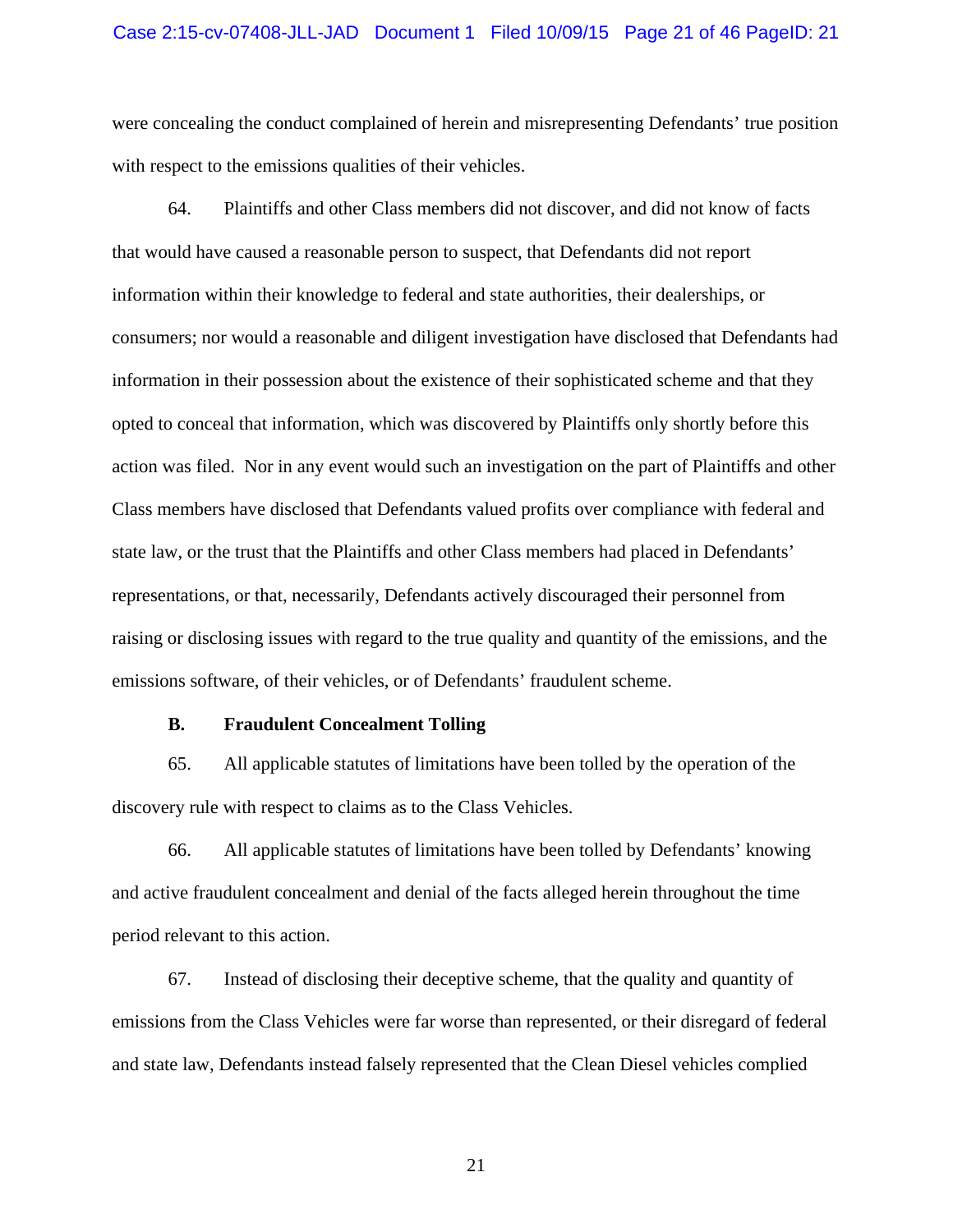#### Case 2:15-cv-07408-JLL-JAD Document 1 Filed 10/09/15 Page 22 of 46 PageID: 22

with federal and state emissions standards, and that Defendants were reputable manufacturers whose representations could be trusted.

### **C. Estoppel**

68. Defendants were under a continuous duty to disclose to Plaintiffs and the other Class members the true character, quality, and nature of emissions from the vehicles at issue, and of those vehicles' emissions systems, and of the compliance of those systems with applicable federal and state law.

69. Defendants knowingly, affirmatively, and actively concealed the true nature, quality, and character of the emissions systems, and the emissions, of the vehicles at issue.

70. Defendants were also under a continuous duty to disclose to Plaintiffs and the other Class members that they had engaged in the scheme complained of herein to evade federal and state emissions and clean air standards, and that they systematically devalued compliance with, and deliberately flouted, federal and state law regulating vehicle emissions and clean air.

71. Based on the foregoing, Defendants are estopped from relying on any statutes of limitations in defense of this action.

### **VII. CLASS ACTION ALLEGATIONS**

72. The Classes' claims all derive directly from a common course of conduct by Defendants. This case is about Defendants' responsibility for their knowledge and deception, their conduct, and their products. Defendants engaged in uniform and standardized conduct toward the Classes. They did not differentiate, in degree of care of candor, in their actions or inactions, or in the content of their statements or omissions, among individual Class members. The objective facts on these subjects are the same for all Class members. Within each Claim for Relief asserted by the respective Classes, the same legal standards govern. Accordingly, Plaintiffs bring this lawsuit as a class action on their own behalf and on behalf of all other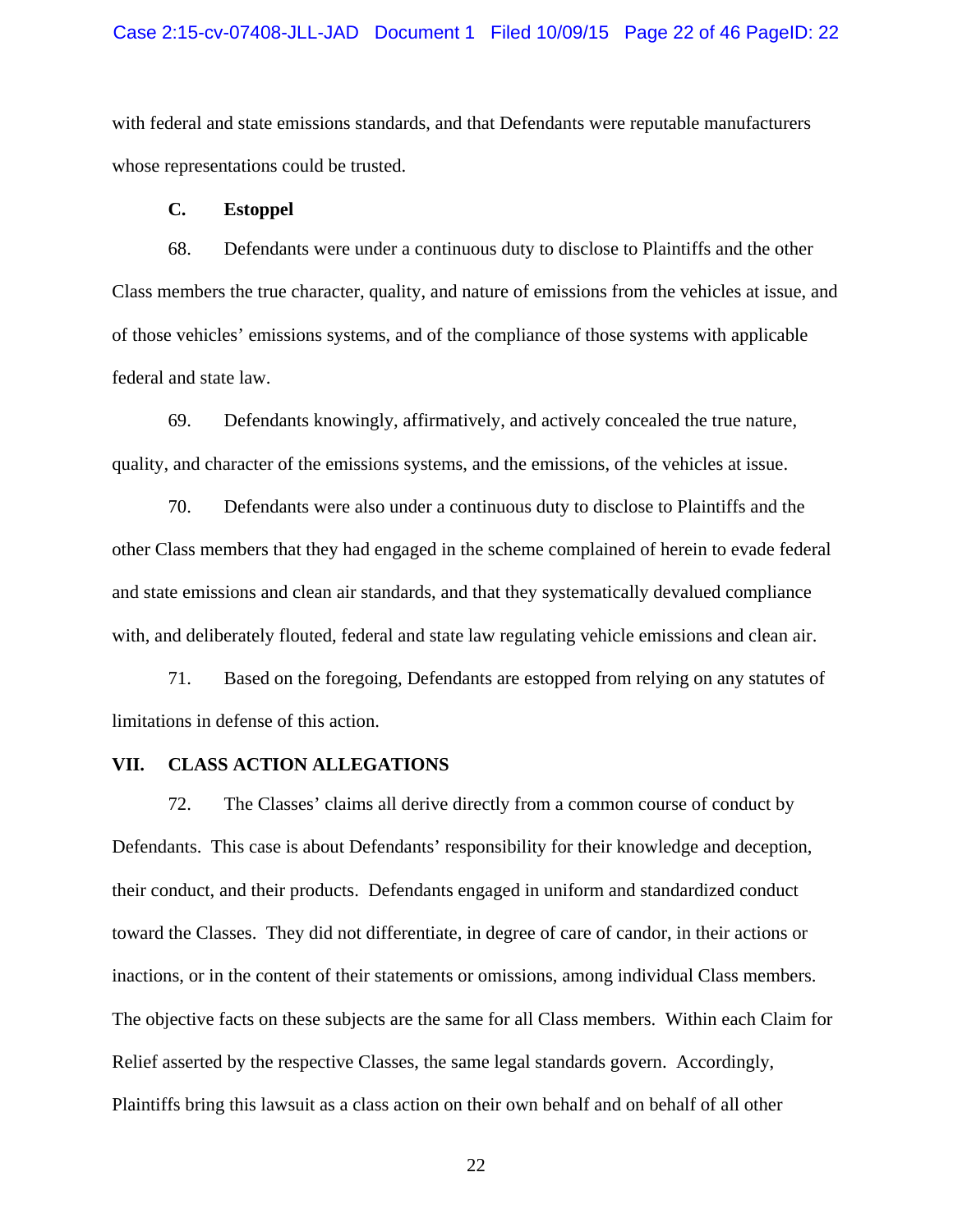persons similarly situated as members of the proposed Classes pursuant to Federal Rules of Civil

Procedure 23(a) and (b)(3) and/or (b)(2) and/or (c)(4). This action satisfies the numerosity,

commonality, typicality, adequacy, predominance, and superiority requirements of those

provisions.

## **A. Nationwide Consumer Class**

73. Plaintiffs bring this action and seek to certify and maintain it as a class action

under Rules 23(a); (b)(2); and/or (b)(3); and/or (c)(4) of the Federal Rules of Civil Procedure on

behalf of themselves and a Nationwide Consumer Class defined as follows:

All persons in the United States who, prior to the date on which Defendants' fraud was revealed, entered into a lease or bought a Class Vehicle, and who (i) still own or lease the Class Vehicle, or (ii) sold the Class Vehicle after the date on which Defendants' fraud was revealed, or (iii) owned a Class Vehicle which was, following an accident, declared a total loss after the date on which Defendants' fraud was revealed.

## **B. New Jersey Consumer Class**

74. Plaintiffs allege class action claims on behalf of a class of consumers in New

Jersey ("New Jersey Class"). This class is defined as follows:

All persons who, prior to the date on which Defendants' fraud was revealed, entered into a lease or bought a Class Vehicle in New Jersey, and who (i) still own or lease the Class Vehicle, or (ii) sold the Class Vehicle after the date on which Defendants' fraud was revealed, or (iii) owned a Class Vehicle which was, following an accident, declared a total loss after the date on which Defendants' fraud was revealed.

## **C. Definitions and Exclusions**

75. The Nationwide Consumer Class and the New Jersey Class, and their members,

are sometimes referred to herein as the "Class" or "Classes."

76. Excluded from each Class are Defendants and their employees, officers, directors,

legal representatives, heirs, successors and wholly or partly owned subsidiaries or affiliates of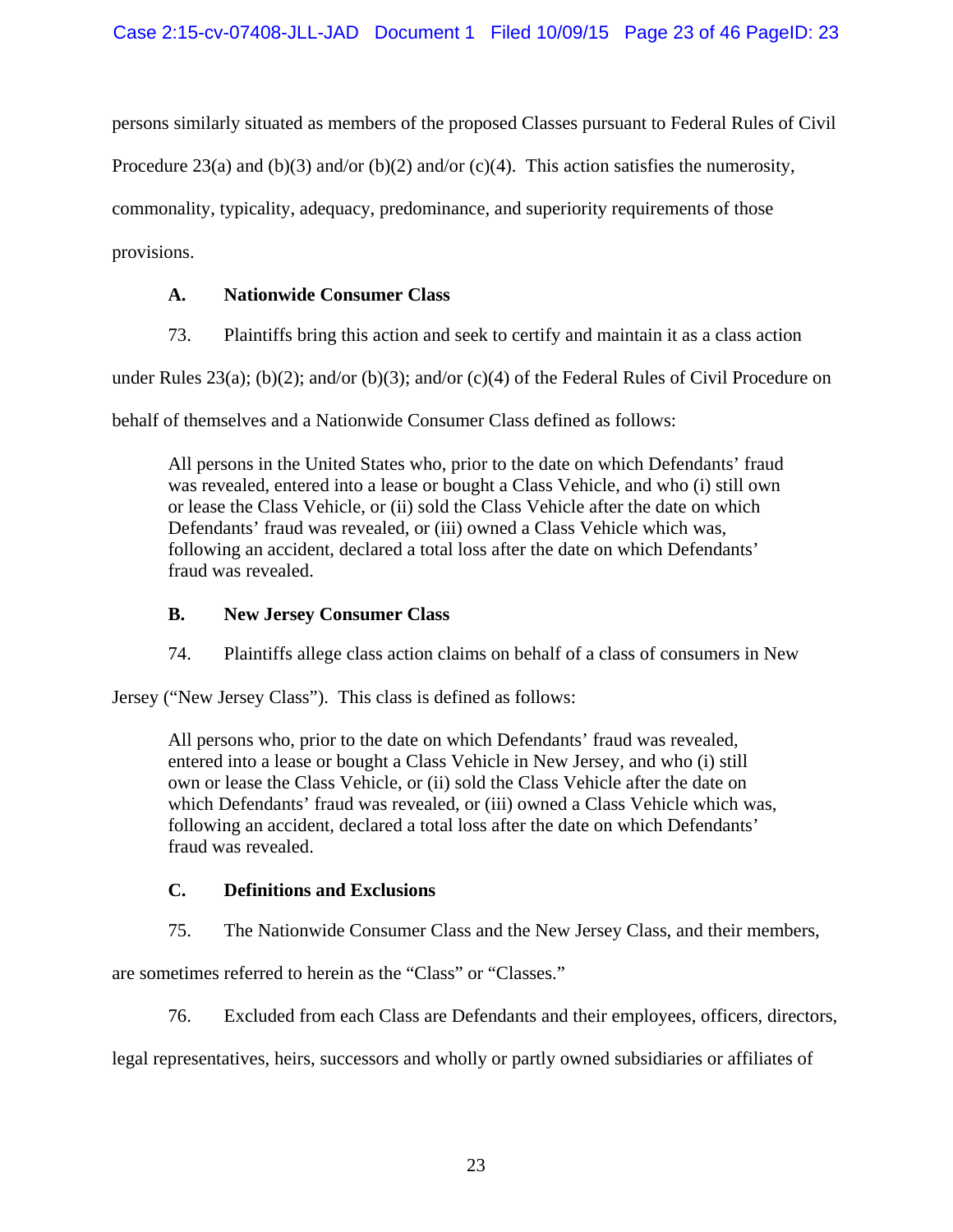### Case 2:15-cv-07408-JLL-JAD Document 1 Filed 10/09/15 Page 24 of 46 PageID: 24

Defendants; Class Counsel and their employees; and the judicial officers and their immediate family members and associated court staff assigned to this case.

### **D. Numerosity and Ascertainability**

77. This action satisfies the requirements of Fed. R. Civ. P.  $23(a)(1)$ . There are hundreds of thousands of Class Vehicles nationwide, and numerous Class Vehicles in New Jersey. Individual joinder of all Class members is impracticable.

78. Each of the Classes is ascertainable because its members can be readily identified using registration records, sales records, production records, and other information kept by Defendants or third parties in the usual course of business and within their control. Plaintiffs anticipate providing appropriate notice to each certified Class, in compliance with Fed. R. Civ. P.  $23(c)(2)(A)$  and/or (B), to be approved by the Court after class certification, or pursuant to court order under Fed. R. Civ. P. 23(d).

### **E. Commonality and Predominance of Common Issues**

79. This action satisfies the requirements of Fed. R. Civ. P. 23(a)(2) and 23(b)(3) because questions of law and fact that have common answers that are the same for each of the respective Classes predominate over questions affecting only individual Class members. These common issue (and answers) include, without limitation, the following:

- 1. Whether the Defendants engaged in the conduct alleged herein;
- 2. Whether the Class Vehicles have "defeat devices" installed in them;
- 3. Whether the Class Vehicles emitted high levels of pollutants when operated in normal conditions;
- 4. Whether Defendants knew or should have known about the "defeat devices";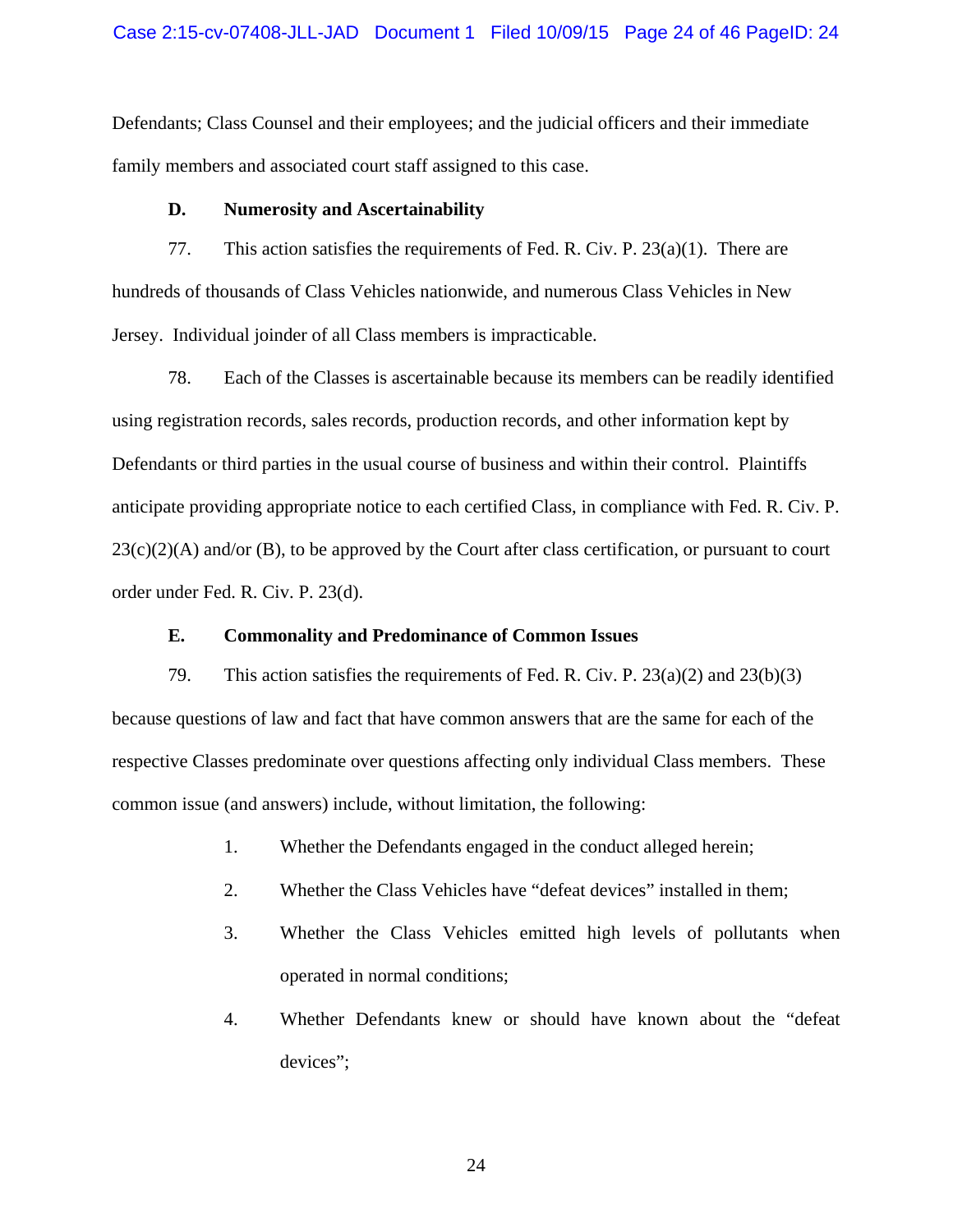- 5. Whether Defendants knew or should have known that the Class Vehicles emitted unlawful levels of pollutants when operated in normal conditions;
- 6. Whether the Class Vehicles have defects in that they do not comply with federal emissions regulations;
- 7. Whether the Class Vehicles have suffered a diminution of value as a result of the Class Vehicles' incorporation of the "defeat devices";
- 8. Whether Defendants had a duty to disclose the existence of the "defeat devices";
- 9. Whether Defendants had a duty to disclose that the Class Vehicles emitted unlawful levels of pollutants when operated in normal conditions;
- 10. Whether Defendants omitted and failed to disclose material facts about the Class Vehicles;
- 11. Whether Defendants' conduct tolls any or all applicable limitations periods by acts of fraudulent concealment, application of the discovery rule, or equitable estoppel;
- 12. Whether Defendants misrepresented that the Class Vehicles were "clean" and environmentally friendly;
- 13. Whether Defendants' unlawful, unfair, and/or deceptive practices harmed Plaintiffs and the Classes;
- 14. Whether Defendants have been unjustly enriched by their conduct;
- 15. Whether Plaintiffs and other Class members overpaid for the Class Vehicles;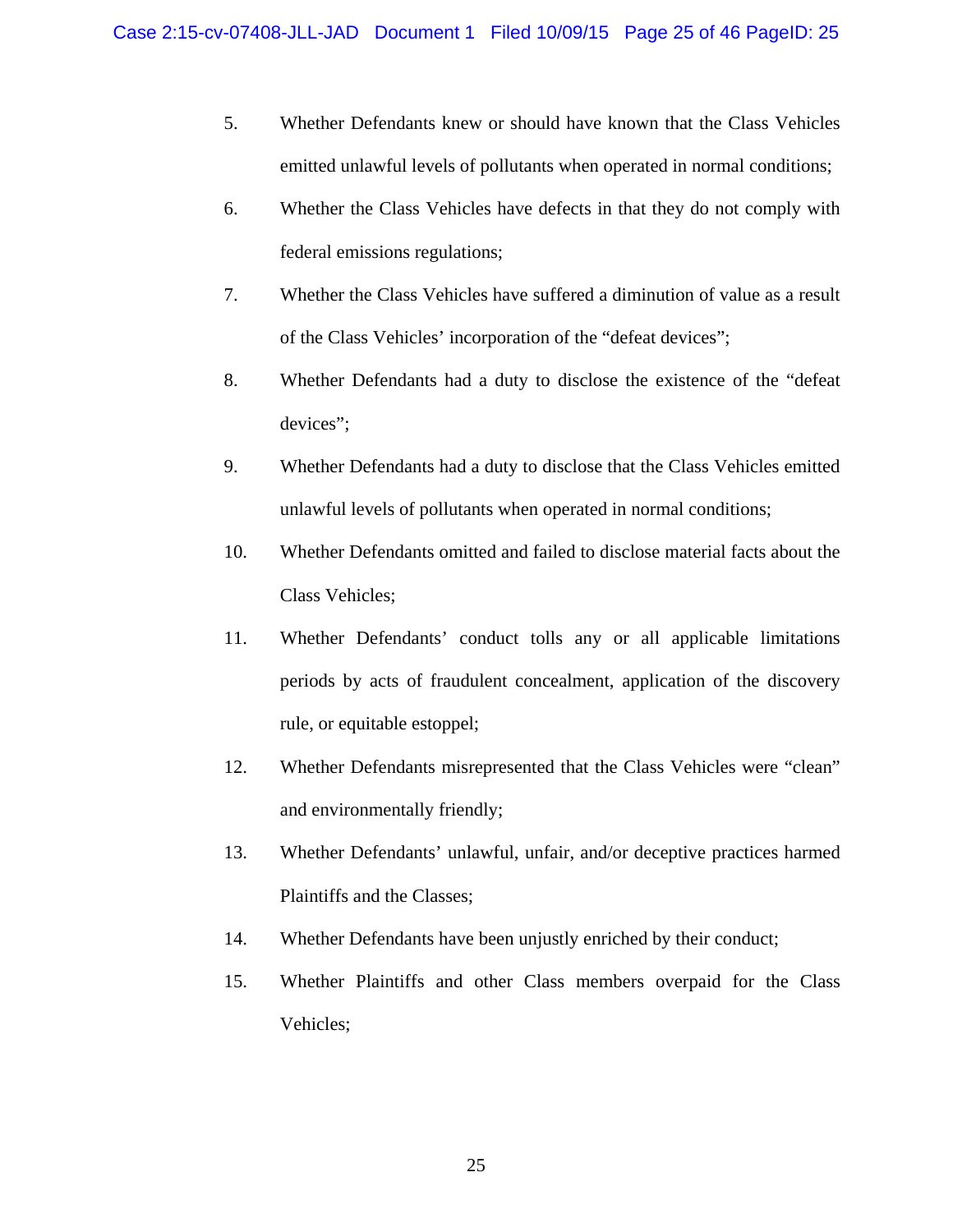- 16. Whether Plaintiffs and other Class members are entitled to damages and other monetary relief and, if so, in what amount;
- 17. Whether Plaintiffs and Class members are entitled to declaratory relief; and
- 18. Whether Plaintiffs and the Classes are entitled to equitable relief, including but not limited to, a preliminary and/or permanent injunction.

## **F. Typicality**

80. This action satisfies the requirements of Fed. R. Civ. P. 23(a)(3) because

Plaintiffs' claims are typical of the claims of the Class members, and arise from the same course of conduct by Defendants. The relief Plaintiffs seek is typical of the relief sought for the absent Class members.

## **G. Adequate Representation**

81. Plaintiffs will fairly and adequately represent and protect the interests of the Classes. Plaintiffs have retained counsel with substantial experience in prosecuting consumer class actions, including actions involving defective products.

82. Plaintiffs and their counsel are committed to vigorously prosecuting this action on behalf of the Classes, and have the financial resources to do so. Neither Plaintiffs nor their counsel have interests adverse to those of the Classes.

### **H. Superiority**

83. This action satisfies the requirements of Fed. R. Civ. P. 23(b)(2) because Defendants have acted and refused to act on grounds generally applicable to each Class, thereby making appropriate final injunctive and/or corresponding declaratory relief with respect to each Class as a whole.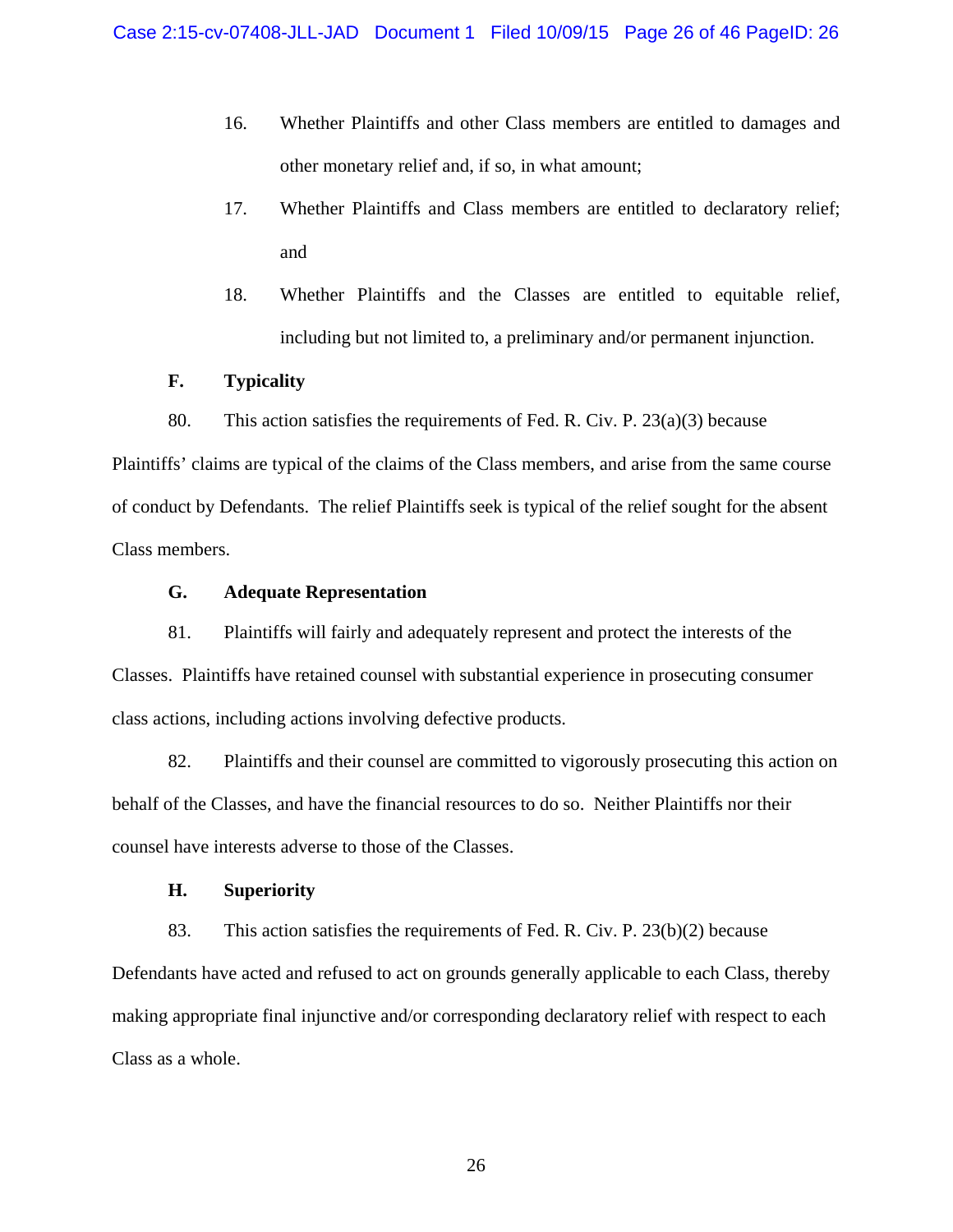#### Case 2:15-cv-07408-JLL-JAD Document 1 Filed 10/09/15 Page 27 of 46 PageID: 27

84. This action satisfies the requirements of Fed. R. Civ. P.  $23(b)(3)$  because a class action is superior to other available methods for the fair and efficient adjudication of this controversy. The common questions of law and fact regarding Defendants' conduct and responsibility predominate over any questions affecting only individual Class members.

85. Because the damages suffered by each individual Class member may be relatively small, the expense and burden of individual litigation would make it very difficult or impossible for individual Class members to redress the wrongs done to each of them individually, such that most or all Class members would have no rational economic interest in individually controlling the prosecution of specific actions, and the burden imposed on the judicial system by individual litigation by even a small fraction of the Class would be enormous, making class adjudication the superior alternative under Fed. R. Civ. P. 23(b)(3)(A).

86. The conduct of this action as a class action presents far fewer management difficulties, far better conserves judicial resources and the parties' resources, and far more effectively protects the rights of each Class member than would piecemeal litigation. Compared to the expense, burdens, inconsistencies, economic infeasibility, and inefficiencies of individualized litigation, the challenges of managing this action as a class action are outweighed by the benefits to the legitimate interests of the parties, the Court, and the public, of class treatment in this Court, making class adjudication superior to other alternatives, under Fed. R. Civ. P.  $23(b)(3)(D)$ .

87. Plaintiffs are not aware of any obstacles likely to be encountered in the management of this action that would preclude its maintenance as a class action. Rule 23 provides the Court with authority and flexibility to maximize the efficiencies and benefits of the class mechanism and reduce management challenges. The Court may, on motion of Plaintiffs or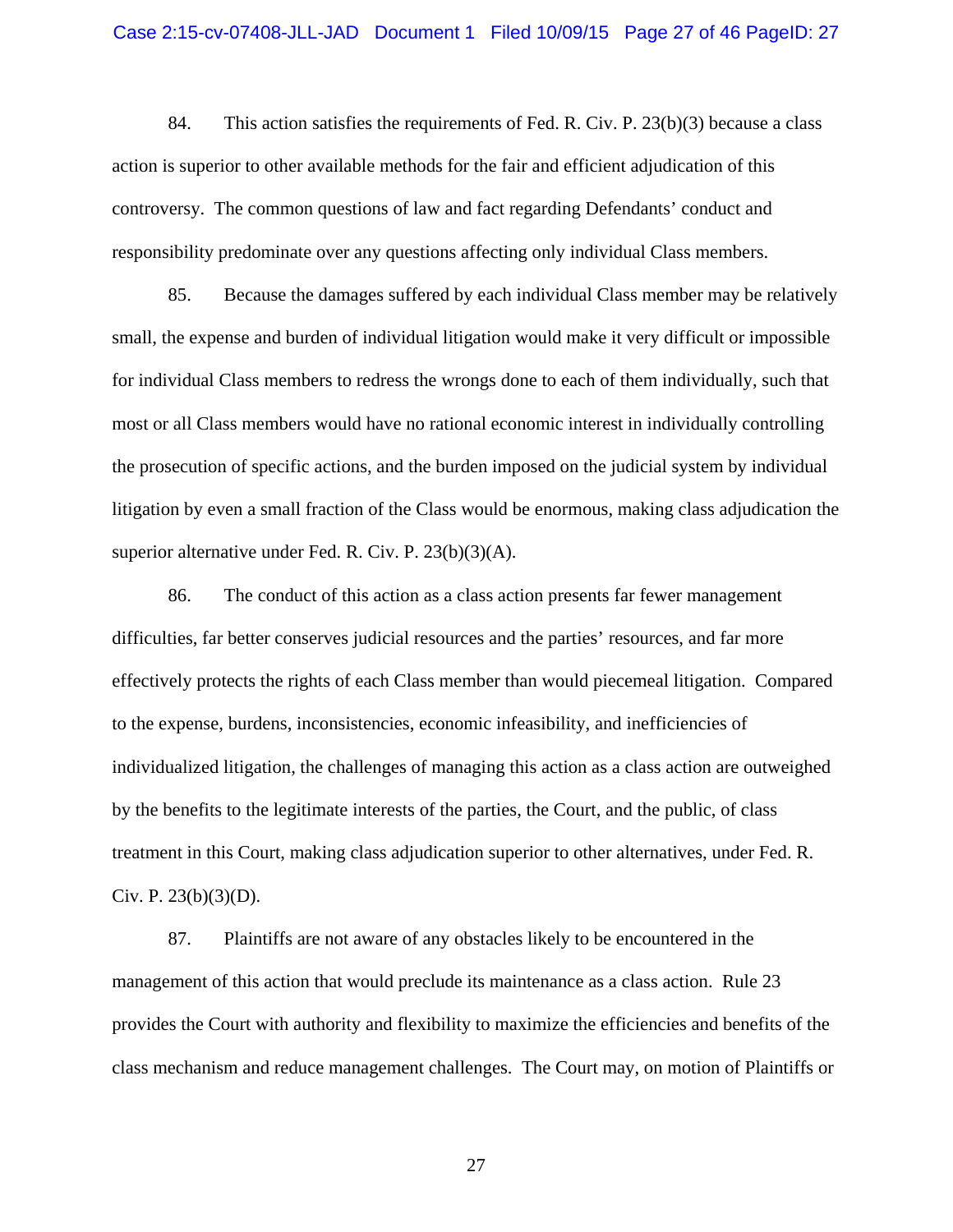on its own determination, certify a nationwide class or New Jersey class for claims sharing common legal questions; utilize the provisions of Rule 23(c)(4) to certify any particular claims, issues, or common questions of fact or law for class-wide adjudication; certify and adjudicate bellwether class claims; and utilize Rule 23(c)(5) to divide any Class into subclasses.

#### **VIII. CLAIMS FOR RELIEF**

## **COUNT I FRAUD/FRAUDULENT CONCEALMENTPLAINTIFFS HEREBY INCORPORATE BY REFERENCE THE ALLEGATIONS CONTAINED IN THE PRECEDING PARAGRAPHS OF THIS COMPLAINT, AS IF FULLY SET FORTH HEREIN.**

88. Plaintiffs bring this Count against Defendants on behalf of members of the Nationwide Consumer Class. In the event a nationwide class cannot be maintained on this claim, this claim is asserted by the New Jersey Class.

89. Defendants intentionally concealed and suppressed material facts concerning the Clean Diesel cars. Defendants' conduct defrauded Plaintiffs and the Class through intentional and affirmative misrepresentations, omissions, suppression, and concealments of material fact.

90. These misrepresentations and omissions include, but are not limited to, the fact that Defendants did not disclose that the Clean Diesel cars included "defeat devices" nor that these cars emitted unlawful levels of pollutants during normal operating conditions. Moreover, Defendants repeatedly advertised the Clean Diesel cars as environmentally safe, clean, efficient, and powerful, even though these statements were not true. Defendants intended Plaintiffs and the Class to rely on those representations.

91. Defendants knew or had reason to know that Plaintiffs and the Class would reasonably rely on their misrepresentation and omissions.

92. Plaintiffs and the Class reasonably relied upon Defendants' false representations and omissions. Plaintiffs and the Class had no means of learning or knowing that Defendants'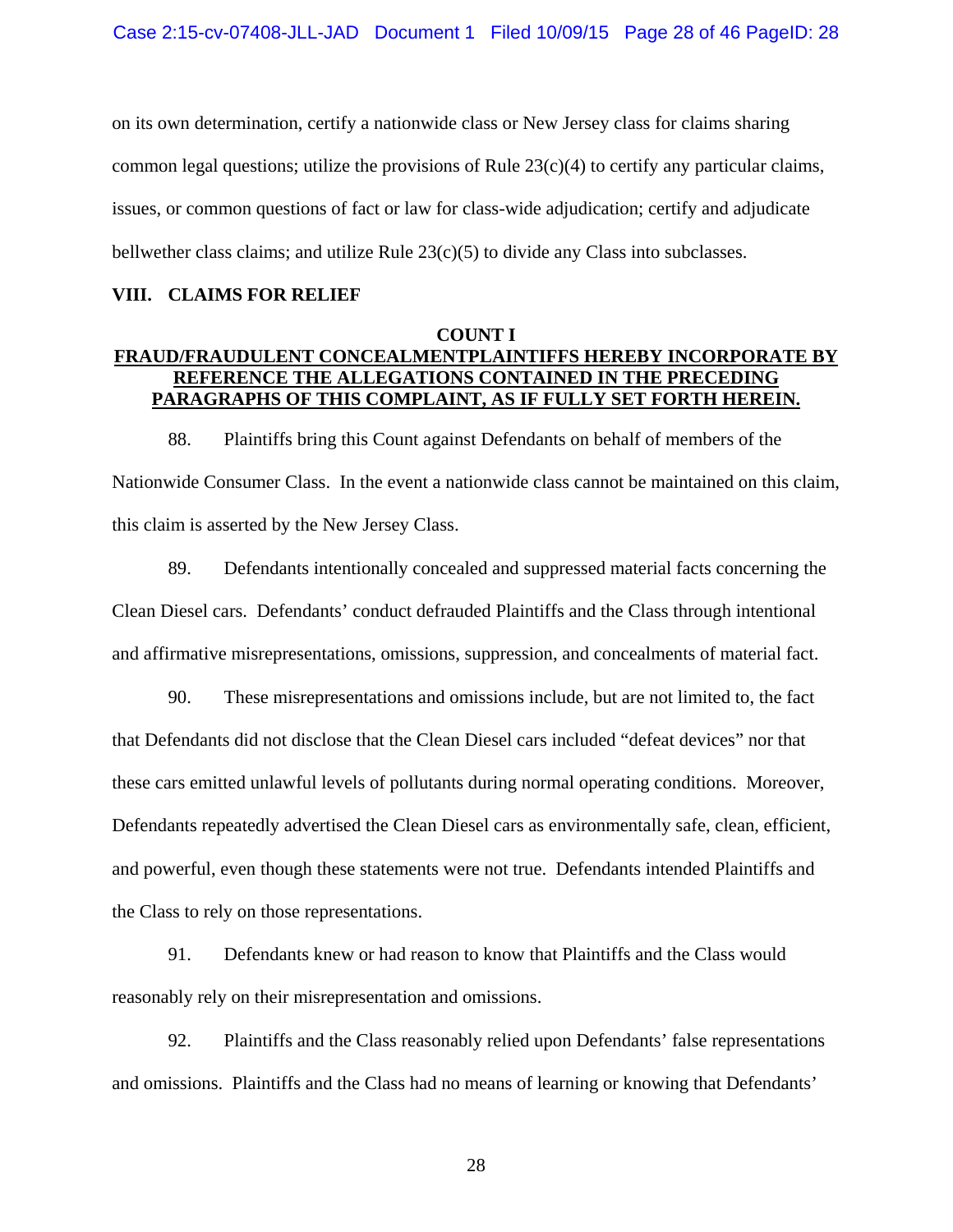### Case 2:15-cv-07408-JLL-JAD Document 1 Filed 10/09/15 Page 29 of 46 PageID: 29

representations and omissions were false and misleading, in part because Defendants used sophisticated means of deceiving their customers.

93. Defendants took steps to ensure that their employees did not reveal the details of their scheme to regulators or consumers, including Plaintiffs and other Class members. Defendants did so to boost the reputation of their vehicles and falsely assure purchasers and lessees of their vehicles, including previously owned vehicles, that Defendants are reputable manufacturers that comply with applicable law, including federal and state clean air laws and emissions regulations. Defendants' false representations were material to consumers, both because those representations concern the quality of the affected vehicles, including their compliance with applicable federal and state law and regulations, and also because the representations played a significant role in the value of the vehicles.

94. Defendants had a duty to disclose the concealed material facts, including but not limited to the existence of the defeat devices and the fact that the Clean Diesel cars in actuality emitted high levels of pollutants during normal operations because:

- 1. Knowledge of the actual emissions and performance of the vehicles was known and/or accessible only to and by Defendants;
- 2. Knowledge of the scheme and its details were known and/or accessible only to and by Defendants;
- 3. Defendants had exclusive knowledge as to implementation and maintenance of their scheme;
- 4. Defendants knew the facts were not known to or reasonably discoverable by Plaintiffs nor the Class;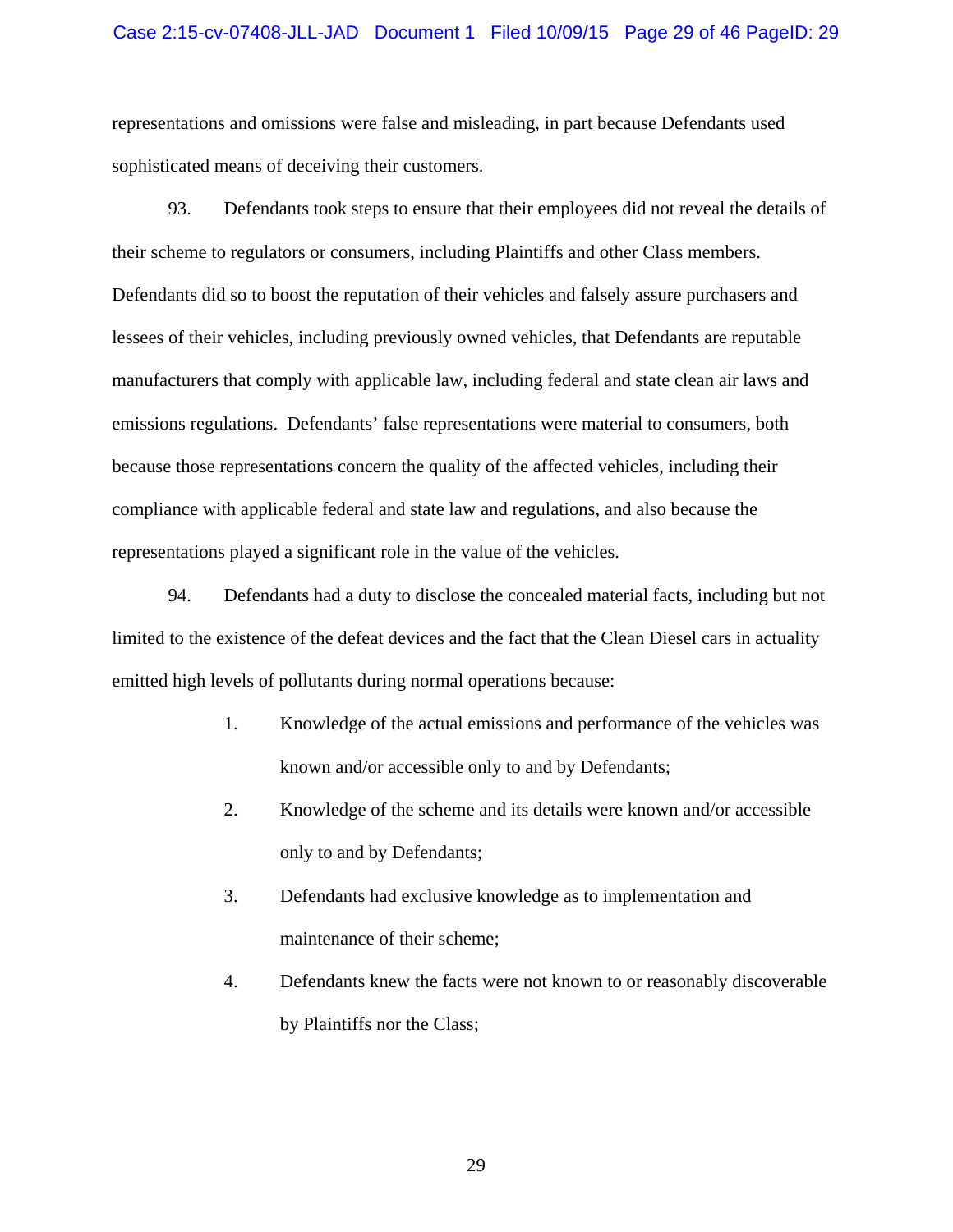5. Defendants made general affirmative representations about the qualities of the Clean Diesel cars with respect to emission standards which were deceptive, misleading, and incomplete without the disclosure of additional facts.

95. Defendants had a duty to disclose information regarding their Clean Diesel cars, including the actual emissions of these vehicles, and the existence of the defeat devices.

96. These omitted and concealed facts were material because they directly impact the value of the Class Vehicles purchased or leased by Plaintiffs and other Class members. Whether a manufacturer's products comply with federal and state environmental regulations, and whether that manufacturer tells the truth with respect to such compliance or non-compliance, are material concerns to a consumer, particularly with respect to the emissions certification testing that vehicles must pass.

97. Defendants actively concealed and/or suppressed these material facts, in whole or in part, to pad and protect their profits and to keep from regulators and the public that their Clean Diesel cars did not or could not comply with federal and state laws governing clean air and emissions. Defendants concealed these facts at the expense of Plaintiffs and Class members.

98. On information and belief, Defendants still have not made full and adequate disclosures, and continue to defraud Plaintiffs and Class members by concealing material information regarding the emission qualities of the Class Vehicles and their efforts to circumvent emissions standards.

99. Defendants knew and intended to mislead consumers, including Plaintiffs and Class members, and intended Plaintiffs and Class members to rely on their misrepresentations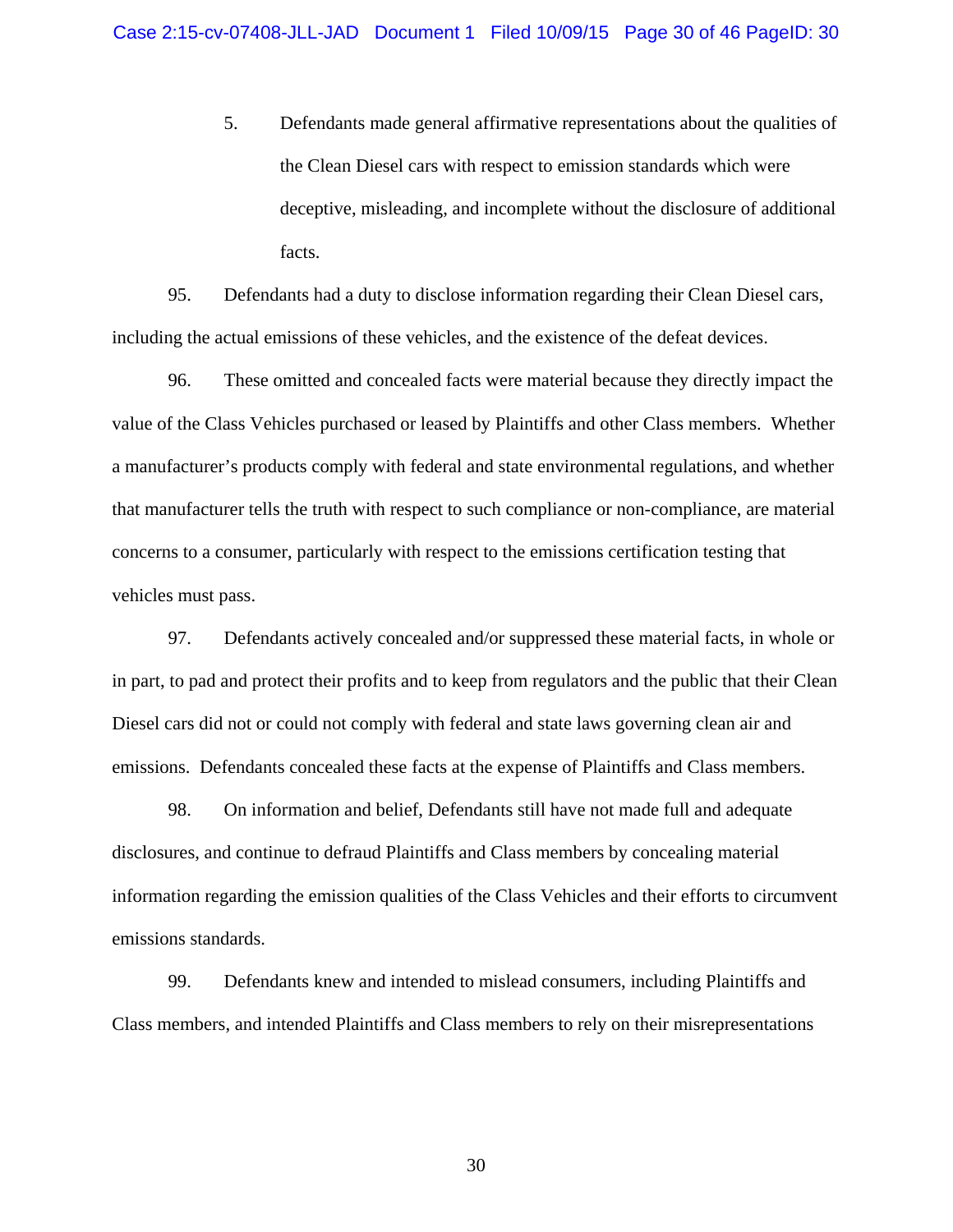#### Case 2:15-cv-07408-JLL-JAD Document 1 Filed 10/09/15 Page 31 of 46 PageID: 31

and omissions. Plaintiffs and Class members were unaware of the omitted material facts referenced herein.

100. Because of the concealment and/or suppression of the facts, Plaintiffs and other Class members have sustained damages in an amount to be proven at trial. Plaintiffs and Class members have been damaged because, inter alia, they own vehicles that are diminished in value. They also bought or leased cars that could not have been offered for sale in the U.S. by Defendants and their agents, had Defendants been truthful about the fact that the cars did not meet U.S. emissions standards. Moreover, Plaintiffs and Class members paid more for those cars. Furthermore, after Defendants institute the retrofits mandated by the EPA, Plaintiffs and Class members will incur additional expenses, such as the cost of fuel, and suffer diminished performance.

101. Defendants' actions and misconduct, as alleged in this Complaint, were undertaken wantonly, maliciously, oppressively, deliberately, with intent to defraud, and in reckless disregard of Plaintiffs' and other Class members' rights and the representations that Defendants made to them, in order to enrich Defendants. Defendants' conduct warrants an assessment of punitive damages in an amount sufficient to deter such conduct in the future, which amount is to be determined according to proof.

### **COUNT II VIOLATIONS OF THE NEW JERSEY CONSUMER FRAUD ACT (N.J. Stat. Ann. § 56:8-1, et seq.)**

102. Plaintiffs hereby incorporate by reference the allegations contained in the preceding paragraphs of this Complaint, as if fully set forth herein.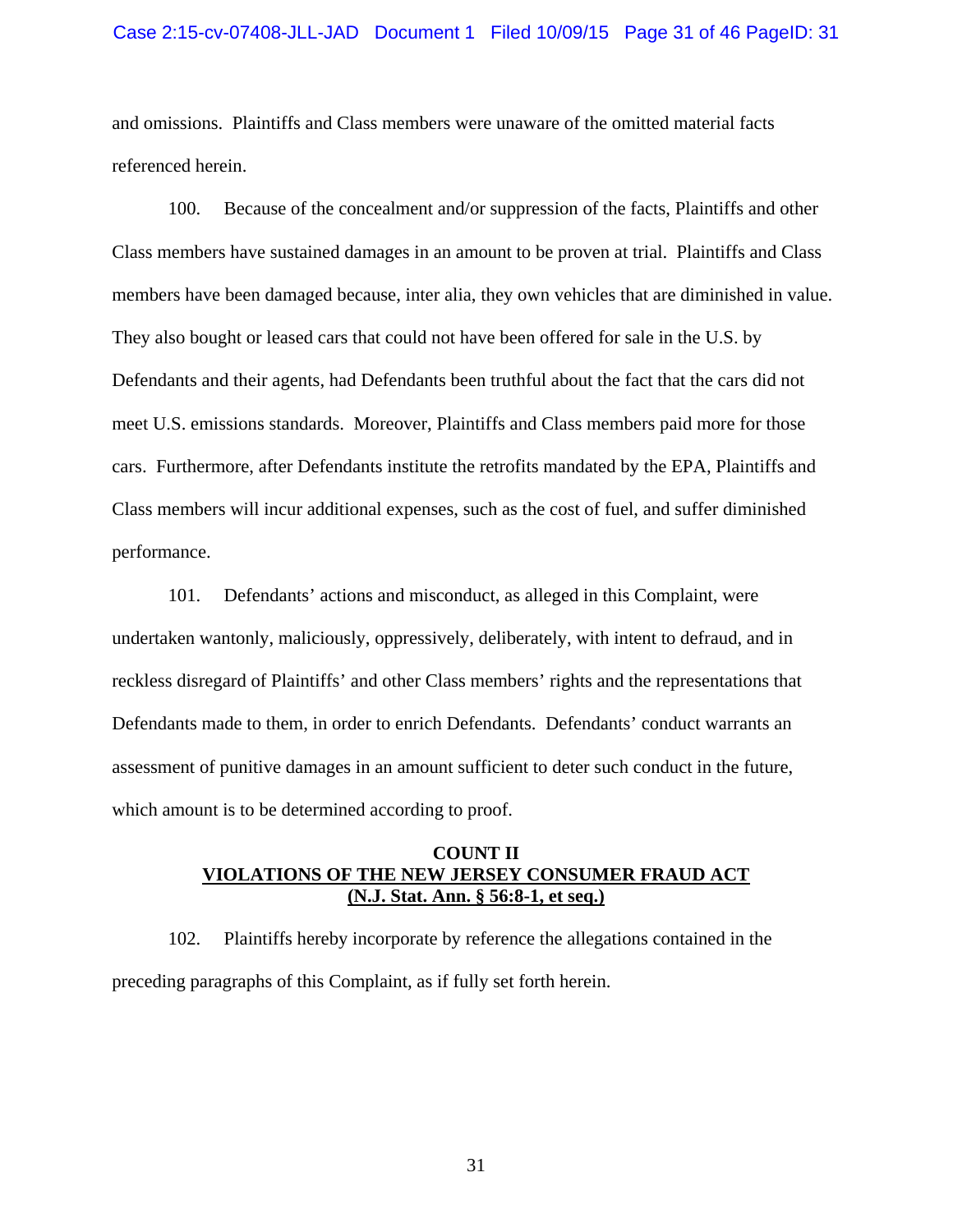#### Case 2:15-cv-07408-JLL-JAD Document 1 Filed 10/09/15 Page 32 of 46 PageID: 32

103. Plaintiffs bring this Count against Defendants on behalf of members of the Nationwide Consumer Class. In the event a nationwide class cannot be maintained on this claim, this claim is asserted by the New Jersey Class.

104. The New Jersey Consumer Fraud Act prohibits "The act, use or employment by any person of any unconscionable commercial practice, deception, fraud, false pretense, false promise, misrepresentation, or the knowing, concealment, suppression, or omission of any material fact with intent that others rely upon such concealment, suppression or omission, in connection with the sale or advertisement of any merchandise or real estate, or with the subsequent performance of such person as aforesaid, whether or not any person has in fact been misled, deceived or damaged thereby . . . ." N.J. Stat. Ann. § 56:8-2. The Act also prohibits "[t]he advertisement of merchandise as part of a plan or scheme not to sell the item or service so advertised . . . ." N.J. Stat. Ann. § 56:8-2.2.

105. The Class Vehicles are "merchandise" as defined by N.J. Stat. Ann. § 56:8-1(c) because they are objects or goods offered, directly or indirectly to the public for sale.

106. Defendants are each a "person" as defined by N.J. Stat. Ann. § 56:8-1(d).

107. In the course of Defendants' businesses, they willfully failed to disclose and actively concealed the "defeat device" and true level of emissions from the Class Vehicles, both of which are material facts. Defendants therefore engaged in acts and practices that violate N.J. Stat. Ann. § 56:8-2, including but not limited to: the use of deception, fraud, false pretense, false promise, misrepresentations, and the knowing concealment, suppression, or omission of material fact with the intent that others would rely upon such concealment, suppression, or omission, in connection with the sale or advertisement of the Class Vehicles. Additionally, Defendants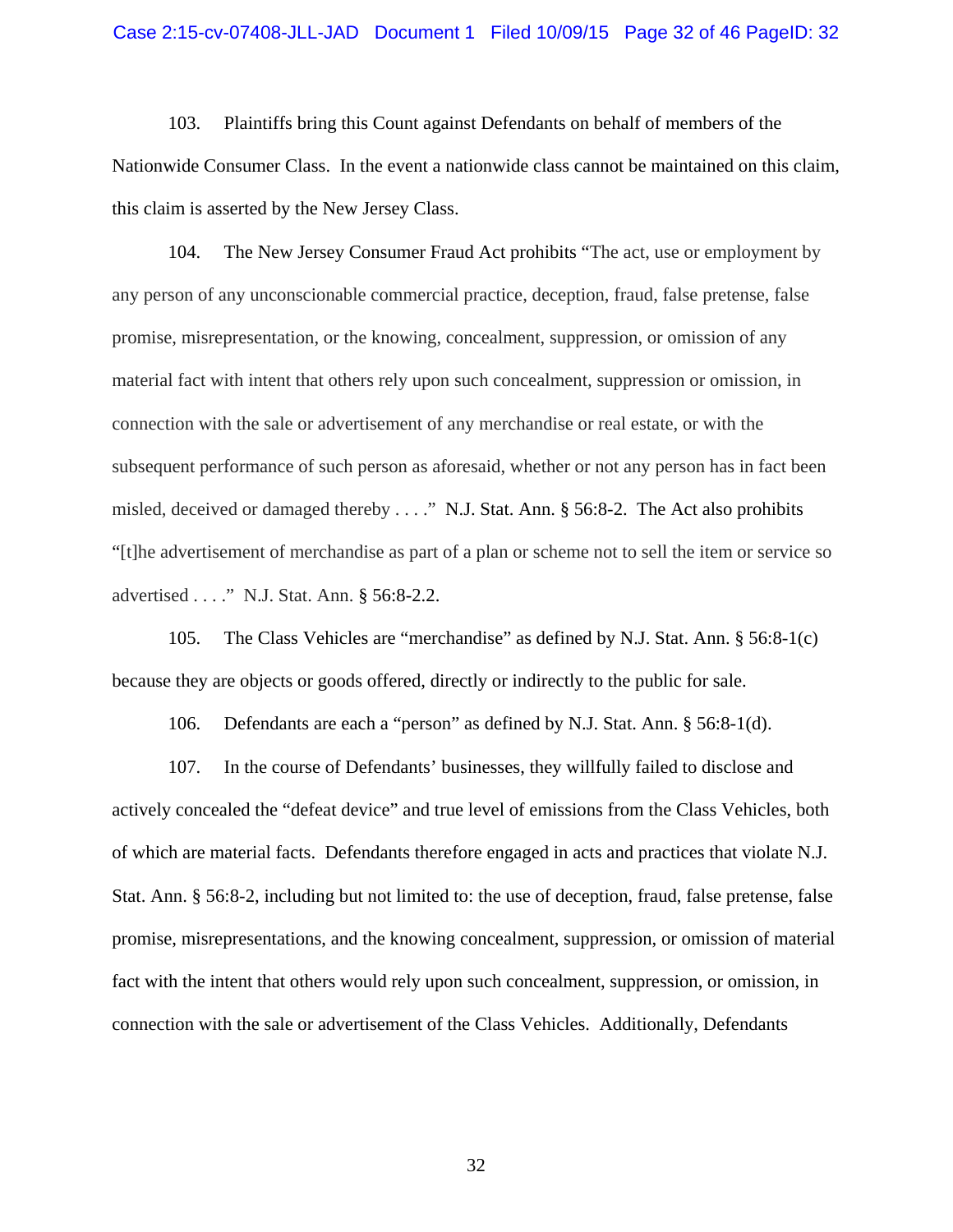engaged in acts and practices that violate N.J. Stat. Ann. § 56:8-2.2, including the advertisement of the Class Vehicles as part of a scheme to not sell the merchandise so advertised.

108. Defendants knew and intended to mislead consumers, including Plaintiffs and Class members, and intended Plaintiffs and Class members to rely on their misrepresentations. Plaintiffs and Class members were unaware of the omitted material facts referenced herein.

109. Plaintiffs and the Class reasonably relied on Defendants' concealment and misrepresentation of material facts to their detriment. Defendants' conduct as set forth above and otherwise proximately caused injuries to Plaintiffs and the other Class members.

110. Defendants had reason to know that the Class would rely on Defendants' representations because the representations were made in the course of advertising the Class Vehicles for sale to the Class.

111. Plaintiffs and other Class members suffered measurable injuries as a result of Defendants' conduct. Plaintiffs and other Class members overpaid for the affected vehicles and did not receive the benefit of the bargain. Additionally, the Class Vehicles suffered a diminution in value. Plaintiffs and Class members also face future inevitable costs and diminished performance. These injuries are the direct and natural consequences of Defendants' misrepresentations, concealments, and omissions.

112. Defendants actively and willfully with an intent to deceive or otherwise mislead, concealed and/or suppressed the material facts regarding the defective and non-EPA compliant Clean Diesel cars, the defeat device, and other aspects of the Class Vehicles in whole or in part, with the intent to deceive and mislead Plaintiffs and the other Class members and to induce Plaintiffs and the other Class members to purchase or lease a Class Vehicle at a premium price, which did not match the true value of the vehicle.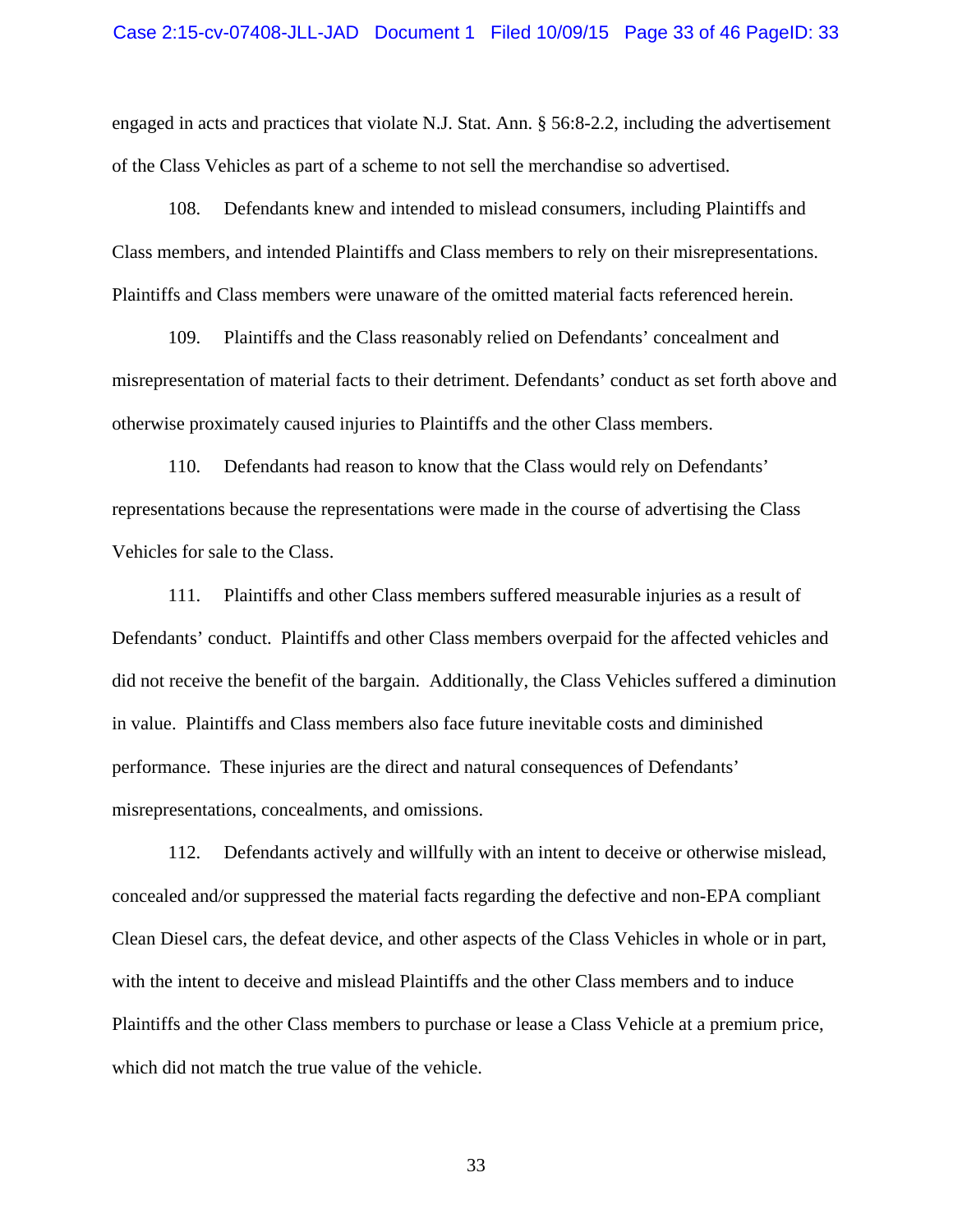Case 2:15-cv-07408-JLL-JAD Document 1 Filed 10/09/15 Page 34 of 46 PageID: 34

113. Plaintiffs and the other Class members seek treble damages and attorneys' fees pursuant to N.J. Stat. Ann. § 56:8-19.

## **COUNT III BREACH OF IMPLIED WARRANTY OF MERCHANTABILITY (N.J. Stat. Ann. § 12A:2-314)**

114. Plaintiffs hereby incorporate by reference the allegations contained in the preceding paragraphs of this Complaint, as if fully set forth herein.

115. Plaintiffs bring this Count against Defendants on behalf of the New Jersey Class.

116. UCC § 2-314, codified at N.J. Stat. Ann. § 12A:2-314, provides that, unless disclaimed, there is an implied warranty of merchantability with respect to goods purchased from a merchant. An implied warranty of merchantability attached to each of the Class Vehicles.

117. Among the warranties included in the implied warranty of merchantability is the warranty that the goods will pass without objection in the trade; that the goods are fit for the ordinary purposes for which such goods are used; and that the goods conform to the promise of affirmations of fact made on the container or label if any.

118. Defendants should have reasonably expected the Class, as ultimate users of the Class Vehicles, to use and be affected by the Class Vehicles. Members of the Class were foreseeable users of the Class Vehicles and intended beneficiaries of Defendants' contracts to sell the vehicles. Defendants actively misled the Class by making affirmative misrepresentations regarding the Class Vehicles.

119. At the time of the sales, Defendants had knowledge that the affected vehicles would not comply with the aforementioned implied warranties.

120. Defendants breached their implied warranties.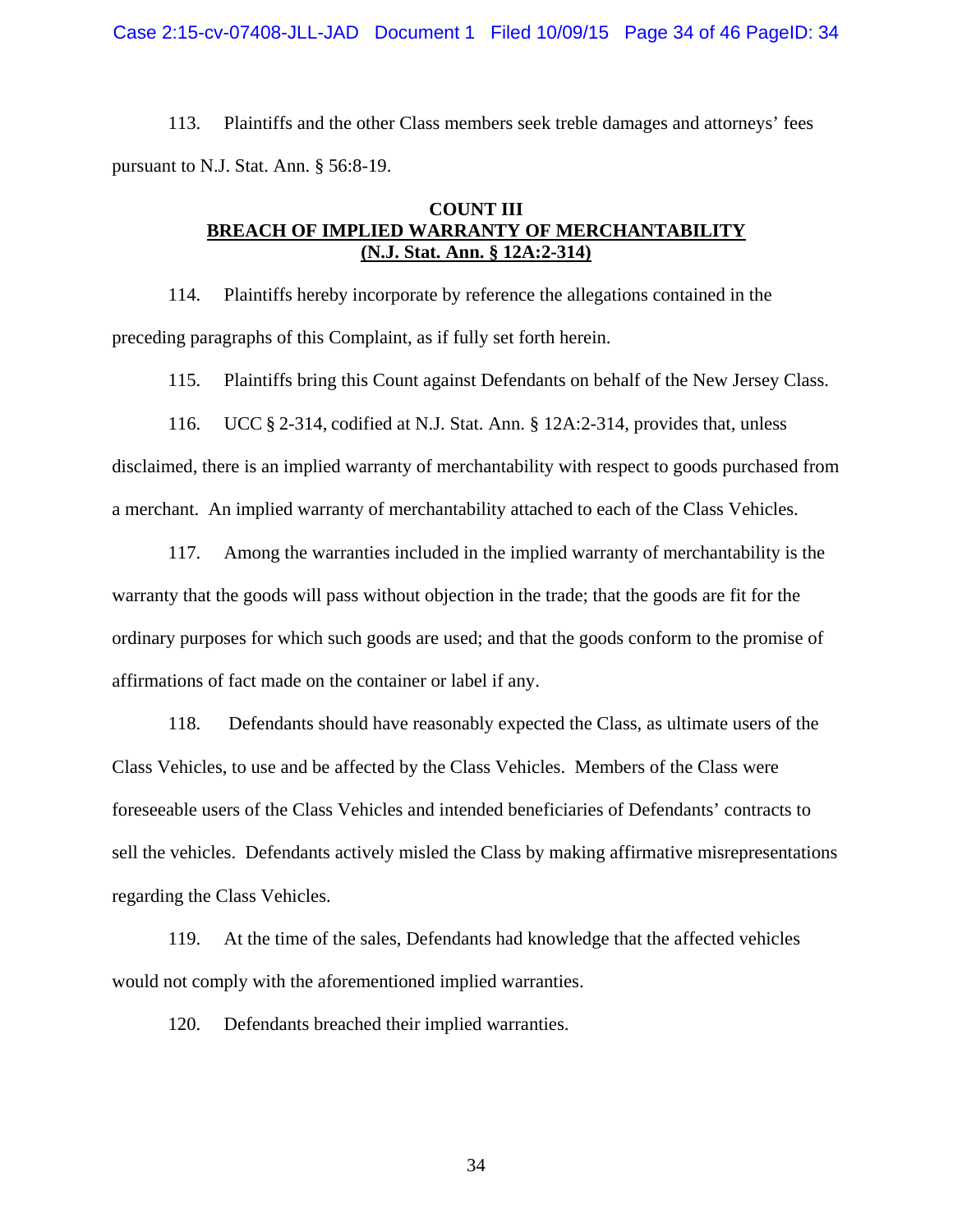121. For the reasons set forth above in the Complaint, the Class Vehicles would not pass without objection in the trade because the retail sale by Defendants of a vehicle that contains a defeat device is unlawful. Likewise, the Class Vehicles would not pass without objection in the trade because the retail sale by Defendants of a vehicle that does not comply with governing emissions standards is unlawful, as is the sale of a vehicle whose certificate of compliance was fraudulently obtained.

122. Also for the reasons set forth above, the Class Vehicles are not fit for the ordinary purpose for which vehicles are used because they do not comply with applicable federal and state emissions standards.

123. Furthermore, the Class Vehicles do not conform to the promise or affirmations of fact made on their labels because those labels misstated that they complied with applicable federal and state emissions standards, and the stated gas mileage for comparison purposes was not achieved via EPA-compliant testing procedures.

124. Defendants were provided notice of their breaches by their own and governmental inquiries and investigations, and by numerous complaints, among other sources of information. Defendants were aware of their own intentional conduct causing the breaches long before Plaintiffs and the Class, and Defendants had ample notice and opportunity to correct the breaches.

125. As a result of the foregoing breaches of warranty, Plaintiffs and other Class members have been damaged. Plaintiffs and other Class members purchased or leased vehicles that at the time of sale or lease, could not have been sold or leased in the United States because they did not meet U.S. emissions standards. In light of the defects in the Class Vehicles, Plaintiffs and Class members overpaid for their vehicles. The Class Vehicles are of diminished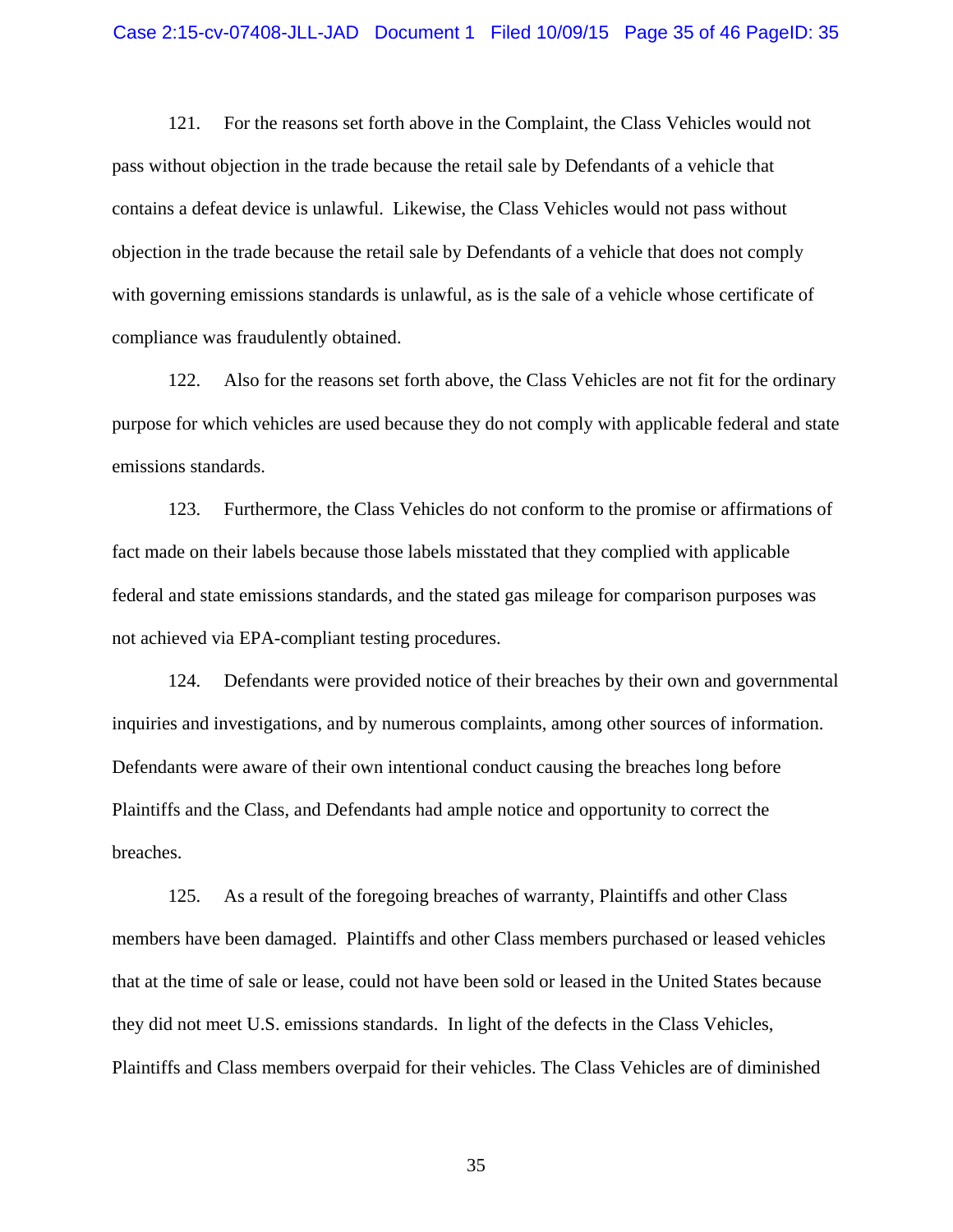value because they do not comply with applicable federal and state emissions standards, cost more to operate, are less efficient when operated, cost more to repair, have a diminished resale value, and will have diminished performance.

### **COUNT IV BREACH OF EXPRESS WARRANTY (N.J. Stat. Ann. § 12A:2-313)**

126. Plaintiffs hereby incorporate by reference the allegations contained in the preceding paragraphs of this Complaint, as if fully set forth herein.

127. Plaintiffs bring this Count against Defendants on behalf of the New Jersey Class.

128. UCC § 2-313, codified at N.J. Stat. Ann. § 12A:2-313, provides that an express warranty is created when an affirmation of fact or promise made by a seller relating to goods becomes part of the basis of the bargain for the goods, or when any description of goods becomes part of the basis of the bargain. By advertising the "green" and "clean" qualities of the Clean Diesel cars, Defendants expressly warranted to Plaintiffs and other Class members that the affected vehicles, at a minimum, complied with all applicable laws and regulations relating to emissions standards. Moreover, Defendants expressly warranted to Plaintiffs and to other Class members that their Clean Diesel engines were comparatively more "green" and "clean" than alternative vehicle choices.

129. Defendants also warranted specific, measurable performance characteristics of Class Vehicles through the use of an EPA fuel economy label, which misrepresented the "greenhouse gas" rating, miles per gallon, yearly fuel costs, and fuel savings over five years to consumers. These labels were intended to give consumers a means of comparing the Class Vehicles to alternative vehicles they might purchase. Defendants made these express representations part of the basis of the bargain for the Class Vehicles.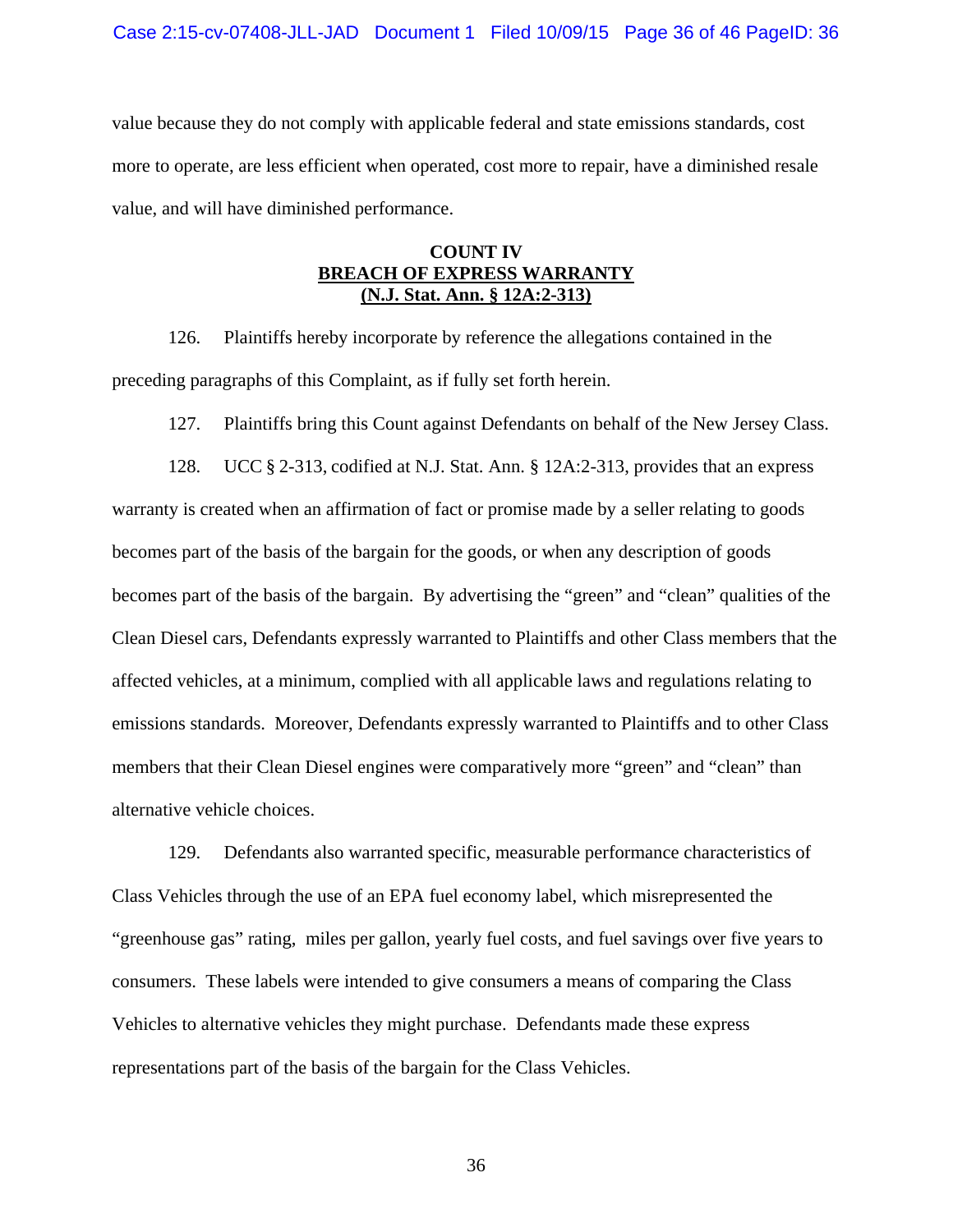#### Case 2:15-cv-07408-JLL-JAD Document 1 Filed 10/09/15 Page 37 of 46 PageID: 37

130. Such statements were intended by Defendants to be, and are, among the facts a reasonable consumer would consider to be material in the purchase of a vehicle.

131. Additionally, Defendants should have reasonably expected the Class, as ultimate users of the Class Vehicles, to use and be affected by the Class Vehicles. Defendants actively made affirmative misrepresentations regarding the Class Vehicles.

132. Contrary to Defendants' representations, the Class Vehicles did not comply with applicable environmental regulations and emitted between 10 and 40 times the amount of pollutants allowed by those regulations.

133. Additionally, Defendants stated that the Class Vehicles achieved a certain "greenhouse gas" rating and fuel efficiency, measured in terms of miles per gallon, when tested in accordance with applicable EPA regulations. Defendants also stated that the Class Vehicles achieved certain horsepower and torque ratings when test in accordance with applicable EPA regulations. Those statements created an express warranty that, under normal operating conditions, the Class Vehicles would achieve the stated fuel efficiency, produce a certain amount of emissions, and achieve a certain level of horsepower and torque for purposes of comparing the affected vehicles to alternative vehicles. These statements were typically contained on an EPA mileage sticker on the vehicle.

134. However, if the affected vehicles had been tested in accordance with EPA standards while also complying with pollution regulations, they would have achieved significantly lower fuel efficiency than was stated on the EPA mileage sticker on the vehicle and significantly lower horsepower and torque.

135. Plaintiffs and other Class members did not have an opportunity to inform Defendants of the breach because Defendants deliberately withheld material information and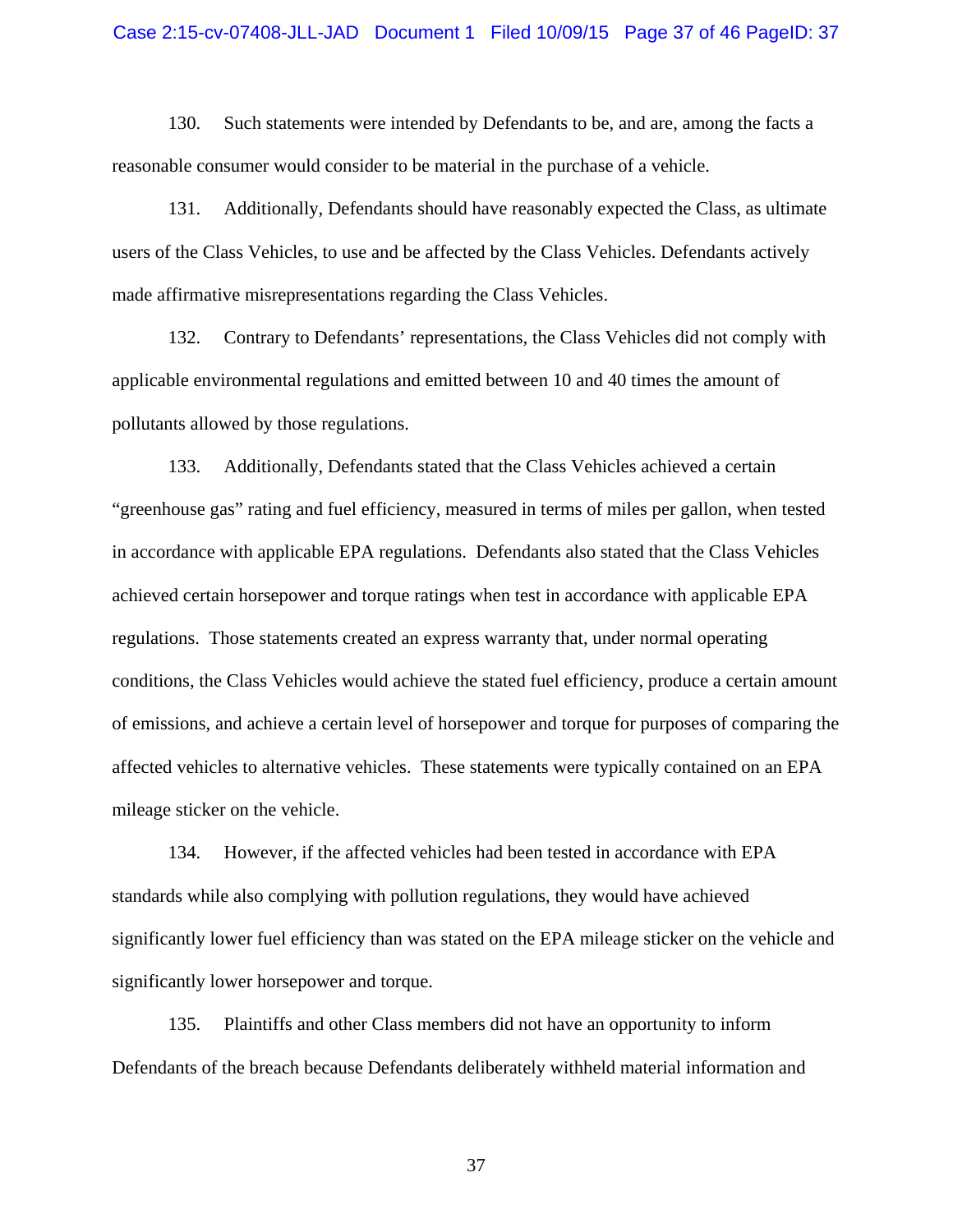#### Case 2:15-cv-07408-JLL-JAD Document 1 Filed 10/09/15 Page 38 of 46 PageID: 38

actively misled the Class with regard to the performance, value, and other characteristics of the Class Vehicles. Defendants were provided notice of their breaches by their own and governmental inquiries and investigations, and by numerous complaints, among other sources of information. Defendants were aware of their own intentional conduct causing the breaches long before Plaintiffs and the Class, and Defendants had ample notice and opportunity to correct the breaches.

136. As a result of the foregoing breaches of express warranties, Plaintiffs and other Class members have been damaged. Plaintiffs and other Class members purchased or leased vehicles that at the time of sale or lease, could not have been sold or leased in the United States because they did not meet U.S. emissions standards. In light of the defects in the Class Vehicles, Plaintiffs and Class members overpaid for their vehicles. The Class Vehicles are of diminished value because they do not comply with applicable federal and state emissions standards, cost more to operate, are less efficient when operated, cost more to repair, have a diminished resale value, and will have diminished performance.

## **COUNT V VIOLATION OF THE MAGNUSON-MOSS WARRANTY ACT (15 U.S.C. § 2301, et seq.)**

137. Plaintiffs hereby incorporate by reference the allegations contained in the preceding paragraphs of this Complaint, as if fully set forth herein.

138. Plaintiffs bring this Count against Defendants on behalf of members of the Nationwide Consumer Class.

139. This Court has jurisdiction to decide claims brought under 15 U.S.C. § 2301 by virtue of 28 U.S.C. § 1332(a)-(d).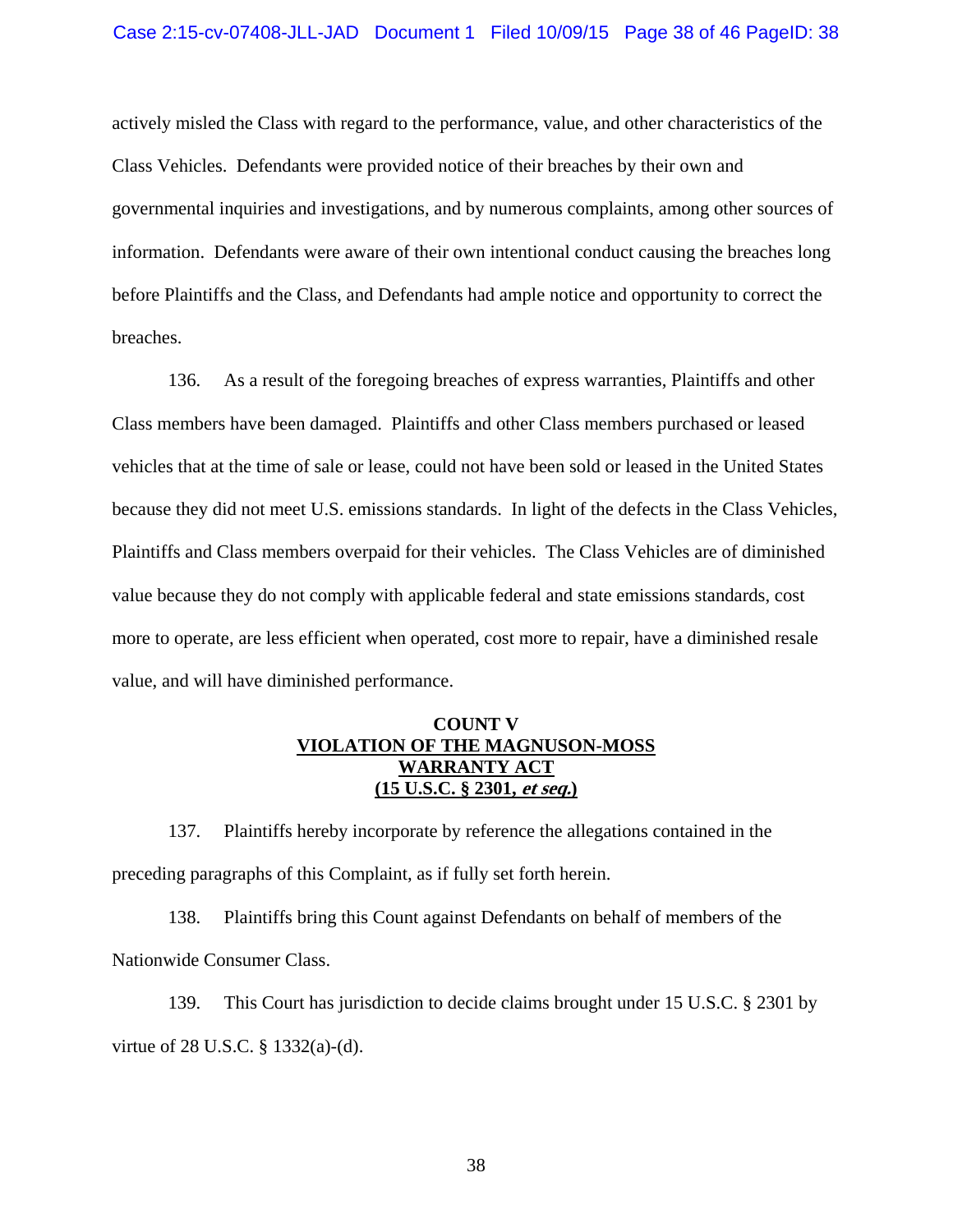140. The Class Vehicles are "consumer products" within the meaning of the Magnuson-Moss Warranty Act, 15 U.S.C. § 2301(1).

141. Plaintiffs and Class members are "consumers" within the meaning of the Magnuson-Moss Warranty Act, 15 U.S.C. § 2301(3).

142. Defendants are "suppliers" and "warrantors" within the meaning of the Magnuson-Moss Warranty Act, 15 U.S.C. § 2301(4)-(5).

143. 15 U.S.C. § 2310(d)(1) provides a cause of action for any consumer who is damaged by the failure of a warrantor to comply with an implied or written warranty.

144. Volkswagen provided Plaintiffs and the other Class members with an implied warranty of merchantability in connection with the purchase or lease of their vehicles that is an "implied warranty" within the meaning of the Magnuson-Moss Warranty Act, 15 U.S.C. § 2301(7). As a part of the implied warranty of merchantability, Volkswagen warranted that the Class Vehicles were fit for the ordinary purpose of passenger motor vehicles, would pass without objection in the trade as designed, manufactured, and marketed, and would comply with applicable federal and state emissions standards.

145. Volkswagen breached this implied warranty and is therefore liable to Plaintiffs and the Class pursuant to 15 U.S.C. § 2310(d)(1) because, without limitation, the Class Vehicles share a common design defect in that they emit high levels of pollutants and are equipped with defeat devices intended to evade detection of their unlawful emissions. The Defendants have admitted that the Class Vehicles are defective and anticipate recalling the Class Vehicles, but the recalls are woefully insufficient.

146. Defendants provided Plaintiffs and the other Class members with an express written warranty in connection with the purchase or lease of their vehicles, as described further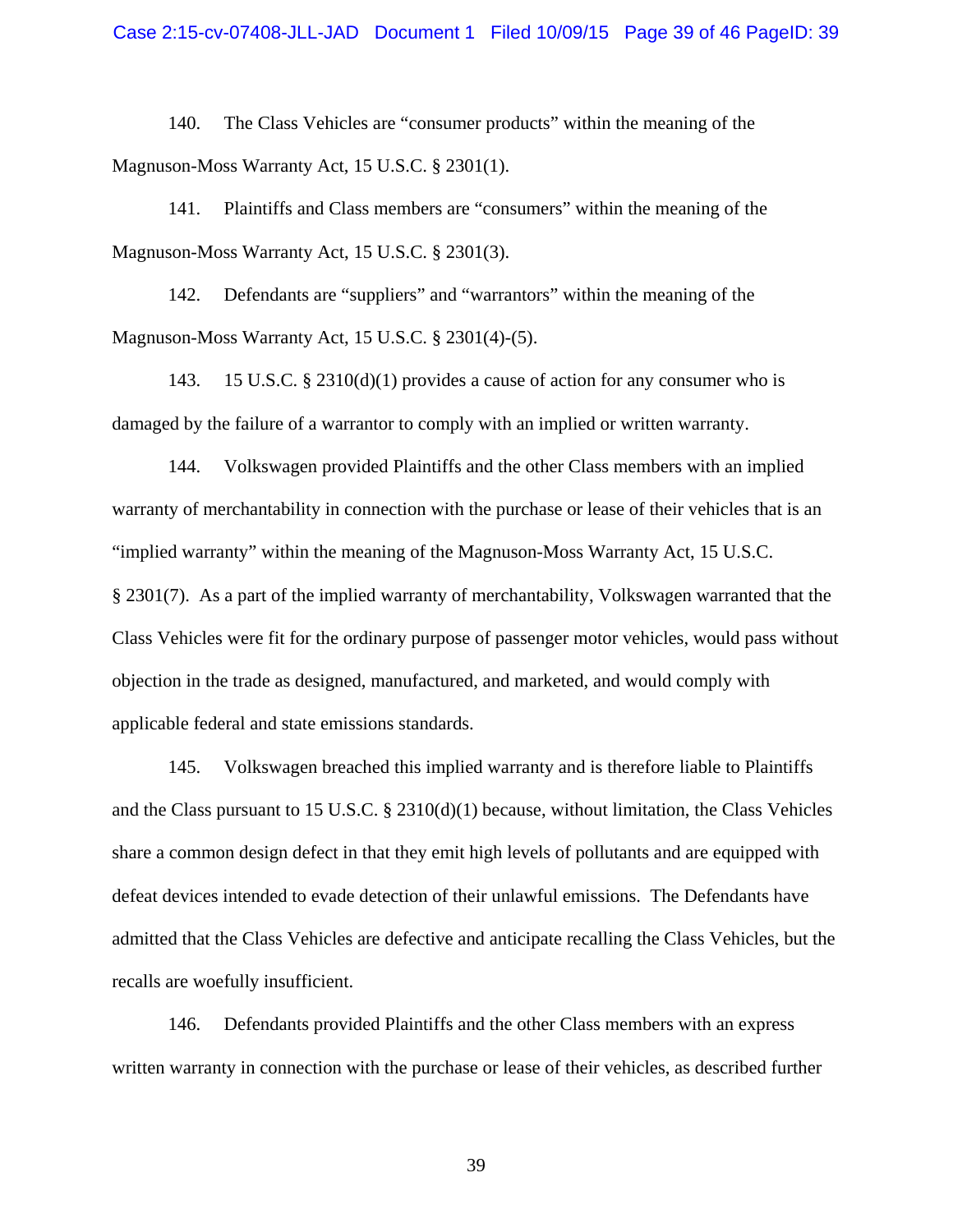below, that is a "written warranty" within the meaning of the Magnuson-Moss Warranty Act, 15 U.S.C. § 2301(6). Defendants made written affirmations of fact that the Class Vehicles would be free of defects that would prevent ordinary use. Defendants affixed labeling and other written affirmations making specific, performance-related representations related to the nature of the Class Vehicles, including the performance within specified emissions ranges. The EPA fuel economy label affixed to each Class Vehicle warrantied the "greenhouse gas" rating, yearly fuel cost, the fuel savings over a period of five years, the miles-per-gallon the car achieved, and the horsepower and torque the car achieved, all based on knowingly and intentionally misleading information.

147. Defendants breached their express warranties for the Class Vehicles by, among other things, selling or leasing to Class Members Class Vehicles that are not free of material defects; they emit high levels of pollutants, do not achieve warranted horsepower and torque, and are equipped with defeat devices intended to evade detection of their unlawful emissions.

148. Any efforts to limit the express and implied warranties in a manner that would exclude coverage of the Class Vehicles is unconscionable, and any such effort to disclaim, or otherwise limit, liability for the Class Vehicles is null and void.

149. Any limitations on the express and implied warranties are procedurally unconscionable. Defendants purposefully misrepresented the Class Vehicles to consumers. Additionally, there was unequal bargaining power between Defendants, on the one hand, and Plaintiffs and the other Class members, on the other.

150. Any limitations on the express and implied warranties are substantively unconscionable. Defendants knew that defeat devices were installed on the Class Vehicles and that they were misrepresenting the emissions, fuel performance, and value of the Class Vehicles.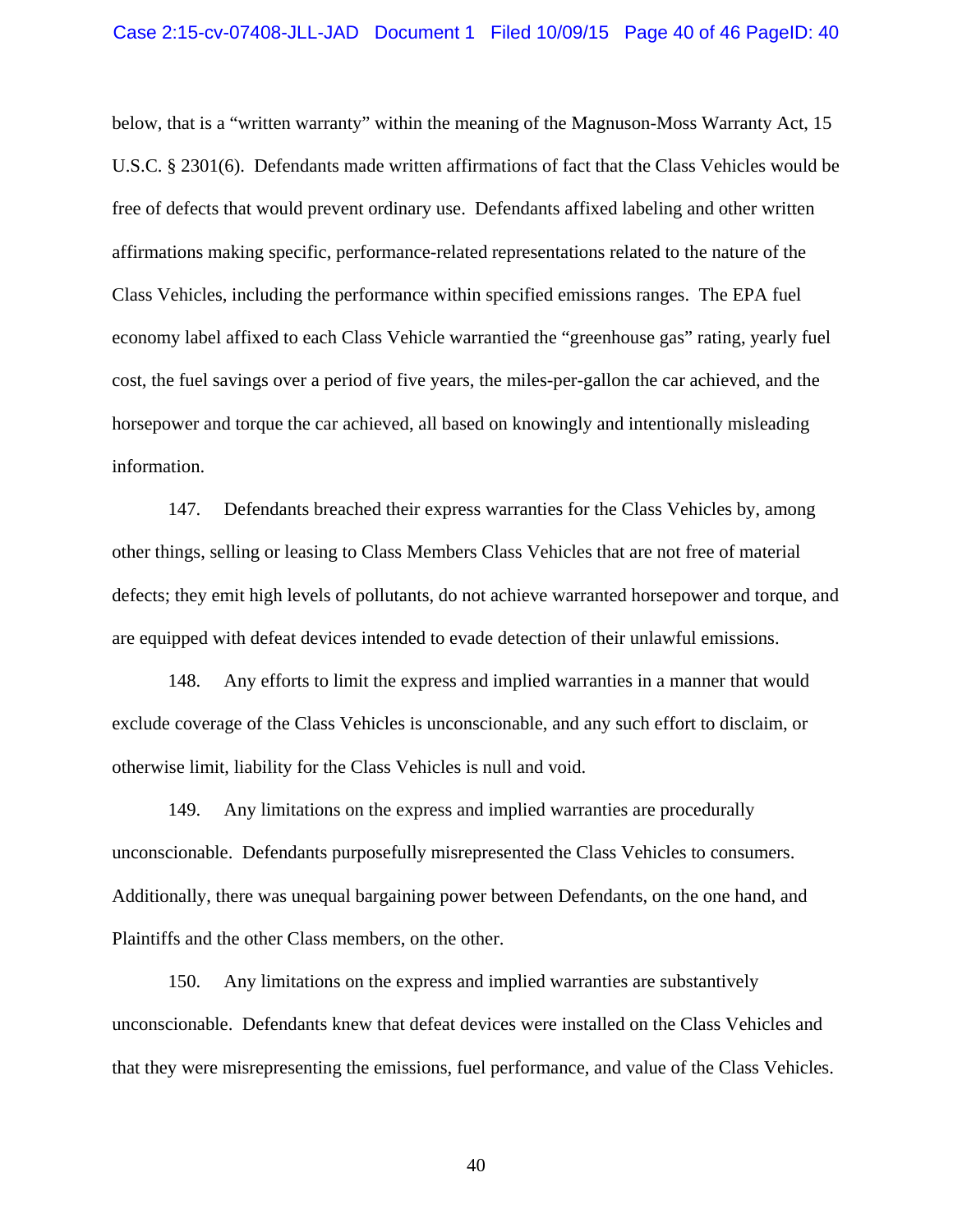#### Case 2:15-cv-07408-JLL-JAD Document 1 Filed 10/09/15 Page 41 of 46 PageID: 41

Defendants failed to disclose the defeat device to Plaintiffs and the other Class members well after becoming aware of them. Given this intentionally fraudulent behavior, Defendants' enforcement of any durational limitations on those warranties, would be harsh and shock the conscience.

151. Plaintiffs and each of the other Class members have had sufficient direct dealings with either Defendants or their agents (dealerships) to establish privity of contract.

152. Nonetheless, privity is not required here because Plaintiffs and each of the other Class members are intended third-party beneficiaries of contracts between Defendants and their dealers and agents. Specifically, Plaintiffs and each of the other Class members are intended third-party beneficiaries of the implied and written warranties. The dealers and agents were not intended to be the ultimate consumers of the Class Vehicles and have no rights under the warranty agreements provided for the Class Vehicles: the warranty agreements were designed for and intended to benefit consumers. Finally, privity is also not required because the Class Vehicles are unsafe and hazardous instrumentalities due to the toxic level of pollutants they produce with normal use.

153. Pursuant to 15 U.S.C. § 2310(e), Plaintiffs are entitled to bring this class action and are not required to give Defendants notice and an opportunity to cure until such time as the Court determines the representative capacity of Plaintiffs pursuant to Rule 23 of the Federal Rules of Civil Procedure.

154. Furthermore, affording Defendants an opportunity to cure their breach of warranties would be unnecessary and futile. At the time of sale or lease of each Class Vehicle, the Defendants knew, should have known, or were reckless in not knowing of their misrepresentations concerning the Class Vehicles' inability to perform as warranted, but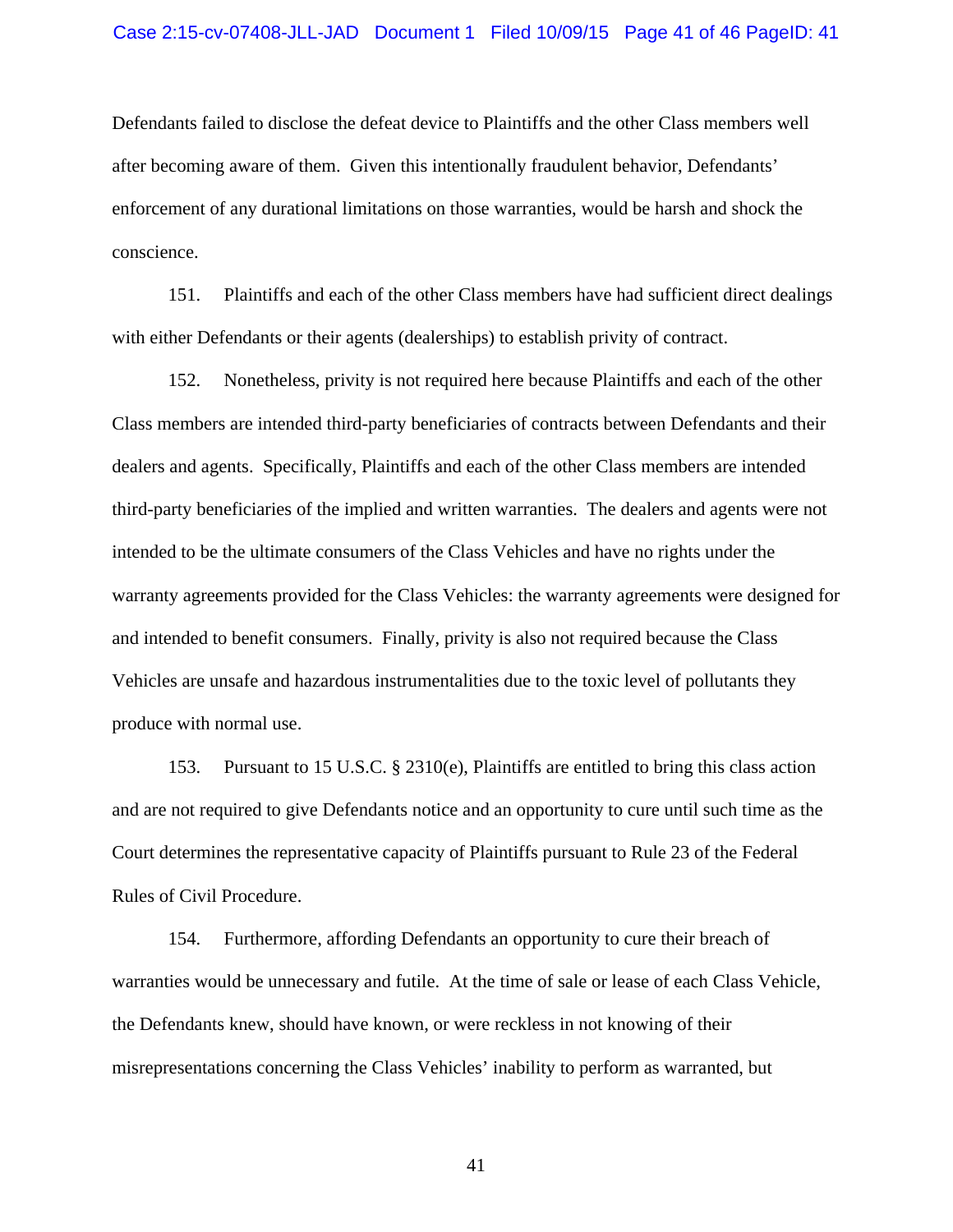#### Case 2:15-cv-07408-JLL-JAD Document 1 Filed 10/09/15 Page 42 of 46 PageID: 42

nonetheless failed to rectify the situation and/or disclose the defective design. Under the circumstances, the remedies available under any informal settlement procedure would be inadequate, and any requirement that Plaintiffs resort to an informal dispute resolution procedure and afford Defendants a reasonable opportunity to cure their breach of warranties is excused and thereby deemed satisfied.

155. The amount in controversy of Plaintiffs' individual claims meets or exceeds the sum of \$25. The amount in controversy of this action exceeds the sum of \$50,000, exclusive of interest and costs, computed on the basis of all claims to be determined in this lawsuit. Plaintiffs, individually and on behalf of the other Class members, seek all damages permitted by law, including diminution in value of their vehicles, in an amount to be proven at trial. In addition, pursuant to 15 U.S.C. § 2310(d)(2), Plaintiffs and the other Class members are entitled to recover a sum equal to the aggregate amount of costs and expenses (including attorneys' fees based on actual time expended) determined by the Court to have reasonably been incurred by Plaintiffs and the other Class members in connection with the commencement and prosecution of this action.

156. Additionally, Plaintiffs and each of the other Class members are entitled to equitable relief under 15 U.S.C. § 2310(d)(1).

### **COUNT VI UNJUST ENRICHMENT**

157. Plaintiffs hereby incorporate by reference the allegations contained in the preceding paragraphs of this Complaint, as if fully set forth herein.

158. Plaintiffs bring this Count against Defendants on behalf of members of the Nationwide Consumer Class. In the alternative, this Claim is asserted on behalf of the New Jersey Class.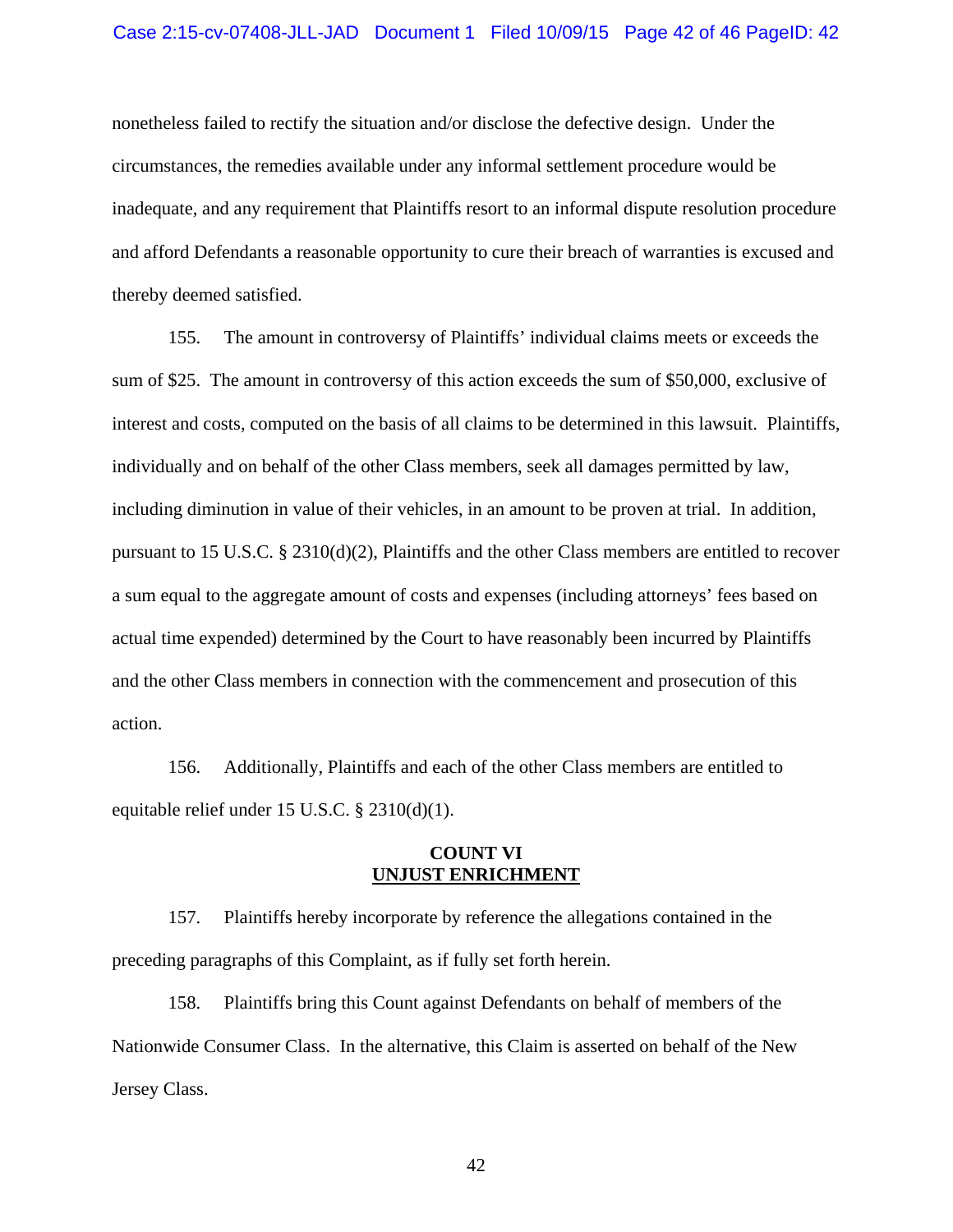159. As a result of their wrongful and fraudulent acts, concealments, and omissions pertaining to the design defect of their vehicles and the concealment of the defect, as set forth above, Defendants charged a higher price for their vehicles than the vehicles' true value. Defendants were also able to sell cars to customers that they would have otherwise been unable to sell.

160. Defendants enjoyed the benefit of increased financial gains, to the detriment of Plaintiffs and other Class members, who paid a premium price that did not reflect the true value of the affected vehicles. It would be inequitable, unjust, and unconscionable for Volkswagen to retain those wrongfully obtained funds.

161. Plaintiffs and other Class members have no adequate remedy at law.

162. Plaintiffs and other Class members therefore seek disgorgement of all profits, plus interest.

#### **IX. PRAYER FOR RELIEF**

163. Plaintiffs, on behalf of themselves and all others similarly situated, request the Court to enter judgment against Defendants, as follows:

- 1. An order certifying the proposed Classes, designating Plaintiffs as the named representatives of the Classes, designating the undersigned as Class Counsel, and making such further orders for the protection of Class members as the Court deems appropriate, under Fed. R. Civ. P. 23;
- 2. A declaration that the Clean Diesel cars have defective emissions systems;
- 3. A declaration that Defendants are financially responsible for notifying all Class members about the defective nature of the Class Vehicles;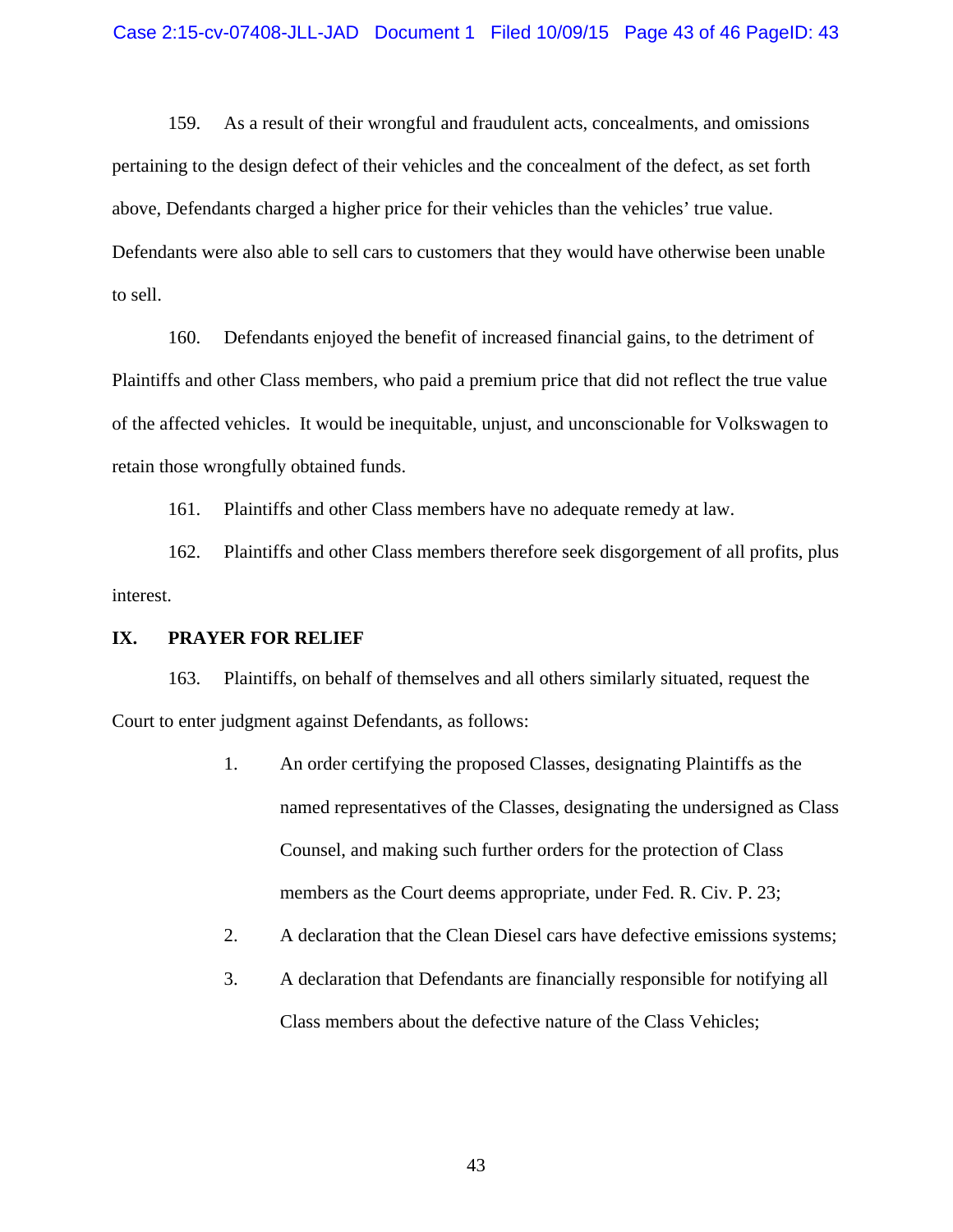- 4. An order enjoining Defendants to desist from further deceptive distribution, sales, and lease practices with respect to the Class Vehicles, and such other injunctive relief that the Court deems just and proper;
- 5. An award to Plaintiffs and Class members of compensatory, exemplary, and punitive remedies and damages and statutory penalties, including interest, in an amount to be proven at trial;
- 6. An award to Plaintiffs and Class members for the return of the purchase prices of the Class Vehicles, with interest from the time it was paid, for the reimbursement of the reasonable expenses occasioned by the same, for damages and for reasonable attorneys' fees;
- 7. An award to Plaintiffs and Class members for the premium that they overpaid for the Class Vehicles as opposed to gasoline vehicles, with interest from the time it was paid, for the reimbursement of the reasonable expenses occasioned by the same, for damages and for reasonable attorneys' fees;
- 8. An award to Plaintiffs and Class members for the additional expenses they incur for operating and maintaining their vehicles, such as fuel, after Defendants implement a retrofit of the emissions system;
- 9. A declaration that Defendants must disgorge, for the benefit of Plaintiffs and Class members, all or part of the ill-gotten profits they received from the sale or lease of the Class Vehicles, or make full restitution to Plaintiffs and Class members;
- 10. An award of attorneys' fees and costs, as allowed by law;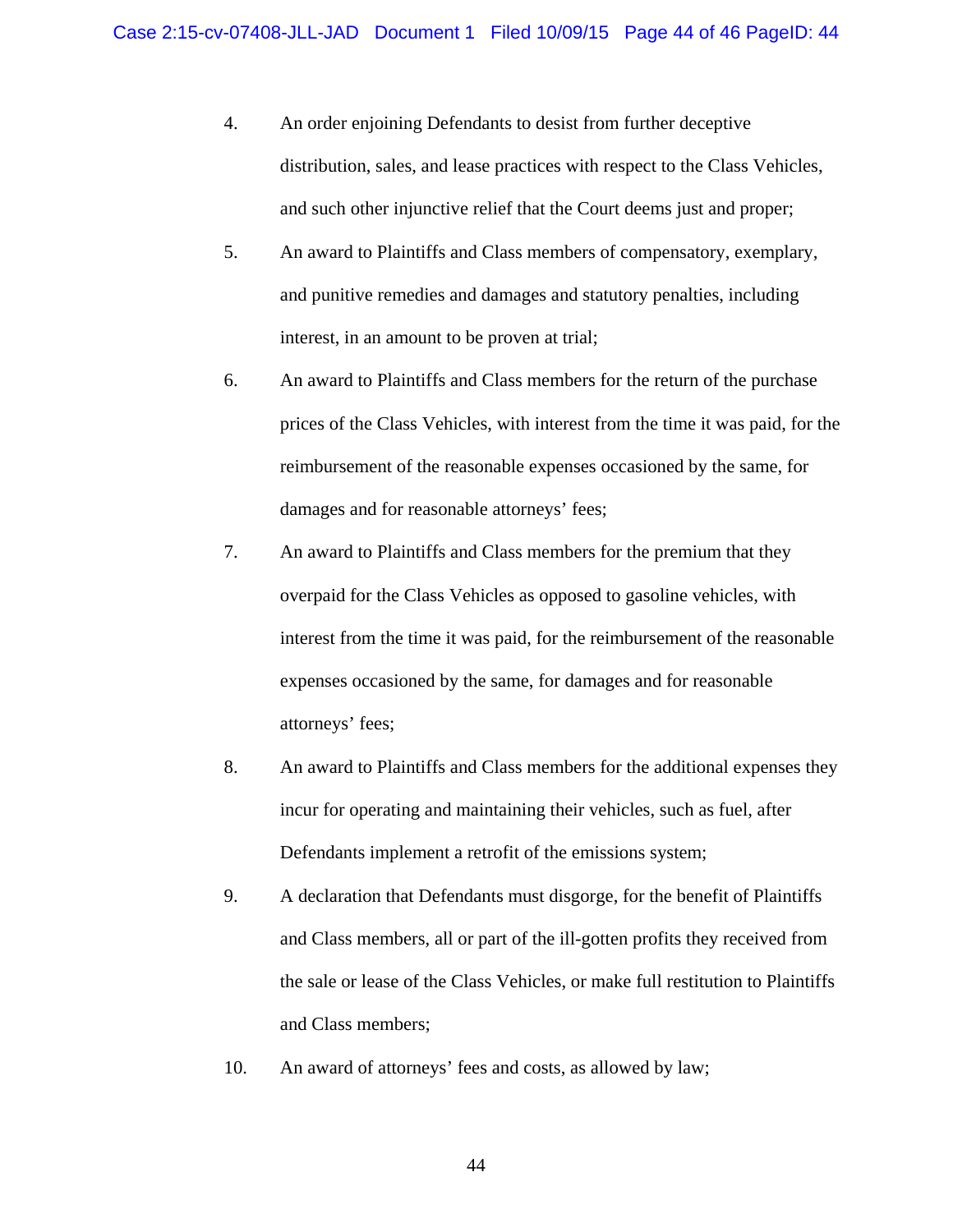- 11. An award of prejudgment and post judgment interest, as provided by law;
- 12. Leave to amend the Complaint to conform to the evidence produced at trial; and
- 13. Such other relief as may be appropriate under the circumstances.

## **X. DEMAND FOR JURY TRIAL**

164. Pursuant to Rule 38(b) of the Federal Rules of Civil Procedure, Plaintiffs demand a jury trial as to all issues triable by a jury.

Respectfully submitted,

## STONE & MAGNANINI LLP

By: *s/ Robert A. Magnanini* Robert A. Magnanini David S. Stone 100 Connell Drive, Suite 2200 Berkeley Heights, NJ 07922 Tel: (973) 218-1111 Fax: (908) 464-3010 rmagnanini@stonemagnalaw.com dstone@stonemagnalaw.com

David Boies Rosanne C. Baxter BOIES, SCHILLER & FLEXNER LLP 333 Main Street Armonk, NY 10504 Tel. (914) 749-8200 Fax (202) 749-8300

Marilyn C. Kunstler BOIES, SCHILLER & FLEXNER LLP 575 Lexington Avenue New York, NY 10022 Tel. (212) 446-2300 Fax (212) 446-2350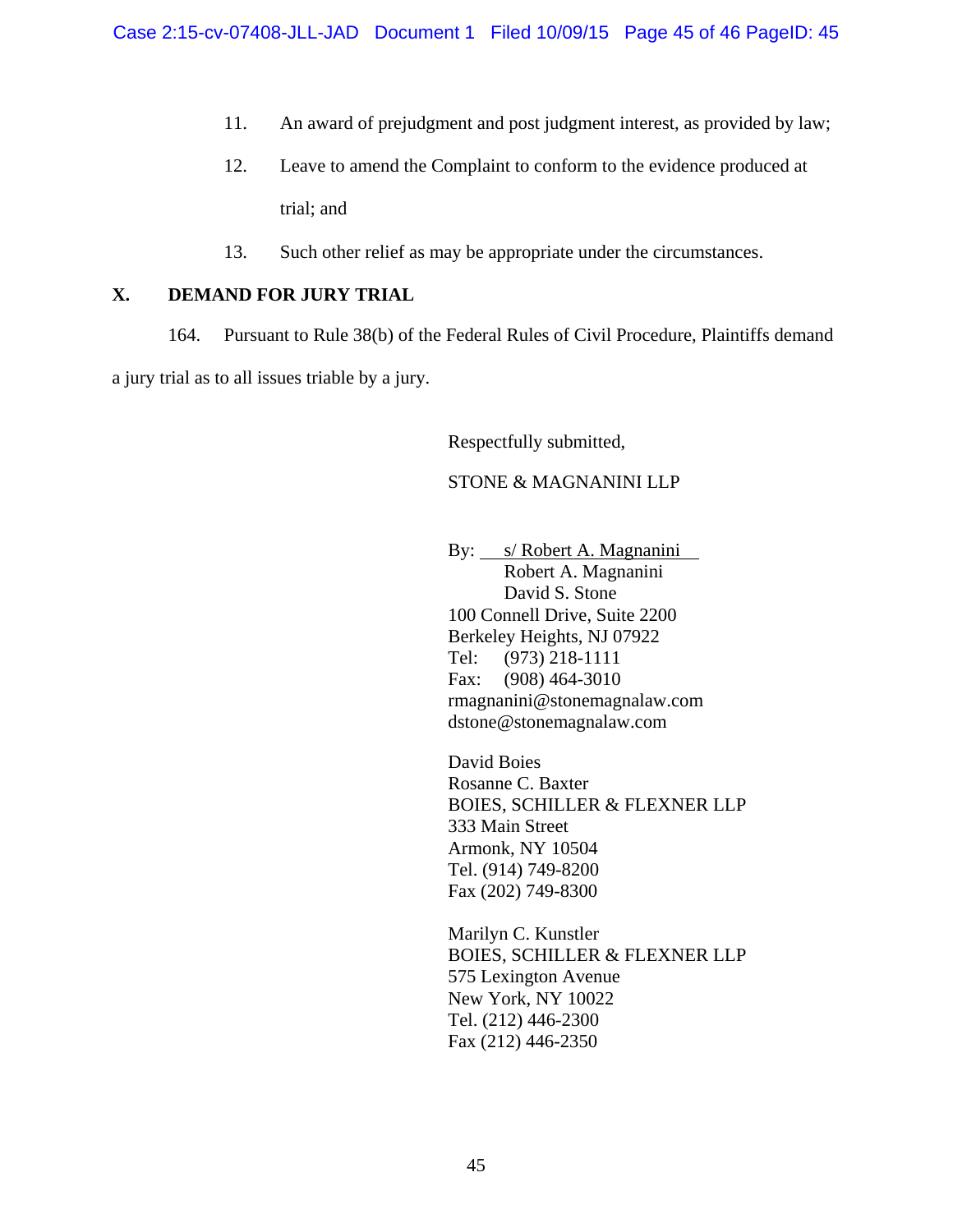Richard B. Drubel Jonathan R. Voegele BOIES, SCHILLER & FLEXNER LLP 26 South Main Street Hanover, NH 03755 Tel. (603) 643-9090 Fax (603) 643-9010

*Attorneys for Plaintiffs*